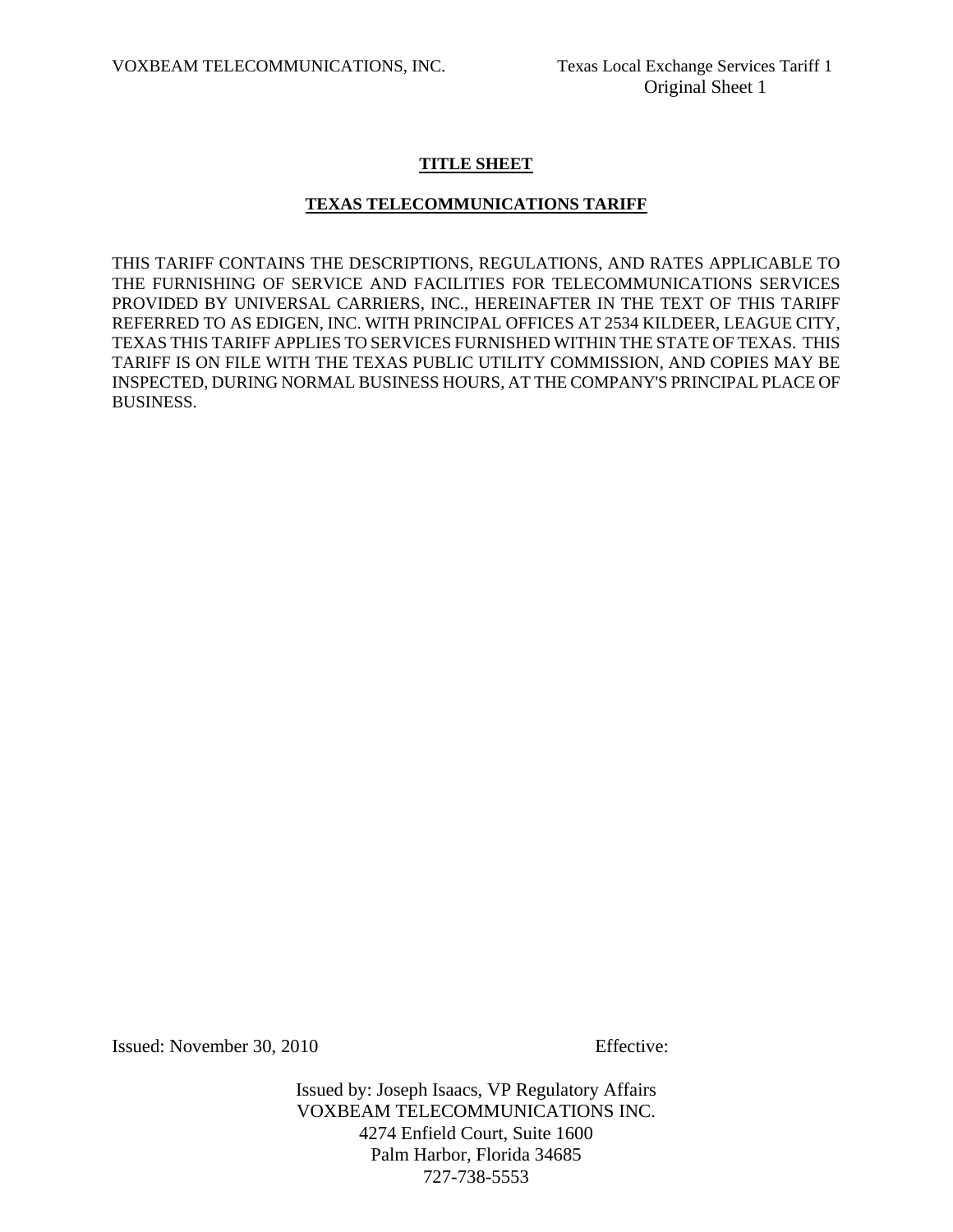#### **CHECK SHEET**

The Title Page and pages listed below are inclusive and effective as of the date shown. Original and revised pages as named below contain all changes from the original tariff that are in effect on the date shown on each page.

| Page          |                 | Page   |                 | Page          |                 |
|---------------|-----------------|--------|-----------------|---------------|-----------------|
| <b>Number</b> | <b>Revision</b> | Number | <u>Revision</u> | <b>Number</b> | <u>Revision</u> |
| $\mathbf{1}$  | Original        | 26     | Original        | 51            | Original        |
| 2             | Original        | 27     | Original        | 52            | Original        |
| 3             | Original        | 28     | Original        | 53            | Original        |
| 4             | Original        | 29     | Original        | 54            | Original        |
| 5             | Original        | 30     | Original        | 55            | Original        |
| 6             | Original        | 31     | Original        | 56            | Original        |
| 7             | Original        | 32     | Original        | 57            | Original        |
| 8             | Original        | 33     | Original        | 58            | Original        |
| 9             | Original        | 34     | Original        | 59            | Original        |
| 10            | Original        | 35     | Original        | 60            | Original        |
| 11            | Original        | 36     | Original        |               |                 |
| 12            | Original        | 37     | Original        |               |                 |
| 13            | Original        | 38     | Original        |               |                 |
| 14            | Original        | 39     | Original        |               |                 |
| 15            | Original        | 40     | Original        |               |                 |
| 16            | Original        | 41     | Original        |               |                 |
| 17            | Original        | 42     | Original        |               |                 |
| 18            | Original        | 43     | Original        |               |                 |
| 19            | Original        | 44     | Original        |               |                 |
| 20            | Original        | 45     | Original        |               |                 |
| 21            | Original        | 46     | Original        |               |                 |
| 22            | Original        | 47     | Original        |               |                 |
| 23            | Original        | 48     | Original        |               |                 |
| 24            | Original        | 49     | Original        |               |                 |
| 25            | Original        | 50     | Original        |               |                 |

Issued: November 30, 2010 Effective: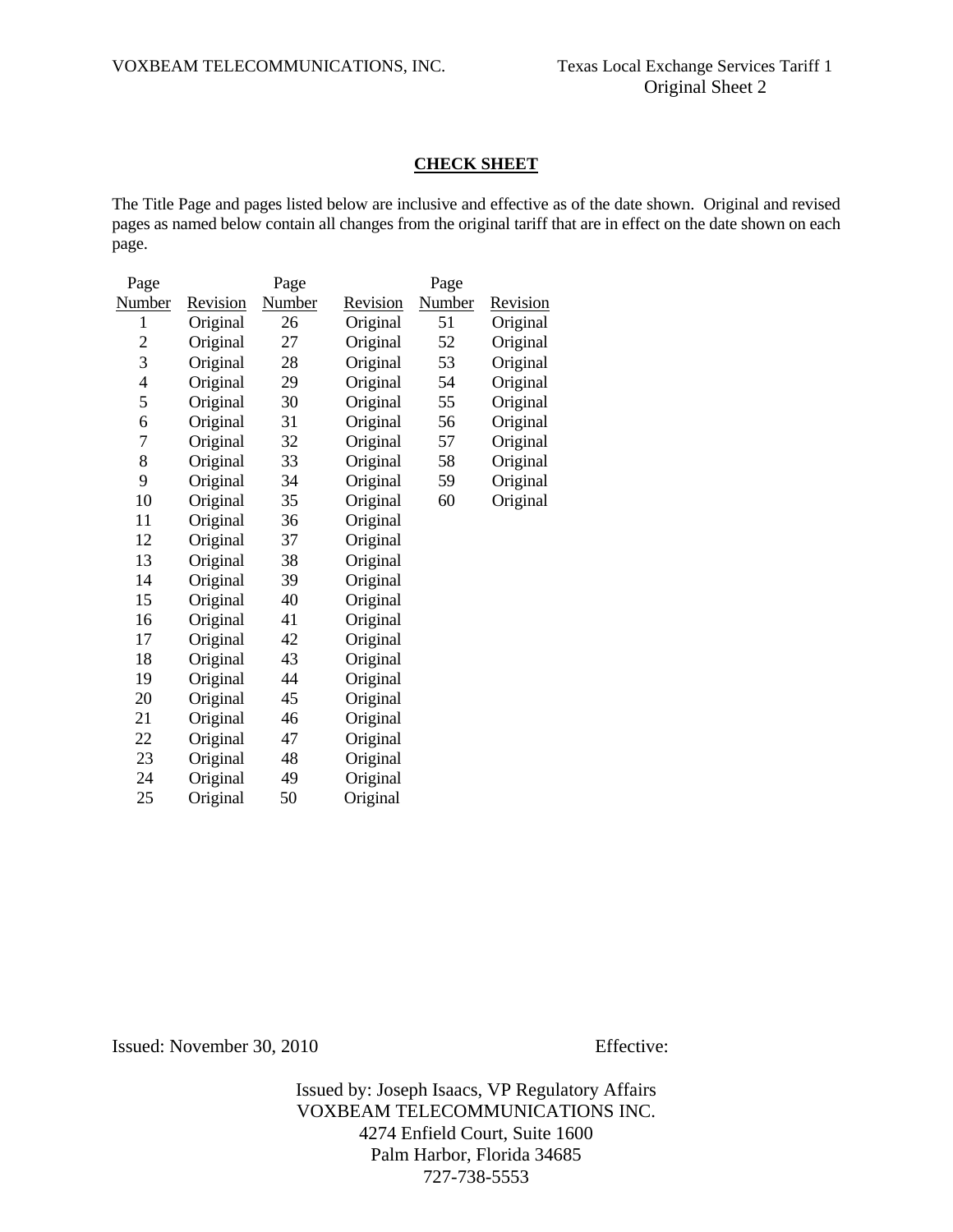# **TABLE OF CONTENTS**

Issued: November 30, 2010 Effective: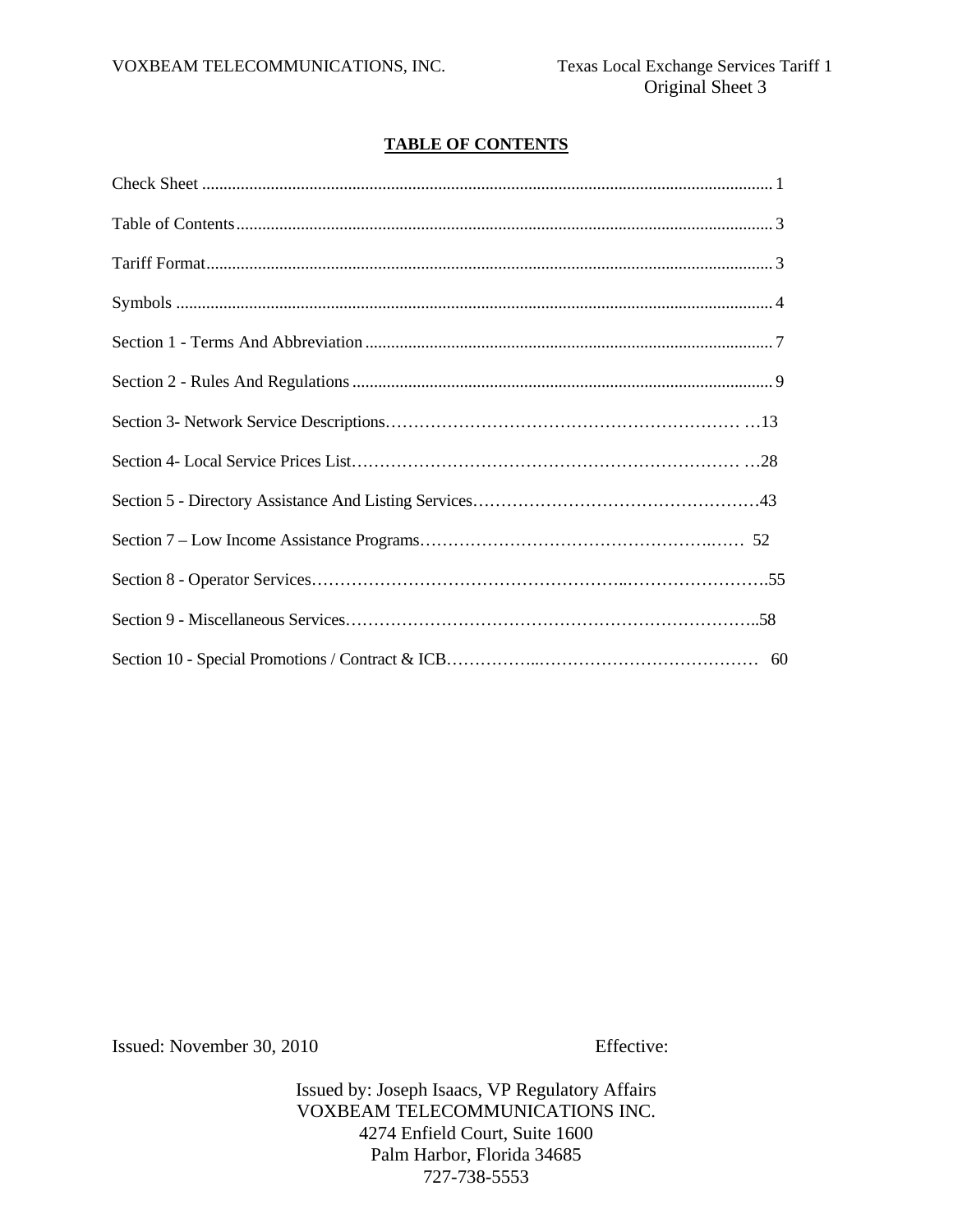# **SYMBOLS**

The following are the only symbols used for the purposes indicated below:

- D Delete or Discontinue.
- I Change Resulting In An Increase to A Customer's Bill.
- M Moved From Another Tariff Location.
- N New.
- R Change Resulting In A Reduction to A Customer's Bill.
- T Change In Text or Regulation But No Change In Rate or Charge.

## **TARIFF FORMAT**

Issued: November 30, 2010 Effective: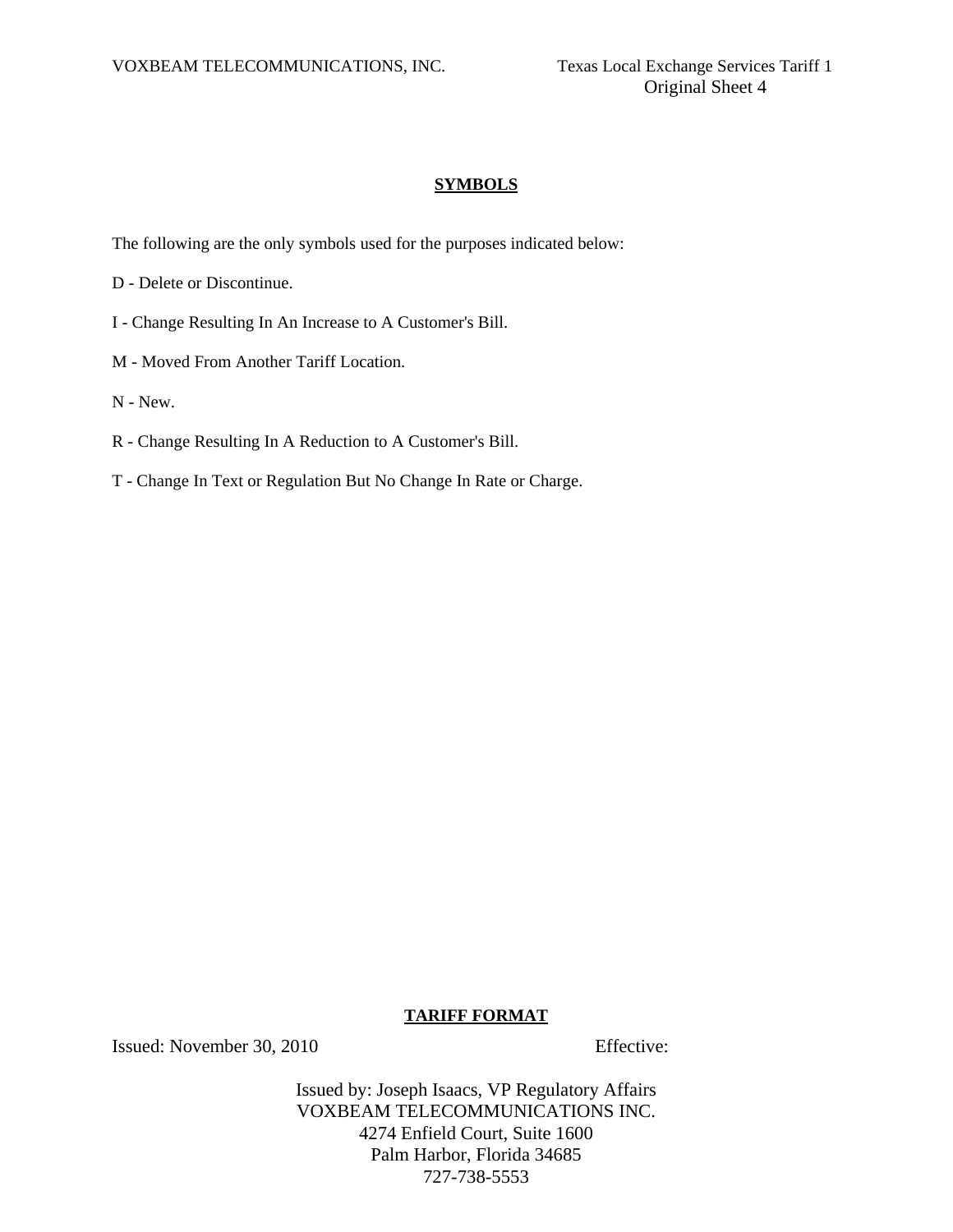- A. Sheet Numbering Sheet numbers appear in the upper right corner of the page. Sheets are numbered sequentially. However, new sheets are occasionally added to the tariff. When a new sheet is added between sheets already in effect, a decimal is added. For example, a new sheet added between sheets 14 and 15 would be 14.1.
- B. Sheet Revision Numbers Revision numbers also appear in the upper right corner of each page. These numbers are used to determine the most current sheet version on file with the TPUC. For example, the 4th revised Sheet 14 cancels the 3rd revised Sheet 14. Because of various suspension periods, deferrals, etc. the TPUC follows in their tariff approval process, the most current sheet number on file with the Commission is not always the tariff page in effect. Consult the Check Sheet for the sheet currently in effect.
- C. Paragraph Numbering Sequence There are nine levels of paragraph coding. Each level of coding is subservient to its next higher level:

2. 2.1. 2.1.1. 2.1.1.A. 2.1.1.A.1. 2.1.1.A.1.(a). 2.1.1.A.1.(a).I. 2.1.1.A.1.(a).I.(i).  $2.1.1.A.1.(a).I.(i).(1).$ 

D. Check Sheets - When a tariff filing is made with the TPUC, an updated check sheet accompanies the tariff filing. The check sheet lists the sheets contained in the tariff, with a cross reference to the current revision number. When new pages are added, the check sheet is changed to reflect the revision. All revisions made in a given filing are designated by an asterisk (\*). There will be no other symbols used on this page if these are the only changes made to it (i.e., the format, etc. remains the same, just revised revision levels on some pages). The tariff user should refer to the latest check sheet to find out if a particular sheet is the most current on file with the TPUC.

# **SECTION 1 - TECHNICAL TERMS AND ABBREVIATIONS**

Issued: November 30, 2010 Effective: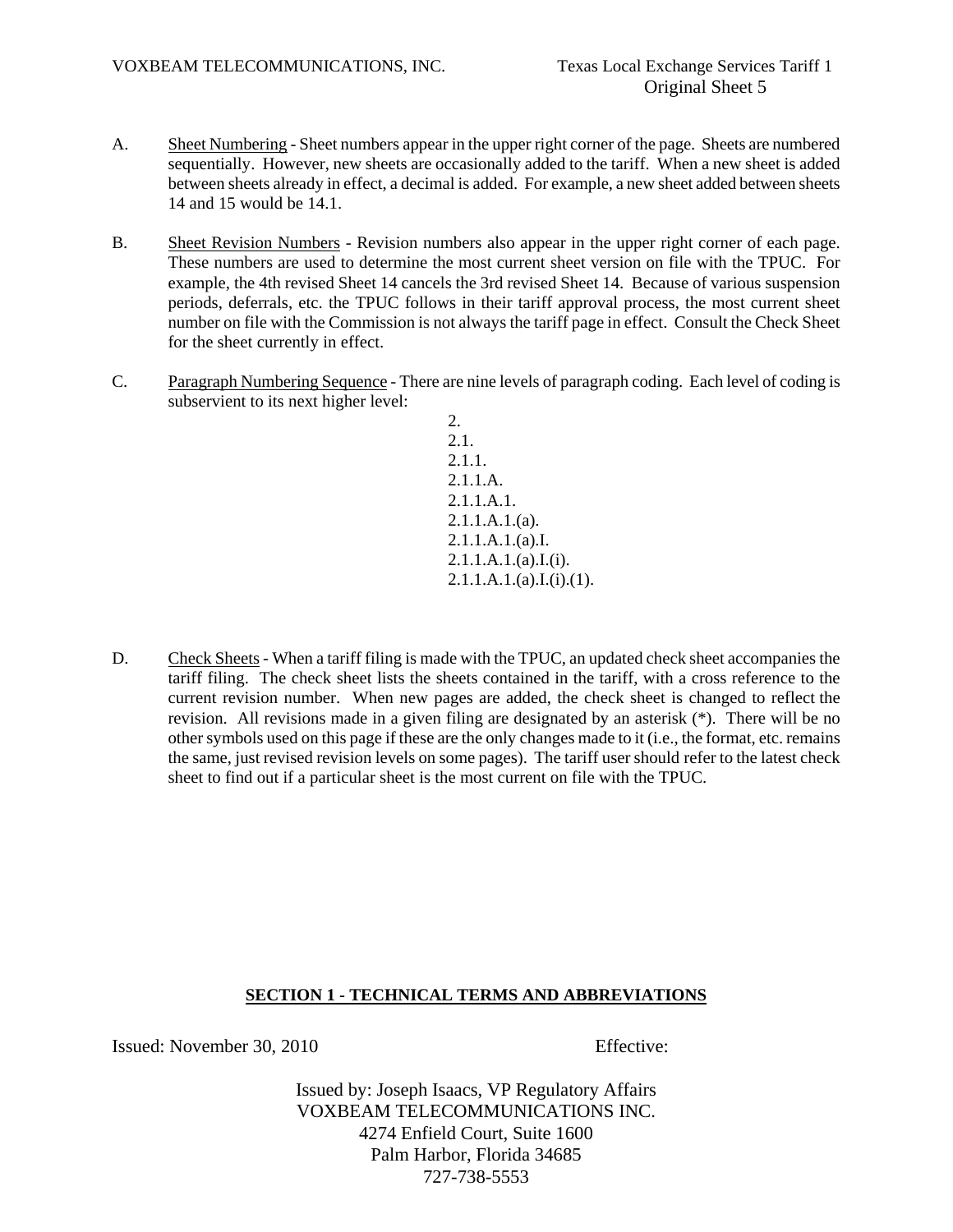Access Line - An arrangement which connects the customer's location to an Universal Carriers, Inc. switching center.

Authorization Code - A numerical code, one or more of which are available to a customer to enable him/her to access the carrier, and which are used by the carrier both to prevent unauthorized access to its facilities and to identify the customer for billing purposes.

Billed Party - The person or entity that accepts responsibility for the payment of charges for a call over the company's service.

Call Processing System (CPS) - Equipment placed by the Company at the subscriber's premise to automate collect calls and record credit card information for billing purposes.

Company or Carrier – VOXBEAM TELECOMMUNICATIONS INC.

Customer - The person, firm, corporation or other entity which orders service and is responsible for payment of charges due and compliance with the company's tariff regulations.

Day - From 8:00 AM up to but not including 5:00 PM local time Monday through Friday hereinafter referred to as "Peak".

Evening - From 5:00 PM up to but not including 11:00 PM local time Sunday through Friday hereinafter referred to as "Off Peak".

Holidays - Universal Carriers, Inc.'s recognized holidays are New Year's Day, Memorial Day, July 4th, Labor Day, Thanksgiving Day and Christmas Day.

Night/Weekend - From 11:00 PM up to but not including 8:00 AM Sunday through Friday, and 8:00 AM Saturday up to but not including 5:00 PM Sunday hereinafter referred to as "Off Peak".

## **SECTION 1 - TECHNICAL TERMS AND ABBREVIATIONS (CONT'D.)**

Issued: November 30, 2010 Effective: Subscriber - The property, or property owner, to which Universal Carriers, Inc. provides its services.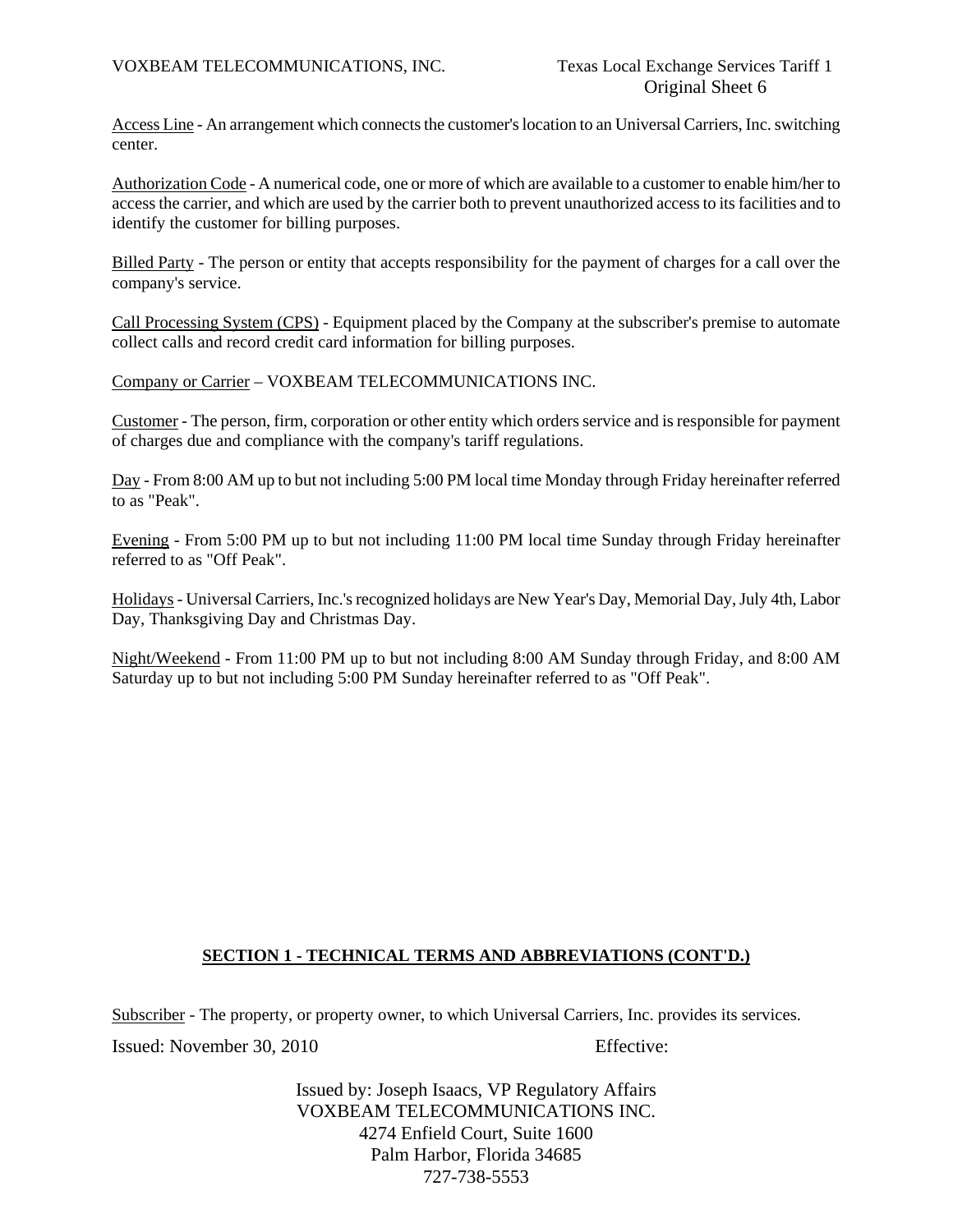Telecommunications - The transmission of voice communications or, subject to the transmission capabilities of the services, the transmission of data, facsimile, signaling, metering, or other similar communications.

User - The person at the Subscriber's location who actually places the call over the Company's service.

Underlying Carrier - The telecommunications carrier whose network facilities provide the technical capability and capacity necessary for the transmission and reception of Customer telecommunications traffic.

# **SECTION 2 - RULES AND REGULATIONS**

2.1 Undertaking of Universal Carriers, Inc.

Issued: November 30, 2010 Effective: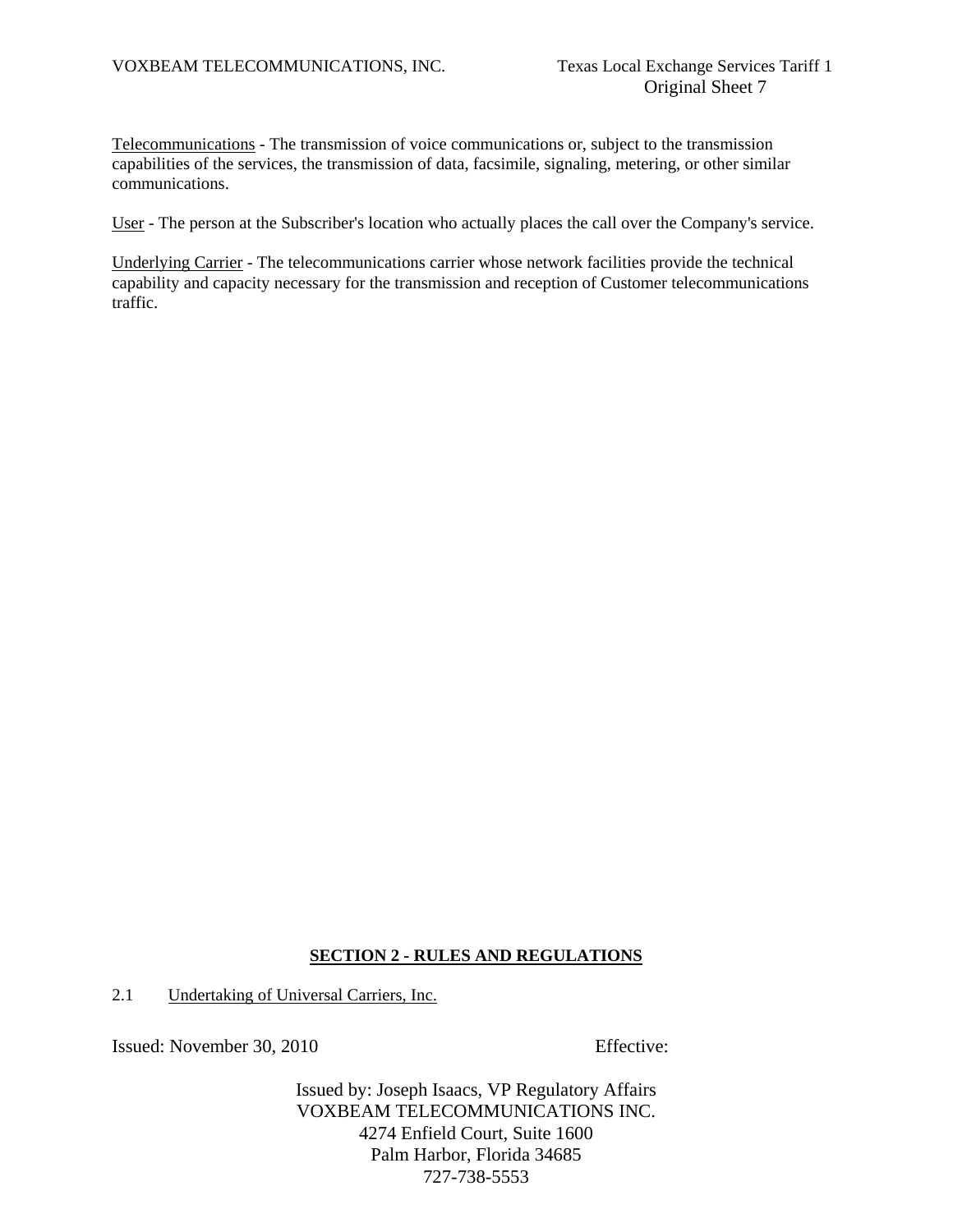Universal Carriers, Inc.'s services and facilities are furnished for communications originating at specified points within the state of Texas under terms of this Tariff.

Universal Carriers, Inc. installs, operates and maintains the communication services provided herein under in accordance with the terms and conditions set forth under this Tariff. It may act as the customer's agent for ordering access connection facilities provided by other carriers or entities, as legally defined by the Texas Public Utility Commission, when authorized by the customer to allow connection of a customer's location to the Universal Carriers, Inc. network. The customer shall be responsible for all charges due for such service arrangement.

# 2.2 Limitations

- 2.2.1 Service is offered subject to the availability of facilities and the provisions of this Tariff.
- 2.2.2 Universal Carriers, Inc. reserves the right to discontinue furnishing service, or limit the use of service necessitated by conditions beyond its control, or when the customer is using service in violation of the law or the provisions of this Tariff.
- 2.2.3 All facilities provided under this Tariff are directly controlled by SCI and the customer may not transfer or assign the use of service or facilities, except with the express written consent of the Company. Such transfer or assignment shall only apply where there is no interruption of the service or location of the service or facilities.

# **SECTION 2 - RULES AND REGULATIONS (CONT'D.)**

2.2 Limitations (Cont'd.)

2.2.4 Prior written permission from the Company is required before any assignment or transfer.

Issued: November 30, 2010 Effective: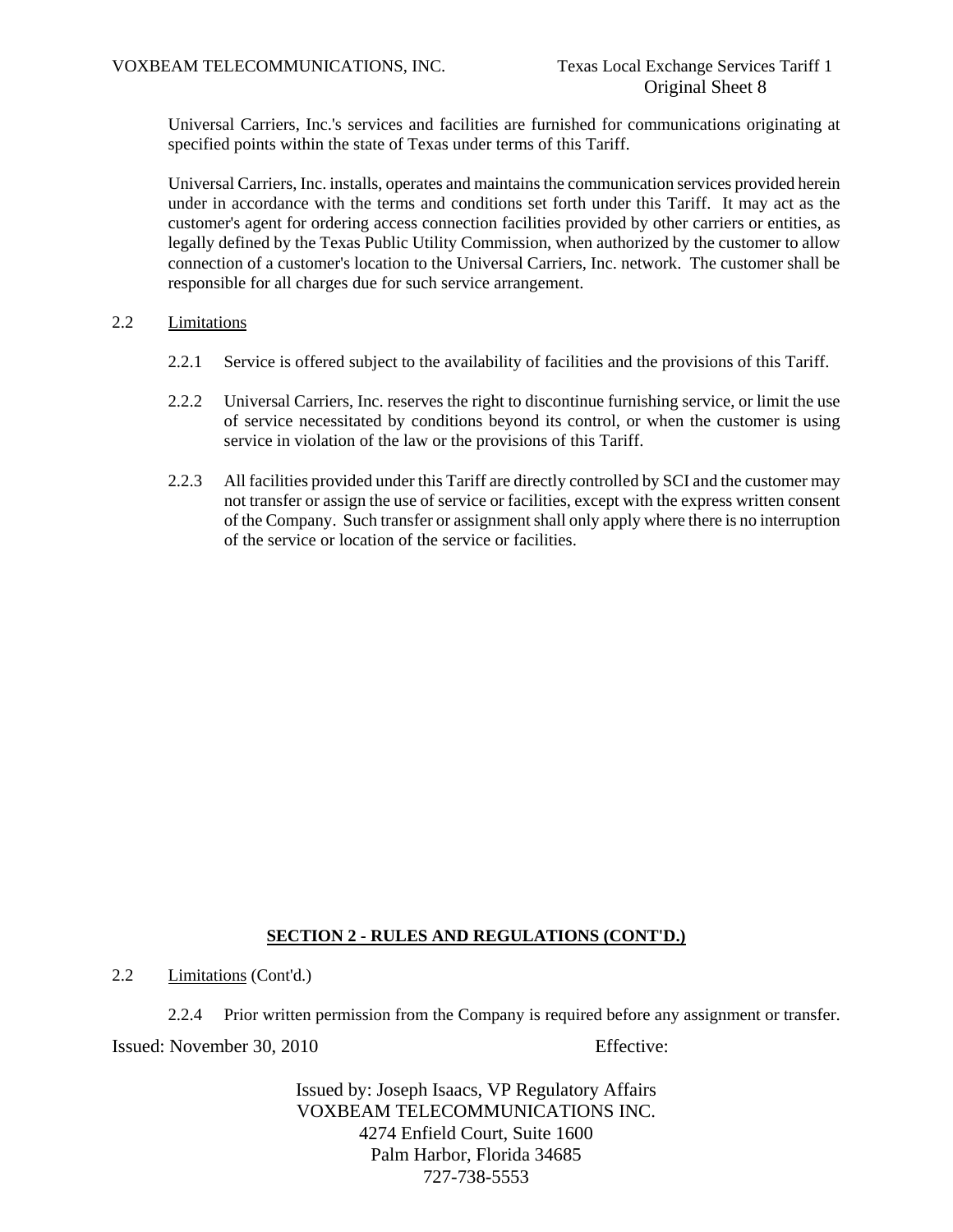All regulations and conditions contained in this Tariff shall apply to all such permitted assignees or transferees, as well as all conditions for service.

- 2.3 Liabilities of the Company
	- 2.3.1 Universal Carriers, Inc.'s liability for damages arising out of mistakes, interruptions, omissions, delays, errors or defects in the transmissions occurring in the course of furnishing service or facilities, and not caused by the negligence of its employees or its agents, in no event shall exceed an amount equivalent to the proportionate charge to the customer for the period during which the aforementioned faults in transmission occur.
	- 2.3.2 Universal Carriers, Inc. shall be indemnified and held harmless by the customer against:
		- (A) Claims for libel, slander, or infringement of copyright arising out of the material, data, information, or other content transmitted over the Company's facilities.
		- (B) All other claims arising out of any act or omission of the customer in connection with any service or facility provided by Universal Carriers, Inc.

# **SECTION 2 - RULES AND REGULATIONS (CONT'D.)**

2.4 Interruption of Service

Issued: November 30, 2010 Effective: 2.4.1 Credit allowance for the interruption of service which is not due to the Company's testing or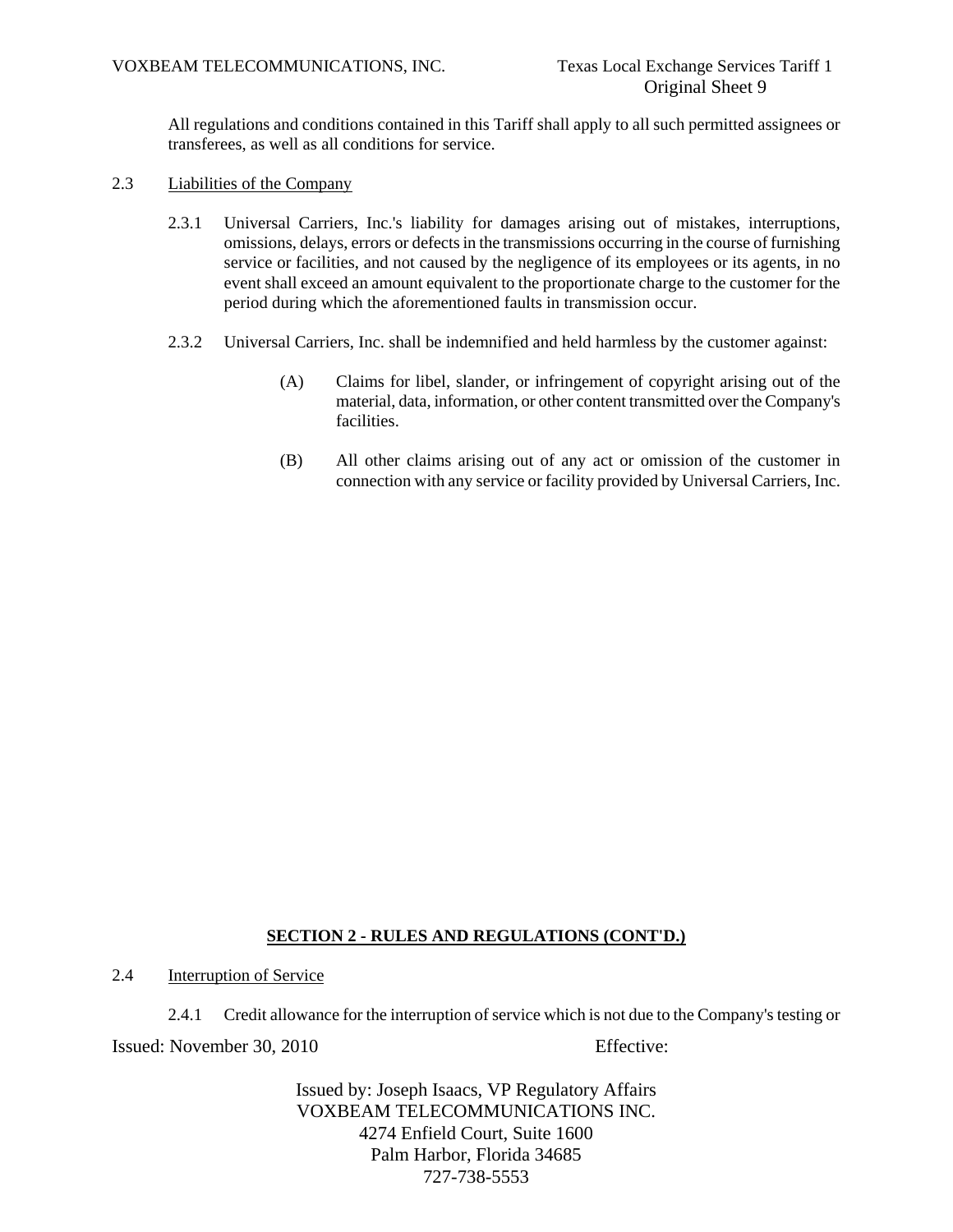adjusting, negligence of the customer, or to the failure of channels or equipment provided by the customer, are subject to the general liability provisions set forth in 2.3.1 herein. It shall be the obligation of the customer to notify the Company immediately of any interruption in service for which a credit allowance is desired. Before giving such notice, the customer shall ascertain that the trouble is not being caused by any action or omission by the customer with his control, or is not in wiring or equipment, if any, furnished by the customer and connected to the Company's facilities. The Company's service and facilities are provided on a monthly basis, unless ordered on a longer basis and are provided 24 hours per day, 7 days per week.

- 2.4.2 For purposes of credit computation, every month shall be considered to have 720 hours.
- 2.4.3 No credit shall be allowed for an interruption of a continuous duration of less than two hours.
- 2.4.4 The customer shall be credited for an interruption of two hours or more at the rate of 1/720th of the monthly charge for the facilities affected for each hour or major fraction thereof that the interruption continues.

Credit Formula: Credit = A x B 720

"A" - outage time in hours Section 2 - Rules and Regulations (Cont'd.)

# 2.5 Restoration of Service

The use and restoration of service shall be in accordance with the priority system specified in part 64, subpart D of the Rules and Regulations of the Federal Communications Commission. If Customer seeks reinstitution of service following disconnection of service by Carrier, Customer shall pay to Carrier prior to the time service is re-instituted: (1) all accrued and unpaid charges; and (2) all installation charges that may apply.

2.6 Returned Checks

If Company receives a check from a Customer in payment for service rendered or for any other reason of indebtedness and which is returned from the bank due to insufficient or uncollected funds, closed account, apparent tampering, missing signature or endorsement, or for any other reason, the Company shall apply a service charge of \$15.00 or five percent (5%), whichever is greater.

# **SECTION 2 - RULES AND REGULATIONS (CONT'D.)**

## 2.6 Returned Checks (con'd)

The charge shall be applied to Customer's monthly billing in additional to any other charges, which may apply under this Tariff. Payment rendered by check, which is subsequently dishonored shall not

Issued: November 30, 2010 Effective: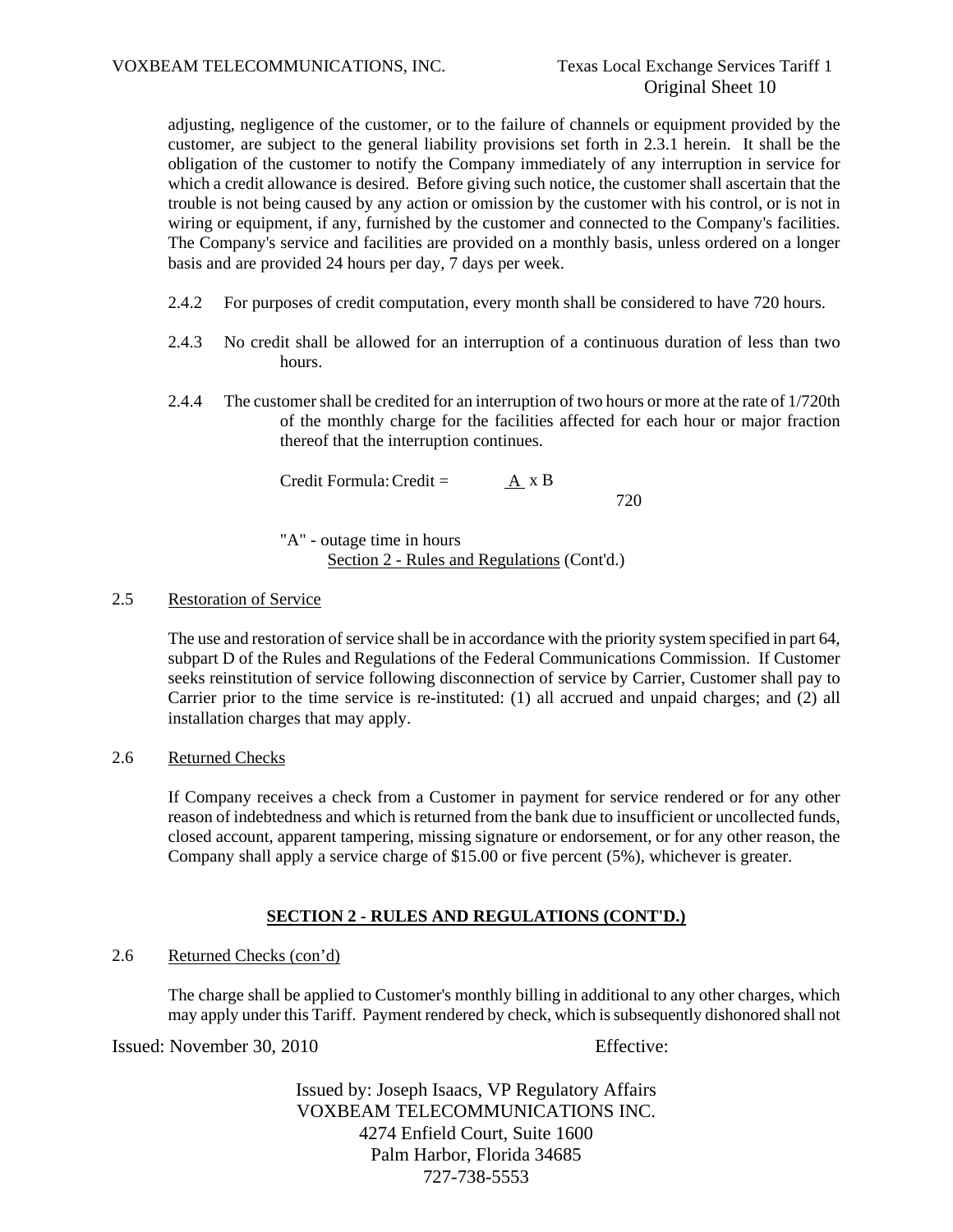constitute payment until such time as repayment is made by valid means.

# 2.7 Late Payments

A penalty of one and one half percent (1.5%) will be imposed on unpaid balance after thirty (30) days of invoice date.

2.8 Deposits

The Company does not require a deposit from the customer.

2.9 Taxes

All state and local taxes (i.e., gross receipts tax, sales tax, municipal utilities tax) are listed as separate line items and are not included in the quoted rates.

# 2.10 Contested Charges

For consideration of any disputed charge, a subscriber must submit in writing to Universal Carriers, Inc. within thirty (30) days of the date the bill is issued, the call details and bases for any requested adjustment. Universal Carriers, Inc. will promptly investigate and advise the subscriber as to its findings and disposition. Any undisputed charges must be paid on a timely basis. Any disputed charges that cannot be resolved between a subscriber and Universal Carriers, Inc. may be appealed to the Commission.

# 2.11 Termination of Service

The Company shall have the right to terminate service on the grounds of late payment for invoices past thirty (30) days of due date. Customer will receive a five (5) day written notice of cancellation after the 30th day following the invoice date.

# **SECTION 3– NETWORK SERVICES DESCRIPTIONS**

# **3.1 General**

## **3.1.1 Services Offered**

The following Network Services are available to residence/business Customers and for resale

Issued: November 30, 2010 Effective: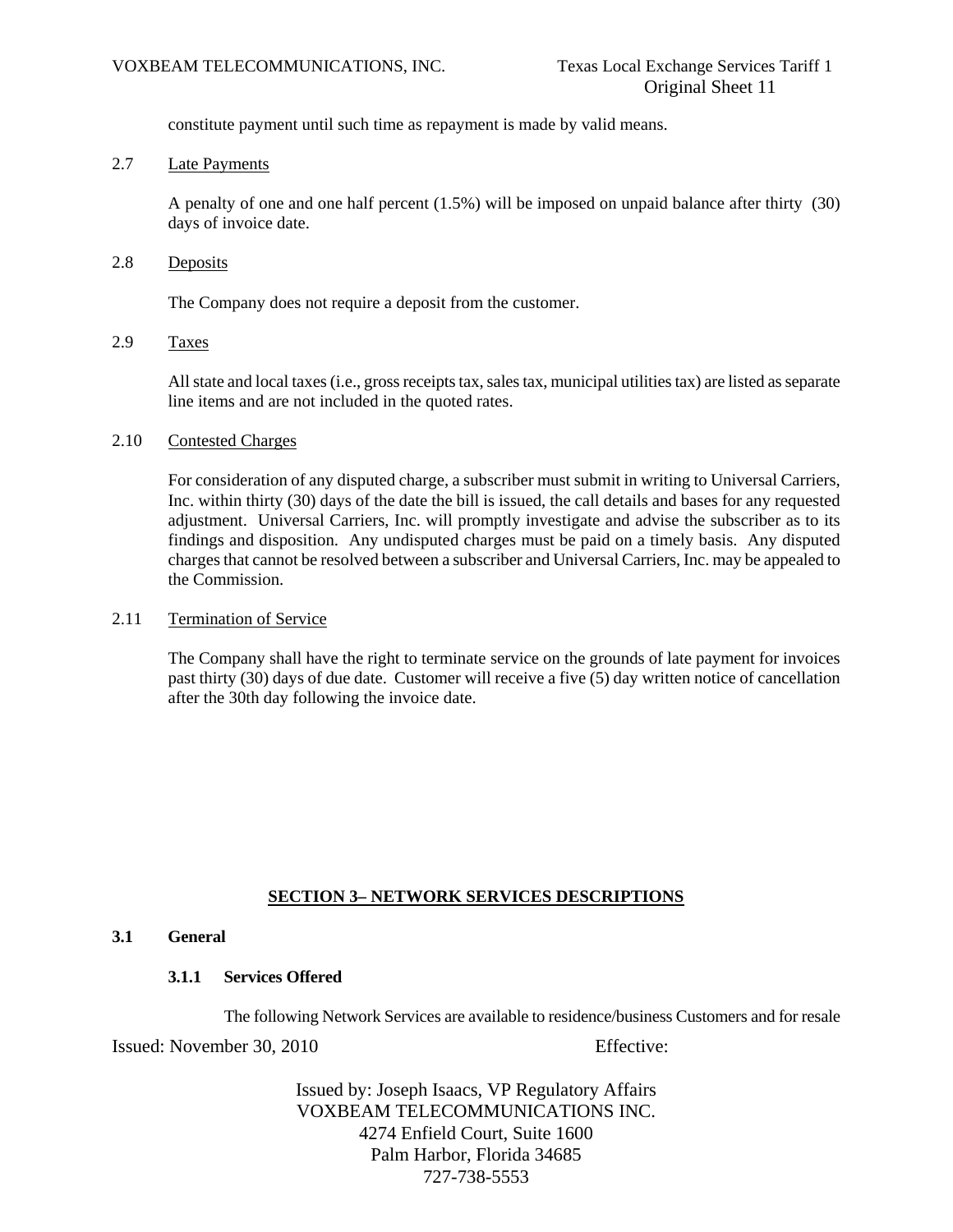by other carriers certificated by the Massachusetts Department of Telecommunication and Energy:

 Standard Residence Line Service Standard Business Line Service PBX Trunk Service Direct Inward Dial (DID) Service Optional Calling Features

 The following services are available to residence/business Customers and are not offered on a resale basis as of the effective date of this page.

 Listing Services (including Non Published and Non Listed Services) Directory Assistance Miscellaneous Services (including Vanity Numbers and Number Portability)

#### **3.1.2 Application of Rates and Charges**

 All services offered in this tariff are subject to service order and change charges where the Customer requests new services or changes in existing services, as well as indicated Non-Recurring and Monthly Recurring Charges. Charges for local calling services may be assessed on a measured rate basis and are additional to monthly recurring charges shown for Business or Residence lines, PBX Trunks, DID Trunks and Digital/DS1 service.

Issued: November 30, 2010 Effective: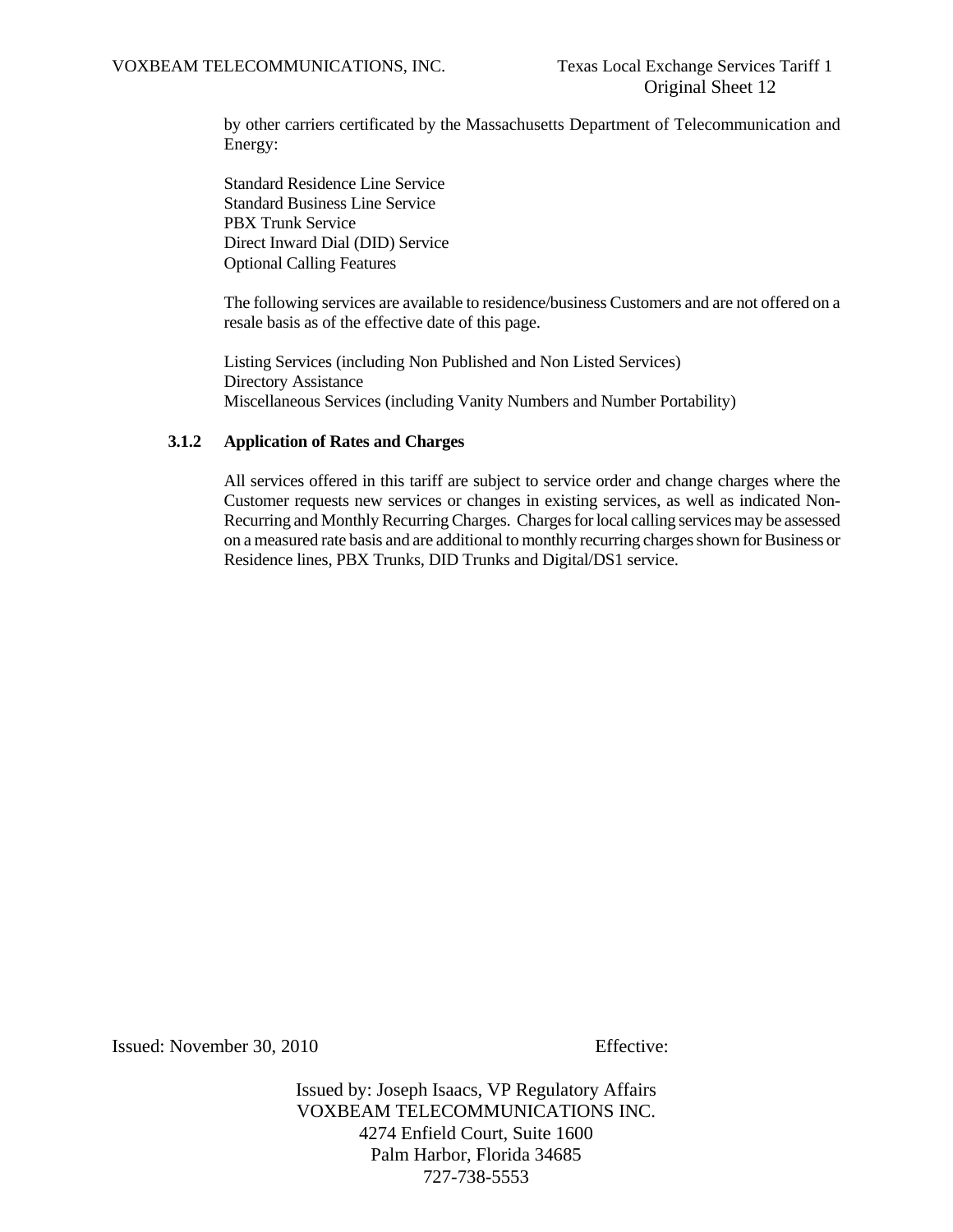#### **3.1 General (Continued)**

#### **3.1.3 Emergency Services Calling Plan**

 Access (at no additional charge) to the local operator or emergency services bureau by dialing 0- or 9-1-1 is offered at no charge to the Customer.

 Message toll telephone calls, to governmental emergency service agencies as set forth in (A) following, having primary or principal responsibility with respect to the provision of emergency services to persons and property in the area from which the call is made, meeting the definition and criteria of an emergency call as set forth in (B) following are offered at no charge to Customers:

 Governmental fire fighting, State Highway Patrol, police, and emergency squad service (as designated by the appropriate governmental agency) qualify as governmental emergency service agencies provided they answer emergency service calls on a personally attended (live) twenty-four (24) hour basis, three hundred sixty-five (365) days a year, including holidays.

 An emergency is an occurrence or set of circumstances in which conditions pose immediate threat to human life, property, or both and necessitate that prompt action be taken. An emergency call is an originated call of short duration to a governmental emergency services agency in order to seek assistance for such an emergency.

Issued: November 30, 2010 Effective: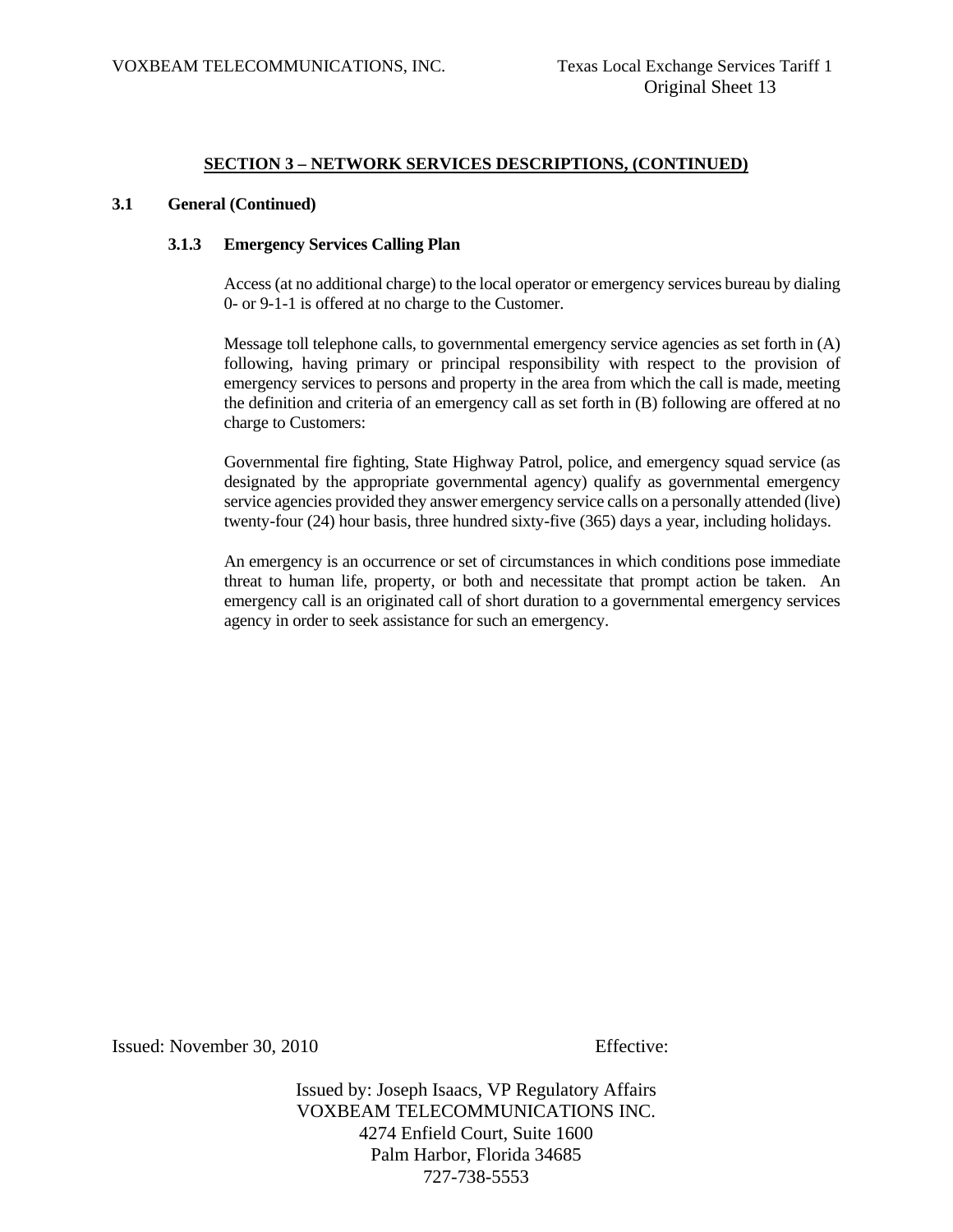- **3.2 Reserved for future use**
- **3.3 Reserved for future use**
- **3.4 Reserved for future use**

Issued: November 30, 2010 Effective: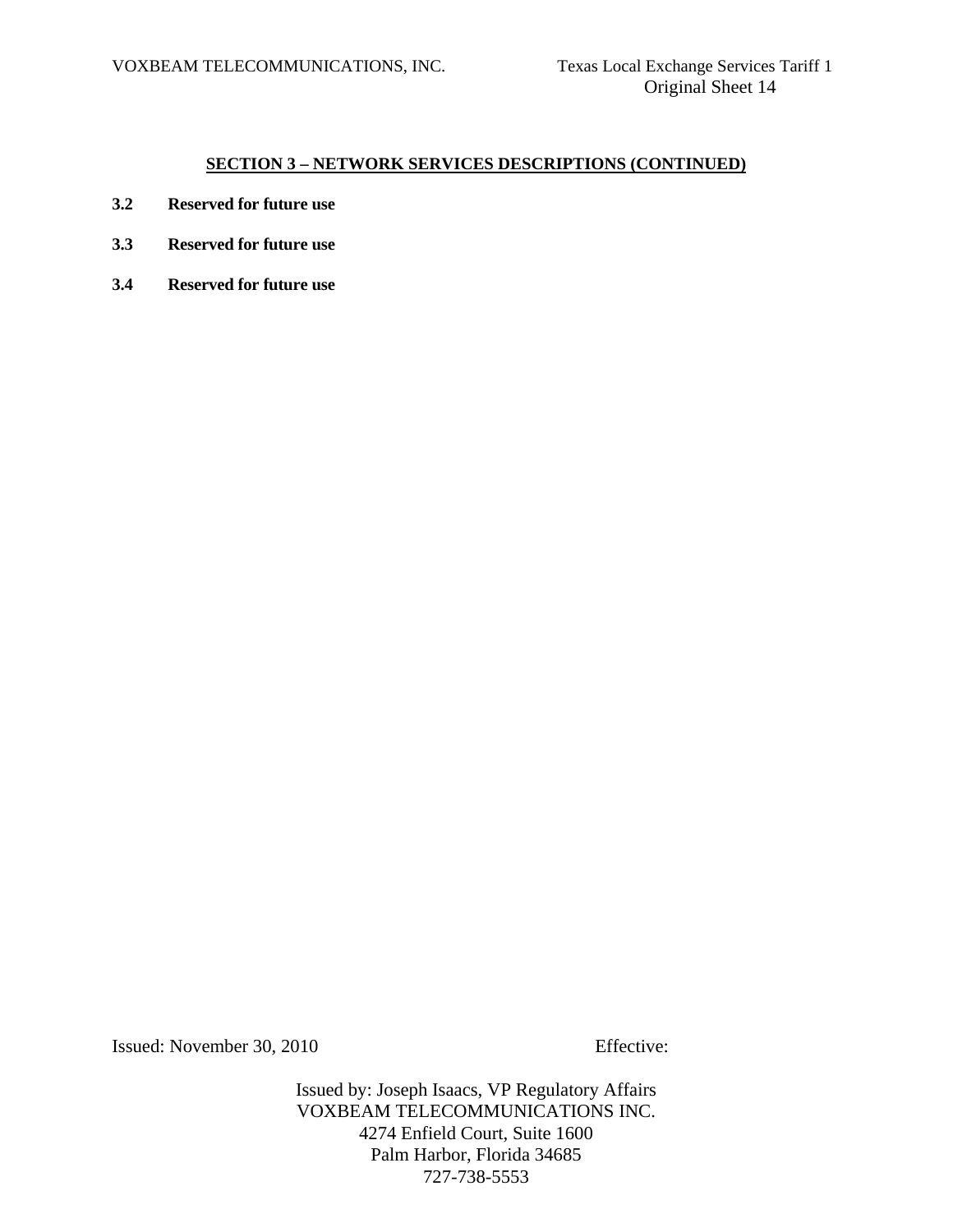#### **3.5 Standard Residence Line**

 A Standard Residence Line provides the Customer with a single, analog, voice-grade telephonic communications channel, which can be used to place or receive one call at a time. Standard Residence Lines are provided for the connection of Customer-provided wiring and single station sets or facsimile machines.

#### **3.6 Standard Business Line**

 The Standard Business Line provides a Customer with a single, analog, voice-grade telephonic communications channel, which can be used to place or receive one call at a time. Standard Business Lines are provided for the connection of Customer-provided wiring and single station sets or facsimile machines. An optional per line Hunting feature is available for multi-line Customers which routes a call to an idle station line in a prearranged group when the called station line is busy.

#### **3.7 PBX Trunk Service**

 Basic PBX Trunk Service provides a Customer with a single, voice-grade telephonic communications channel, which can be used to place or receive one call at a time. Basic Trunks are provided for connection of Customer-provided private branch exchanges (PBX) to the public switched telecommunications network. Each Basic PBX Trunk is provided with touch-tone signaling and may be configured into a hunt group at no additional charge with other Company-provided Basic PBX Trunks. The signal is an analog signal at the DS0 level.

Issued: November 30, 2010 Effective: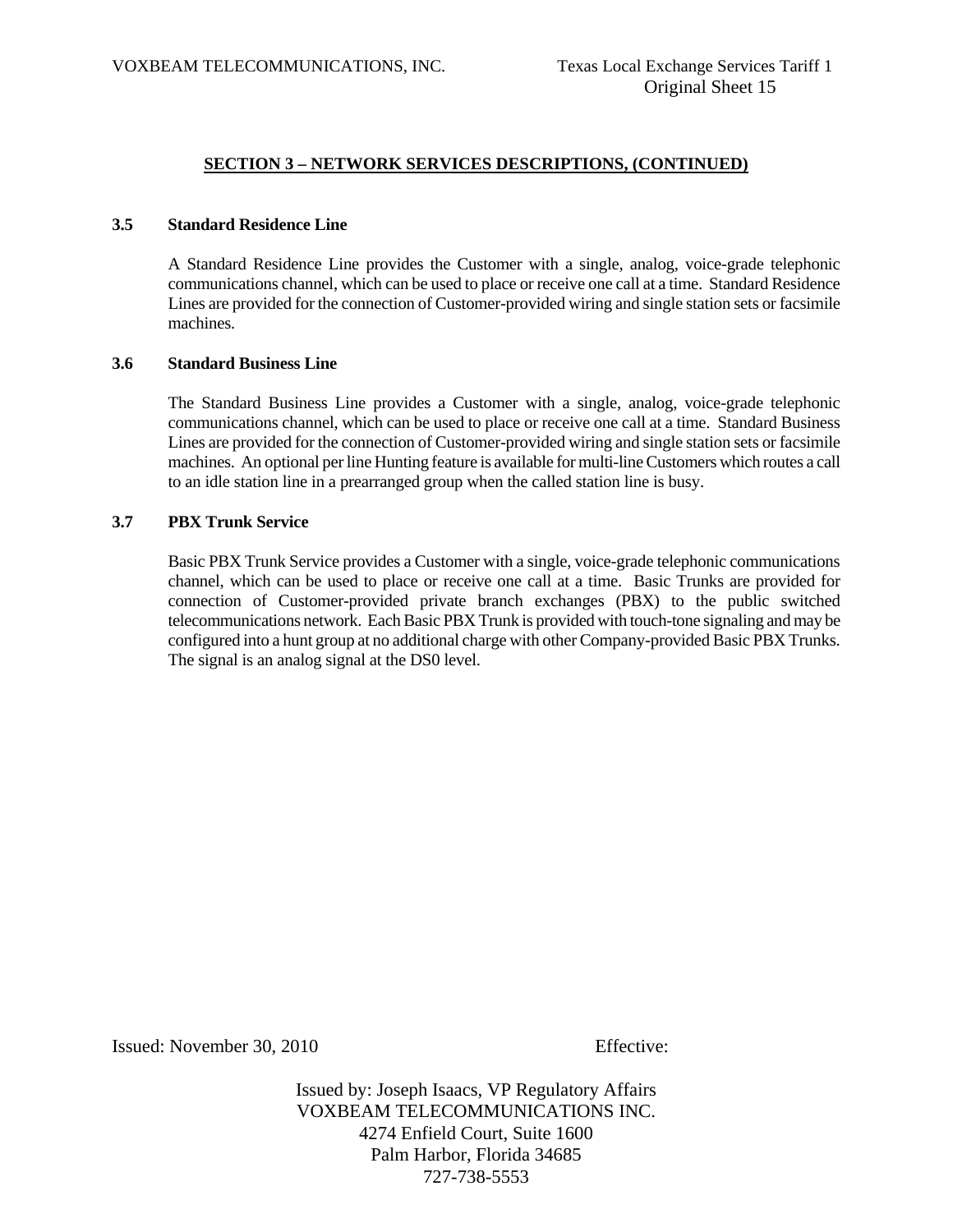#### **3.8 Reserved for Future Use**

#### **3.9 Direct Inward Dialing (DID) Service**

 Direct Inward Dialing ("DID") permits calls incoming to a PBX system or other Customer Premises Equipment to be routed to a specific station without the assistance of an attendant. DID calls are routed directly to the station associated with the called number. DID service as offered by the Company provides the necessary trunks, telephone numbers, and out-pulsing of digits to enables DID service at a Customer's location. DID service requires special PBX software and hardware not provided by the Company. Such hardware and software is the responsibility of the Customer.

Issued: November 30, 2010 Effective: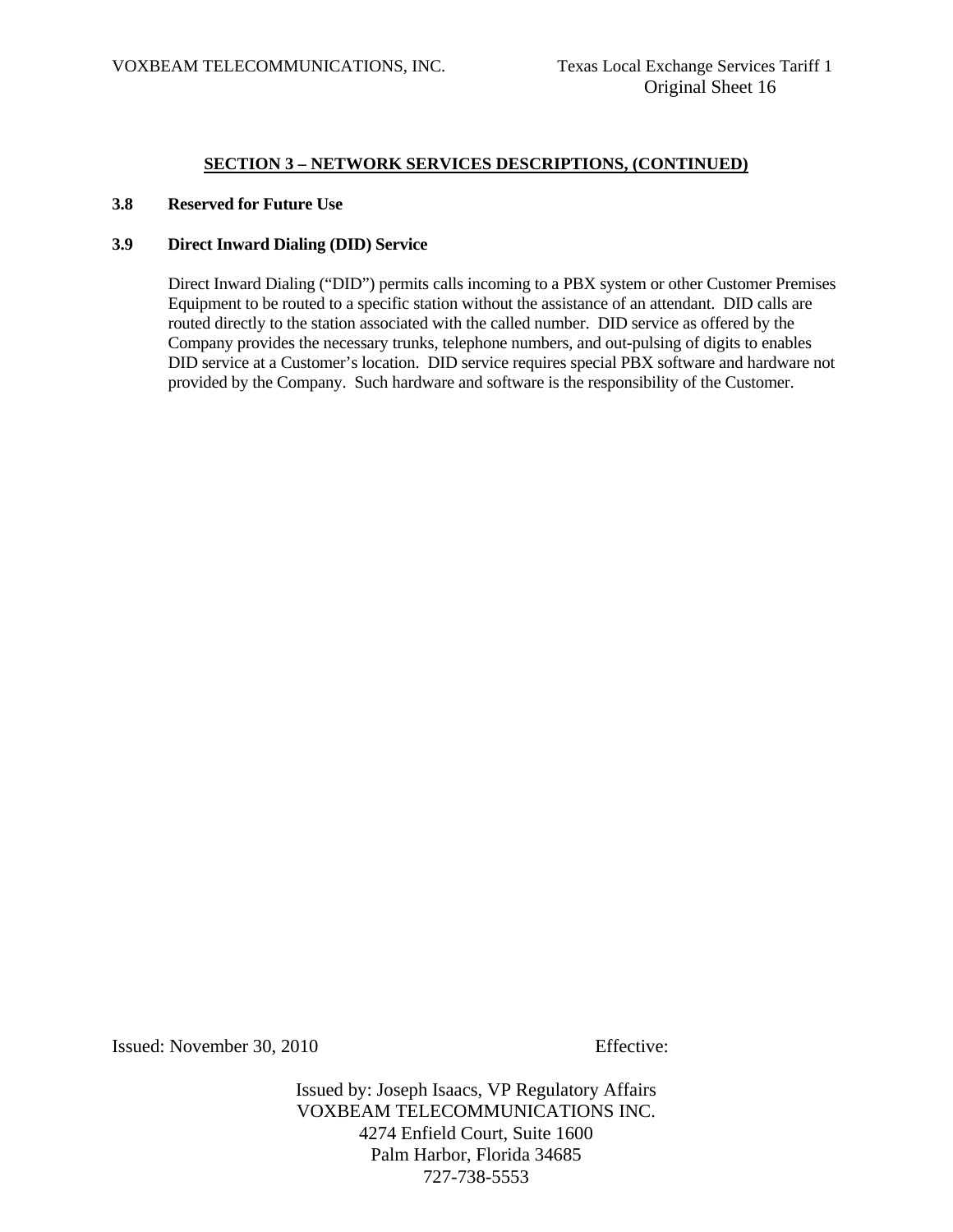#### **3.10 Reserved for Future Use**

#### **3.11 Optional Calling Features**

 The features listed in Section 3.11.1 are offered by the Company to Residential and Business Customers. Refer to Price Lists in Sections 6 and 7 of this tariff for specific features offered with each type of local exchange service.

#### **3.111 Features Descriptions**

**(A) Flexible Call Forwarding:** Provides end-user control for call forwarding capabilities via dial-accessed voice prompt menus. Customers may forward calls to a primary local or long distance. The end-user may specify a secondary location for routing of go unanswered at the forward-to location or reach a busy signal. This secondary location may be another telephone number, pager or voice messaging service. Other capabilities included with this feature include:

 Speed Forwarding; Priority Screening; Ring Control; and Timed Forwarding.

 It is the responsibility of the Customer to subscribe to the telephone number, pager or voice messaging service used as the secondary location.

- **(B) Flexible Call Forwarding with Audio Calling Name:** Provides all of the functionality of Enhanced Call Forwarding. Also permits the end-user to receive the Directory Name of the party's whose call was forwarded to primary number. In some situations, the end-user may hear the calling party's city and state or telephone number, depending on available call data.
- **(C) Flexible Call Forwarding Plus:** Provides all of the functionality of Enhanced Call Forwarding. Also includes an additional telephone number with directory listing and distinctive ringing for calls placed to the additional number. Enhanced Call Forwarding Plus allows parties to reach the end-user's location when FCF is active and all calls to the end-users main telephone number would normally forward. Calls to the additional number do not forward even when Enhanced Call Forwarding is active.

Issued: November 30, 2010 Effective: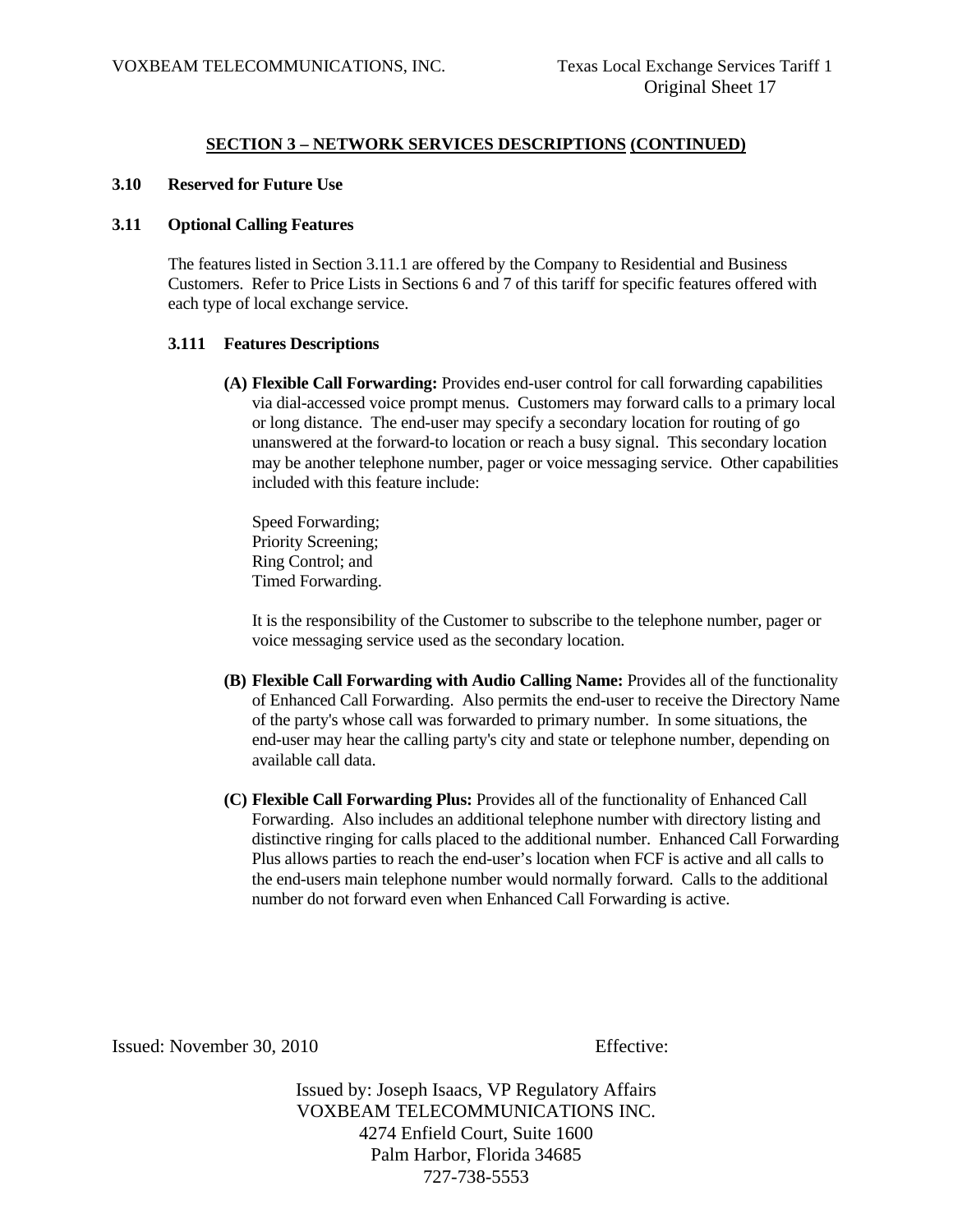#### **3.11 Optional Calling Features, (continued)**

#### **3.11.1 Feature Descriptions, (continued)**

- **(D) Flexible Call Forwarding Plus with Audio Calling Name:** Provides all of the functionality of Enhanced Call Forwarding Plus including the additional telephone number with listing and distinctive ringing. Also permits the end-user to receive the Directory Name of the party's whose call was forwarded to primary number. In some situations, the end-user may hear the calling party's city and state or telephone number, depending on available call data.
- **(E) Call Forwarding Variable:** Permits the end-user to automatically forward (transfer) all incoming calls to another telephone number, and to restore it to normal operation at their discretion. The end-user must dial an activation code from his/her exchange line along with the forward-to number in order to turn the feature on. A separate code is dialed by the end-user to deactivate the feature.
- **(F) Call Forwarding Variable, Remote Access:** Permits the end-user to automatically forward (transfer) all incoming calls to another telephone number, and to restore it to normal operation at their discretion. The end-user must dial an activation code along with the forward-to number in order to turn the feature on. A separate code is dialed by the enduser to deactivate the feature. Feature activation may be performed from the end-user's exchange line or remotely from some other line. Remote access requires the end-user to (1) dial a special access number 2) enter their seven-digit telephone number and 3) enter a personal identification number prior to forwarding their calls.
- **(G) Call Forwarding Don't Answer, Basic:** Permits the forwarding of incoming calls when the end-user's line remains unanswered after a pre-designated ringing interval. The ringing interval before forwarding and the forward-to number are fixed by the service order.
- **(H) Call Forwarding Don't Answer w/Ring Control:** Permits the forwarding of incoming calls when the end-user's line remains unanswered after a pre-designated ringing interval. The forward-to number is fixed by the service order. However, the end-user has the ability to change the time interval before forwarding occurs at his/her discretion.

Issued: November 30, 2010 Effective: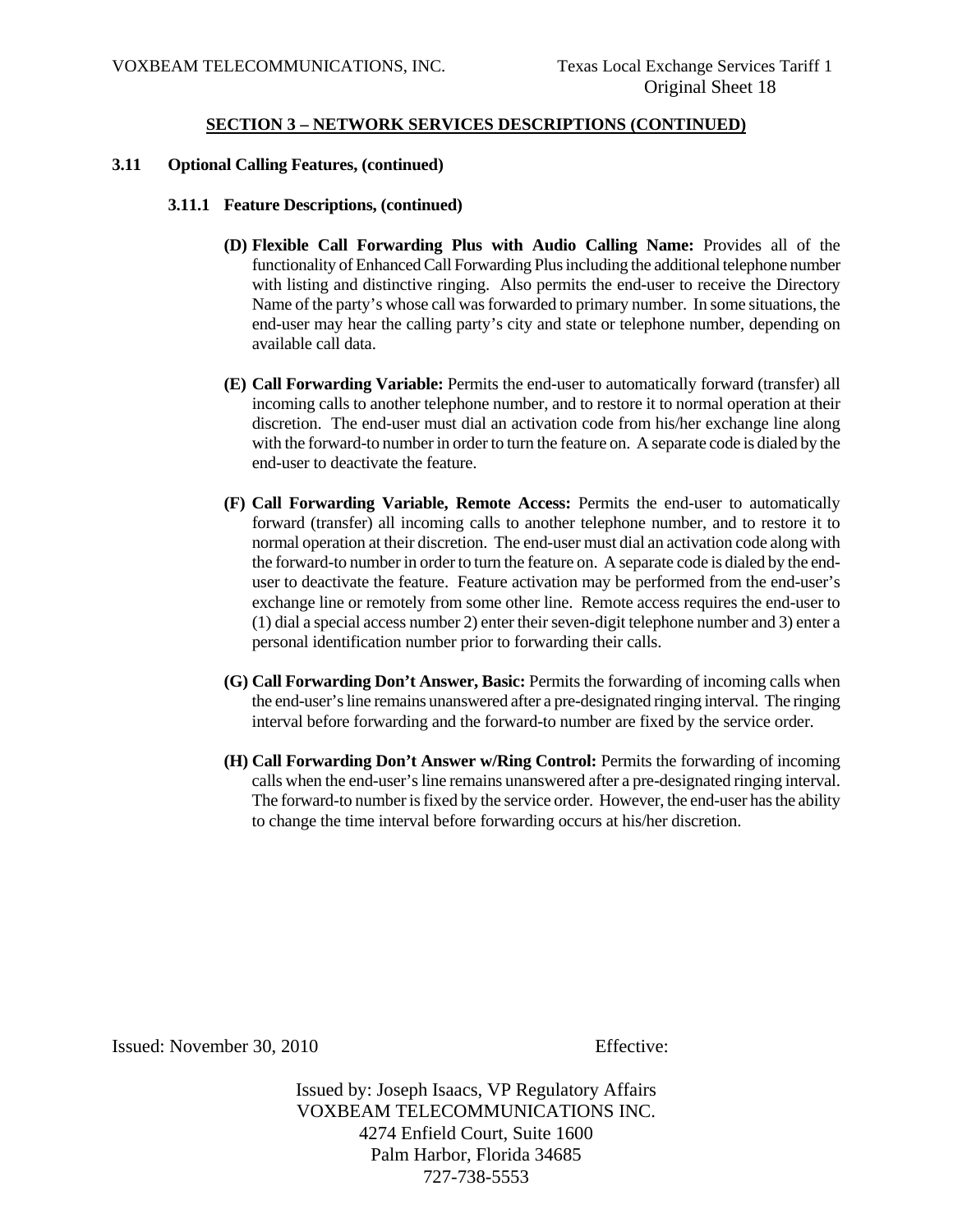#### **3.11 Optional Calling Features, (continued)**

#### **3.11.1 Feature Descriptions, (continued)**

- **(I) Call Forwarding Don't Answer w/Customer Control:** Permits the forwarding of incoming calls when the end-user's line remains unanswered after a pre-designated ringing interval. The ringing interval before forwarding and the forward-to number are fixed by the service order. However, the end-user has the ability to turn the feature on or off at his/her discretion.
- **(J) Call Forwarding Busy Line, Basic:** Permits the forwarding of incoming calls when the end-user's line is busy. The forwarded number is fixed by the end-user service order.
- **(K) Call Forwarding Busy Line w/Customer Control:** Permits the forwarding of incoming calls when the end-user's line is busy. The forwarded number is fixed by the end-user service order. However, the end-user has the ability to turn the feature on or off at his/her discretion.
- **(L) Call Waiting Basic:** Call Waiting provides a tone signal to indicate to a Customer already engaged in a telephone call that a second caller is attempting to dial in. It permits the Customer to place the first call on hold, answer the second call and then alternate between both callers. Cancel Call Waiting is provided with the feature and allows a Call Waiting end-user to disable the Call Waiting feature for the duration of a single outgoing telephone call. Cancel Call Waiting is activate by dialing a special code prior to placing a call, and is automatically deactivated when the Customer disconnects from the call.

Issued: November 30, 2010 Effective: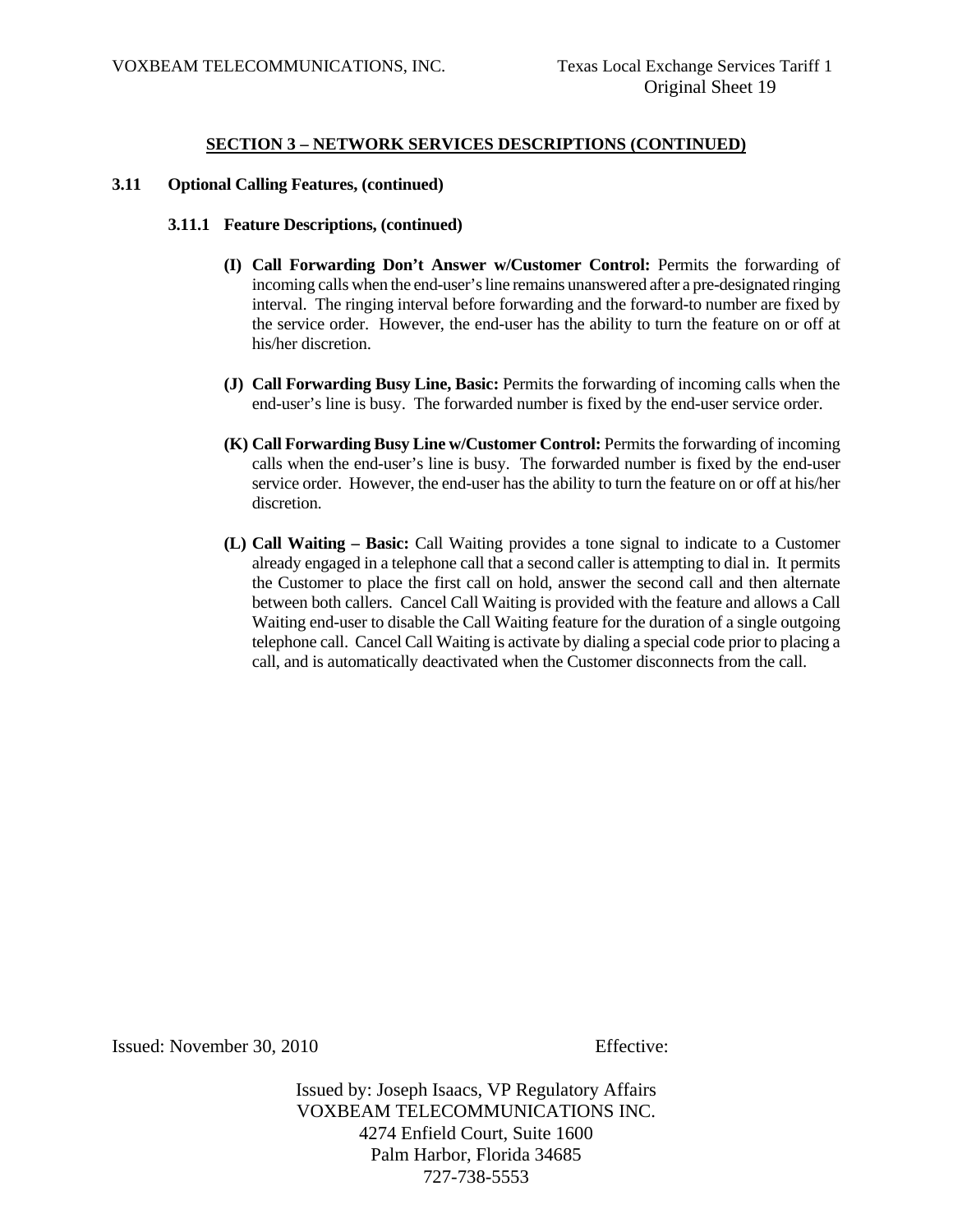#### **3.11 Optional Calling Features, (continued)**

#### **3.11.1 Feature Descriptions, (continued)**

**(M) Call Waiting -- Deluxe:** Allows the end-user to control the treatment applied to incoming calls while the Customer is off-hook on an existing call. This feature includes the capabilities of Call Waiting Basic plus additional call treatment options. Treatment options offered with Call Waiting Deluxe include:

 Answer the waiting call and placing the first party on hold; Answer the waiting call and disconnecting from the first party; Direct the waiting caller to hold via a recording Forward the waiting caller to another location (e.g., voice mailbox or telephone answering service)

 Full utilization of Call Waiting Deluxe requires specialized CPE not provided by the Company. It is the responsibility of the Customer to provide the necessary CPE. The enduser must have Caller ID Basic or Deluxe for display of calling party identification information for waiting calls. The end-user must have a Call Forwarding don't Answer feature active in order to forward a waiting call to another location.

- **(N) Call Waiting Deluxe with Conferencing:** Provides all of the functionality of Call Waiting Deluxe. Also permits the end-user to conference a waiting call with an existing call (first party) and, if desired, subsequently drop either leg of the conference call.
- **(O) Caller ID Basic:** Permits the end-user to view a Directory Number of the calling party on incoming telephone calls. Information is displayed on a specialized CPE not provided by the Company. The feature also provides the date and time of each incoming call. It is the responsibility of the Customer to provide the necessary CPE.

Issued: November 30, 2010 Effective: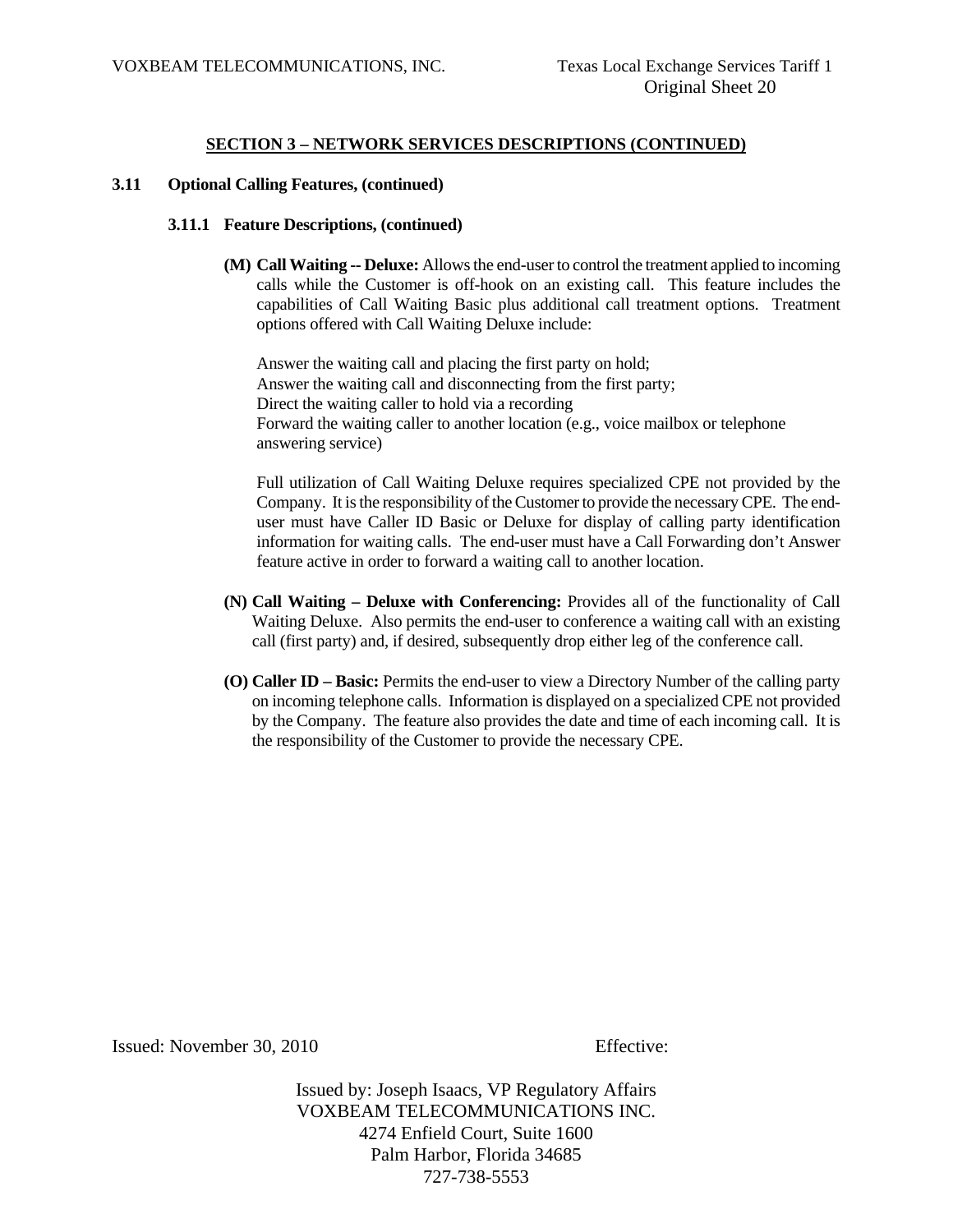#### **3.11 Optional Calling Features, (continued)**

#### **3.11.1 Feature Descriptions, (continued)**

- **(P) Caller ID Deluxe:** Permits the end-user to view a Directory Name and Directory Number of the calling party on incoming telephone calls. Information is displayed on a specialized CPE not provided by the Company. The feature also provides the date and time of each incoming call. It is the responsibility of the Customer to provide the necessary CPE. In some situations, the calling party's city and state may be displayed rather than a Directory Name, depending on available call data.
- **(Q) Anonymous Call Rejection:** Permits the end-user to automatically reject incoming calls when the call originates from a telephone number which has blocked delivery of its calling number (see Calling Number Delivery Blocking). When active, calls from private numbers will be routed to a special announcement then terminated. The feature may be turned on or off by the end-user by dialing the appropriate feature control code. Anonymous Call Rejection is offered as a stand-alone feature or as an add-on to Caller ID Deluxe.
- **(R) Call Block:** Allows the end-user to automatically block incoming calls from up to six enduser pre-selected telephone numbers programmed into the feature's screening list. Callers whose numbers have been blocked will hear a recorded message stating that their call has been blocked. The end-user controls when the feature is active, and can add or remove calling numbers from the feature's screening list.
- **(S) Call Return:** Allows the Customer to return a call to the last incoming call whether answered or not. Upon activation, it will redial the number automatically and continue to check the number every 45 seconds for up to 30 minutes if the number is busy. The Customer is alerted with a distinctive ringing pattern when the busy number is free. When the Customer answers the ring, the call is then completed. The calling party's number will not be delivered or announced to the call recipient under any circumstances.

Issued: November 30, 2010 Effective: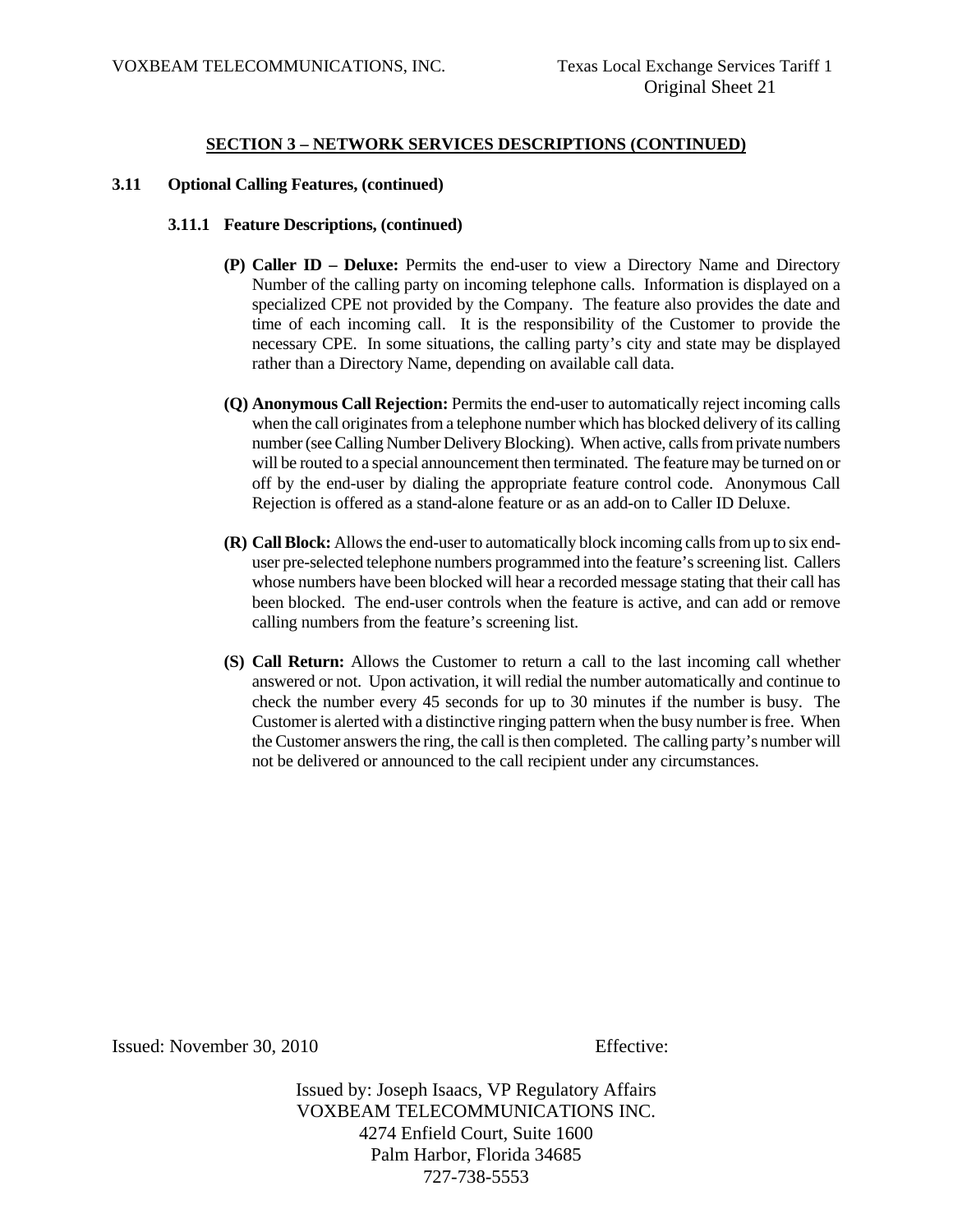#### **3.11 Optional Calling Features, (continued)**

#### **3.11.1 Feature Descriptions, (continued)**

- **(T) Call Selector:** Allows a Customer to assign a maximum of 15 telephone numbers to a special list. The Customer will hear a distinctive ring when calls are received from telephone numbers on that list.
- **(U) Call Tracing:** Allows the tracing of nuisance calls to a specified telephone number suspected of originating from a given local office. The tracing is activated upon entering the specified dial code. The originating telephone number, outgoing trunk number or terminating number, and the time and date are generated for every call to the specified telephone number can then be identified.
- **(V) Calling Number Delivery Blocking:** Prevents the delivery, display and announcement of the end-user's Directory Number and Directory Name on all calls dialed from an exchange service equipped with this option. When active, the end-user's telephone name and number will not appear on the called party's Caller ID CPE or be disclosed in another way. The feature is available on a per call or per line basis. With per call Calling Number Delivery Blocking, it is necessary for the end-user to dial an activation code prior to placing the call. With the per line version of the feature, all calls are placed with the enduser's number blocked. Per line end-users must dial an activation code prior to utilization.
- **(W) Message Waiting Indication:** Provides the end-user with an audible (stutter dial tone) or visual (lamp or other CPE display) indication that messages are waiting to be retrieved. Message Waiting Indication can only be activated/deactivated by a voice mailbox or other voice messaging service provided by the Company or third party. It is the responsibility of the Customer to subscribe to a compatible voice messaging service. Visual Message Waiting Indication requires specialized CPE not provided by the Company. It is the responsibility of the Customer to provide the necessary CPE.

Issued: November 30, 2010 Effective: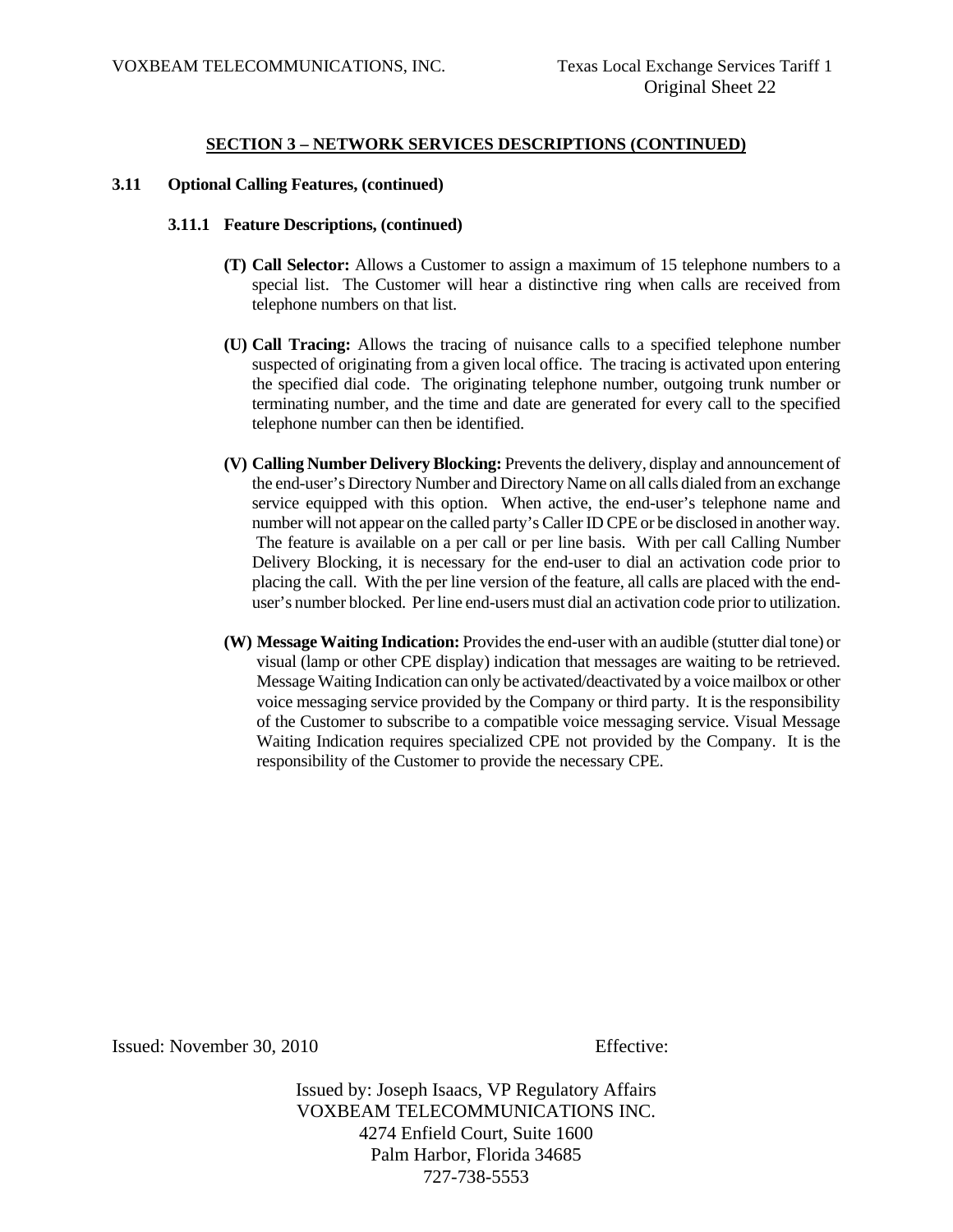#### **3.11 Optional Calling Features, (continued)**

#### **3.11.1 Feature Descriptions, (continued)**

- **(X) Multiple Directory Number Distinctive Ringing:** This feature allows an end user to determine the source of an incoming call from a distinctive ring. The end user may have up to two additional numbers assigned to a single line (i.e. Distinctive Ringing – First Number and Distinctive Ringing – Second Number). The designated primary number will receive a normal ringing pattern; other numbers will receive distinctive ringing patterns. The pattern is based on the telephone number that the calling party dials.
- **(Y) Preferred Call Forwarding:** Permits the end-user to automatically forward to another number calls received from up to six end-user pre-selected telephone numbers programmed into the features screening list. The end-user controls when the feature is active, the forward-to-number and can add or remove calling numbers from the feature's screening list.
- **(Z) Repeat Dialing:** Permits the end-user to have calls automatically redialed when the first attempt reaches a busy number. The line is checked every 45 seconds for up to 30 minutes and alerts the Customer with a distinctive ringing pattern when the busy number and the Customer's line are free. The Customer can continue to make and receive calls while the feature is activated. The following types of calls cannot be reached using Repeat Dialing:

Calls to 800 Service numbers Calls to 900 Service numbers Calls preceded by an interexchange carrier access code International Direct Distance Dialed calls Calls to Directory Assistance Calls to 911

Issued: November 30, 2010 Effective: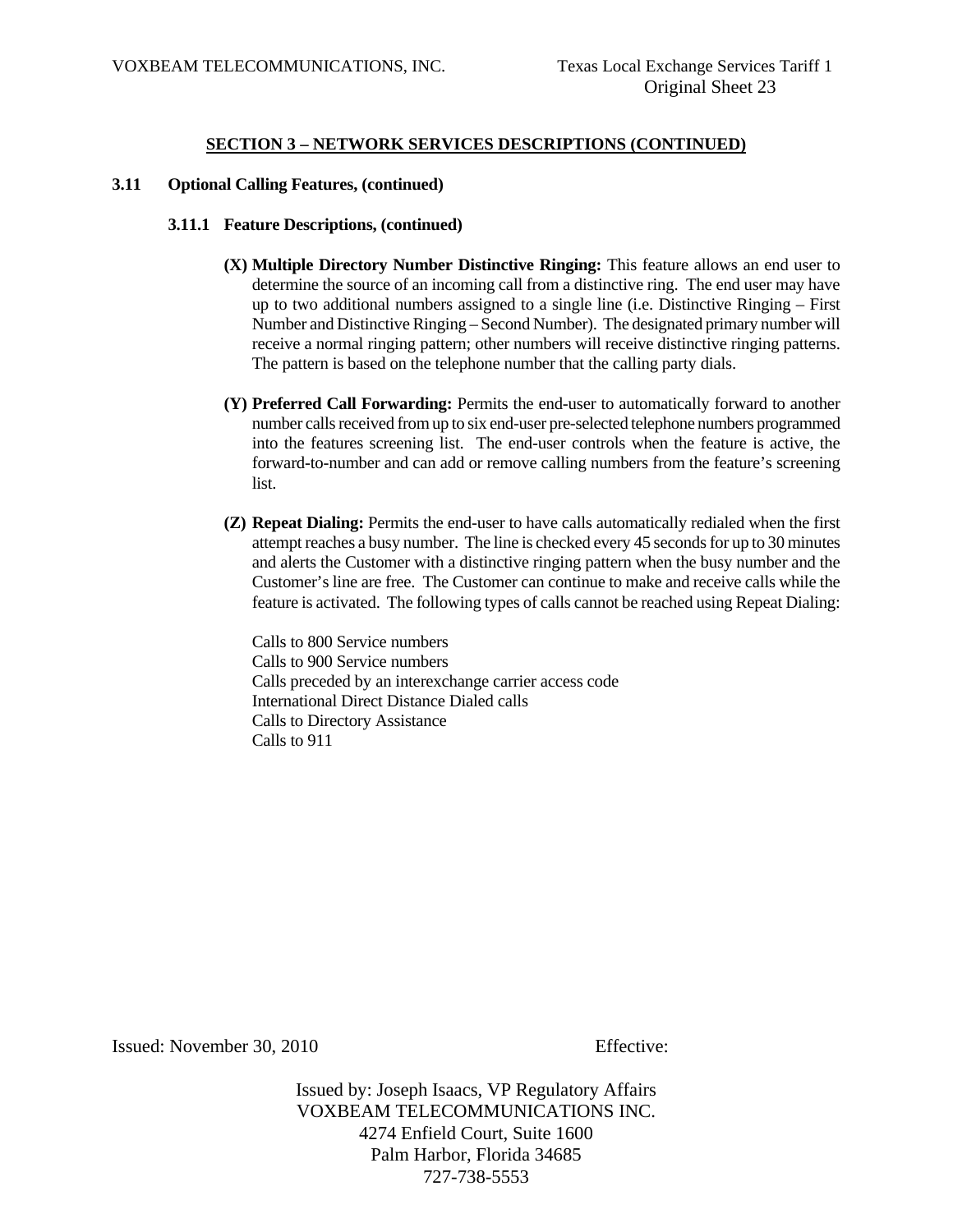#### **3.11 Optional Calling Features, (continued)**

#### **3.11.1 Feature Descriptions, (continued)**

- **(AA) Speed Calling:** Permits the Customer to place calls to other telephone numbers by dialing a one or two digit code rather than the complete telephone number. The feature is available as either an eight (8) code list or a thirty (30) code list. Code lists may include local and/or toll telephone numbers. The Customer has the ability to add or remove telephone numbers and codes to/from the speed calling list without assistance from the Company.
- **(AB) Three Way Calling:** Permits the end-user to add a third party to an established connection. When the third party answers, a two-way conversation can be held before adding the original party for a three-way conference. The end-user initiating the conference controls the call and may disconnect the third party to reestablish the original connection or establish a connection to a different third party. The feature may be used on both outgoing and incoming calls.

Issued: November 30, 2010 Effective: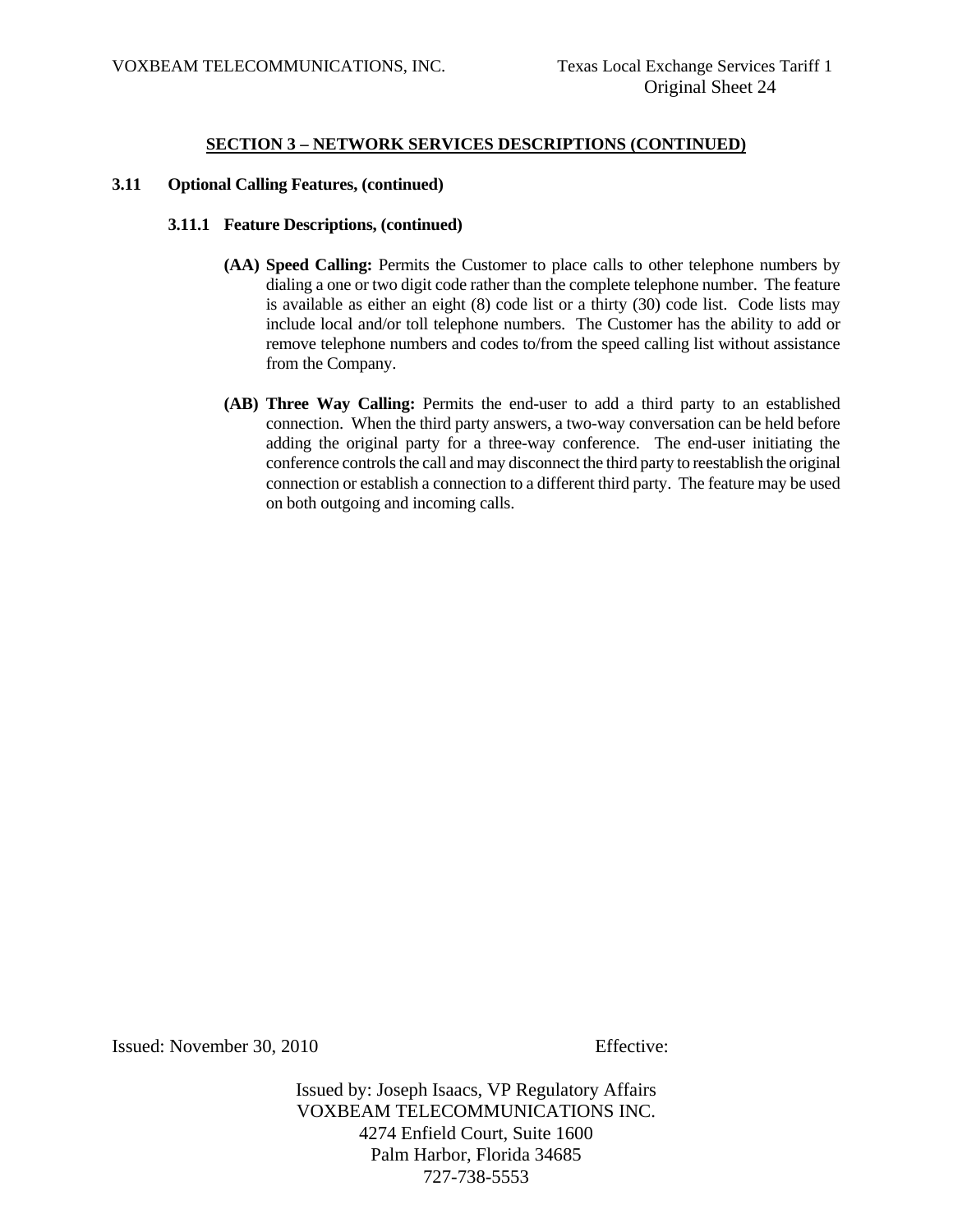#### **3.12 Listing Services**

 For each Customer of Company-provided Exchange Service(s), the Company shall arrange for the listing of the Customer's main billing telephone number in the directory(ies) published by the dominant Local Exchange Carrier in the area at no additional charge. At a Customer's option, the Company will arrange for additional listings for an additional charge.

#### **3.12.1 Non-Published Service**

 This optional service provides for suppression of printed and recorded directory listings. A Customer's name and number do not appear in printed directories or Directory Assistance Bureau records.

#### **3.12.2 Non-Listed Service**

 This optional service provides for suppression of printed directory listings only. Parties may still obtain the Customer's number by calling the Directory Assistance Bureau.

#### **3.13 Directory Assistance**

 Provides for identification of telephone directory numbers, via an operator or automated platform. Customers are provided with a maximum of 2 listings per each call to Directory Assistance.

Issued: November 30, 2010 Effective: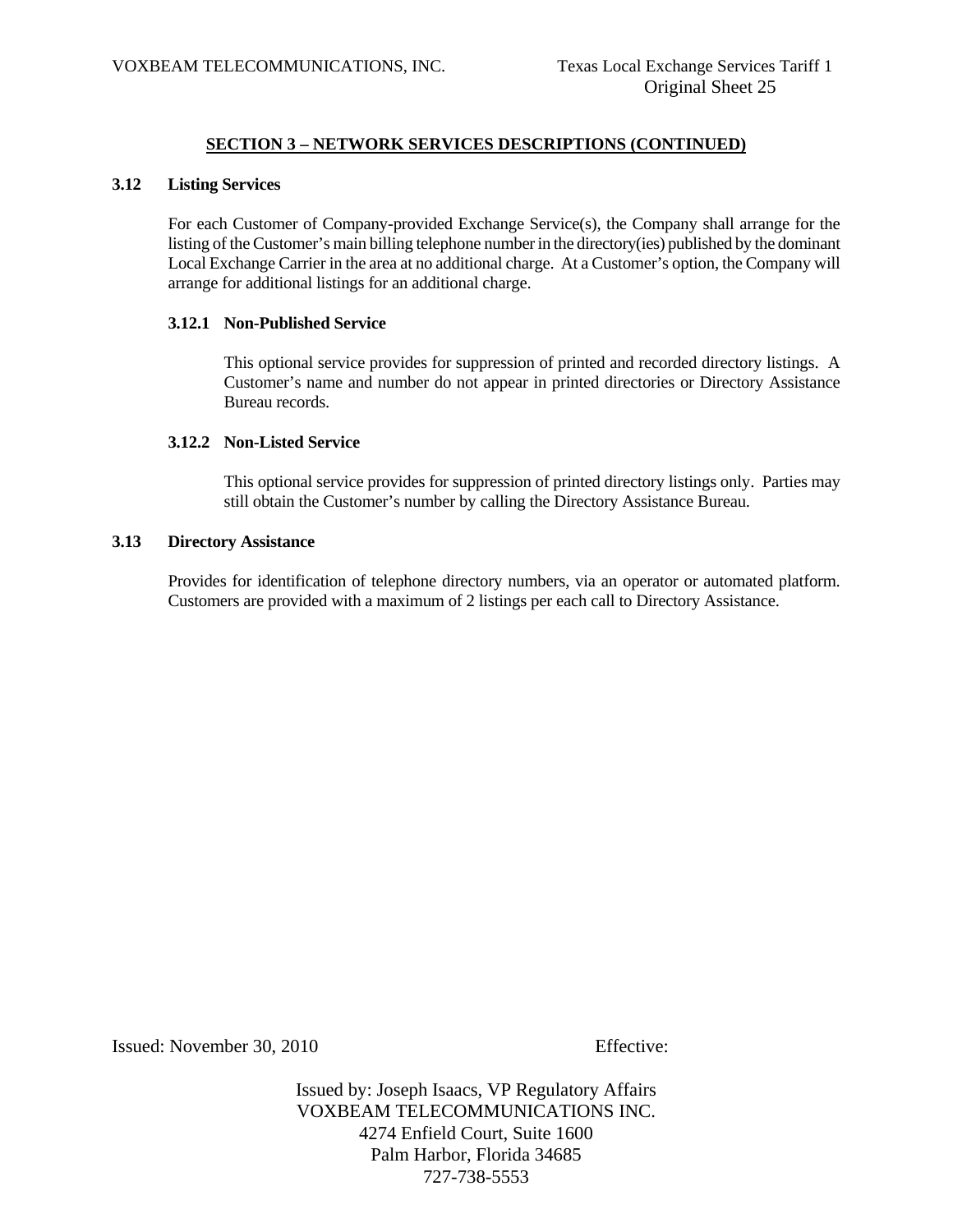- **3.14 Reserved for Future Use**
- **3.15 Reserved for Future Use**
- **3.16 Miscellaneous Services**

#### **3.16.1 Main Number Retention**

 Main Number Retention is an optional feature by which a Customer, who was formally a customer of another certified local exchange carrier at the same premises location, may retain its main telephone numbers and main fax numbers for use with the Company-provided Exchange Services. Main Number Retention service is only available in areas where the Company maintains some form of number retention arrangement with the Customer's former local exchange carrier.

#### **3.16.2 Pay Per Call Blocking/Unblocking**

 This service provides the option of blocking, or subsequent unblocking, all 900 and 976 calls on a per line basis. The Company will provide for per-line blocking where the Company's switching facilities permit.

#### **3.16.3 Vanity Number Service**

 This service provides for the reservation of special or unique telephone number and fax number for use with the Company-provided exchange services.

#### **3.16.4 Presubscription Services**

 This service provides for the Presubscription of local exchange lines provided by the Company to the intraLATA and interLATA long distance carrier(s) selected by the Customer.

Issued: November 30, 2010 Effective: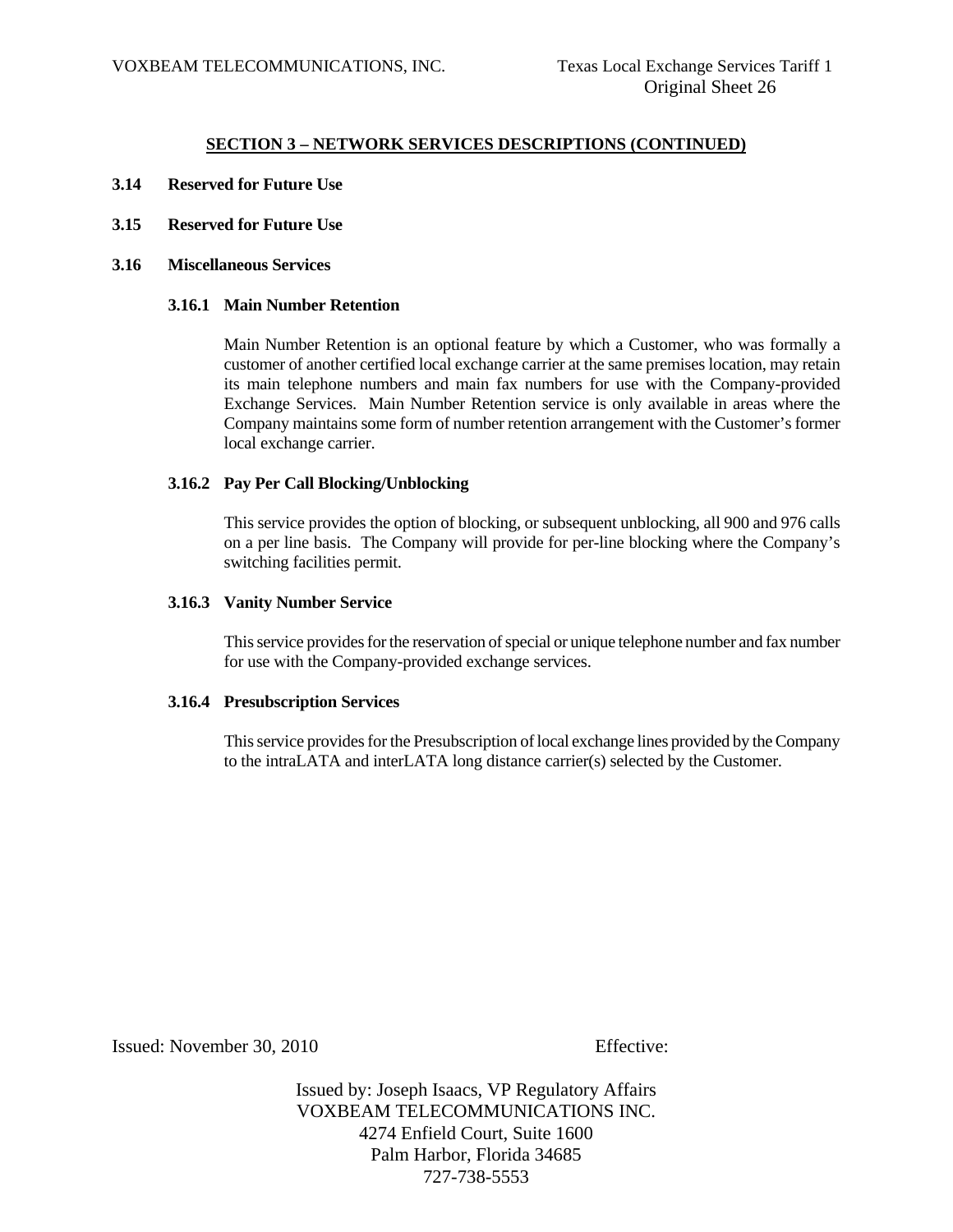# **SECTION 4 – LOCAL EXCHANGE SERVICES PRICE LIST**

#### **4.1 General**

 Services provided in this tariff section are available on a Resale Service basis. Local Resale Services are provided through the use of resold switching and transport facilities obtained from Other Telephone Companies.

 The rates, terms and conditions set forth in the section are applicable where the Company provides specified local exchange services to Customers through resale of local exchange services.

 All rates set forth in this Section are subject to change and may be changed by the Company pursuant to notice requirements established by may be inspected during normal business hours at the Company**=**s place of business. The rates, terms and conditions set forth in this Section are applicable as of the effective date hereof.

Issued: November 30, 2010 Effective: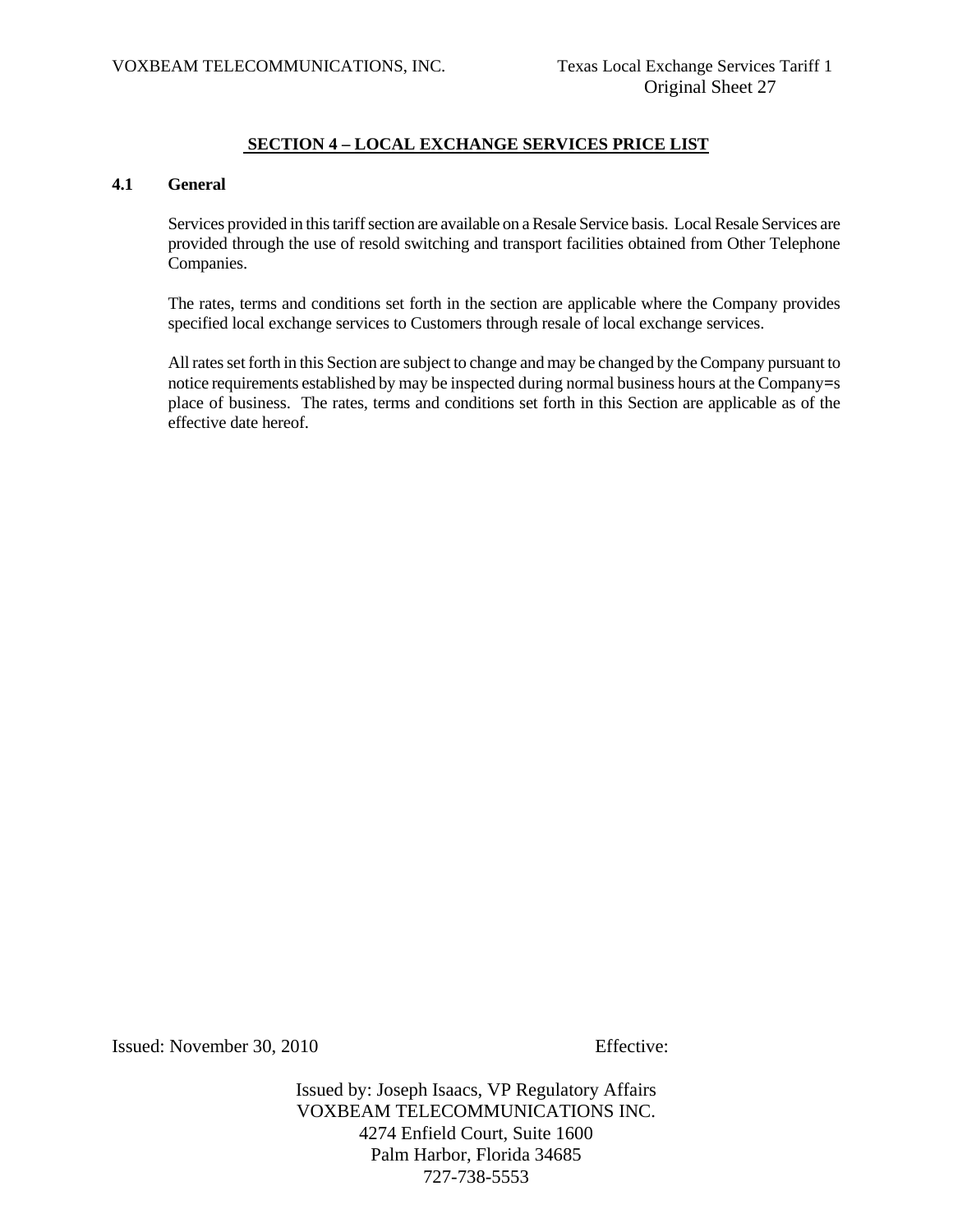#### **4.2 Standard Residence Local Exchange Service**

 Standard Residence Local Exchange Service provides the Customer with a single, analog, voice-grade telephonic communications channel, which can be used to place or receive one call at a time. Standard Residence Local Exchange Service lines are provided for the connection of Customer-provided wiring, telephones, facsimile machines or other station equipment. An optional per line Hunting feature is available for multi-line Customers, which routes a call to the next idle line in a prearranged group when the called line is busy.

 Local exchange service lines and trunks are provided on a single party (individual) basis only. No multi-party lines are provided. Service is available on a flat rate, measured rate or message rate basis depending on the service plan selected by the Customer. Not all service plans will be available in all areas.

 Recurring charges for Standard Residence Local Exchange Service are billed monthly in advance. Usage charges if applicable are billed in arrears. Usage charges may apply for calls placed from the Customer's line. No usage charges will apply to calls received by the Customer. Non-recurring charges for installation or rearrangement of service are billed on the next month's bill immediately following work performed by the Company.

Issued: November 30, 2010 Effective: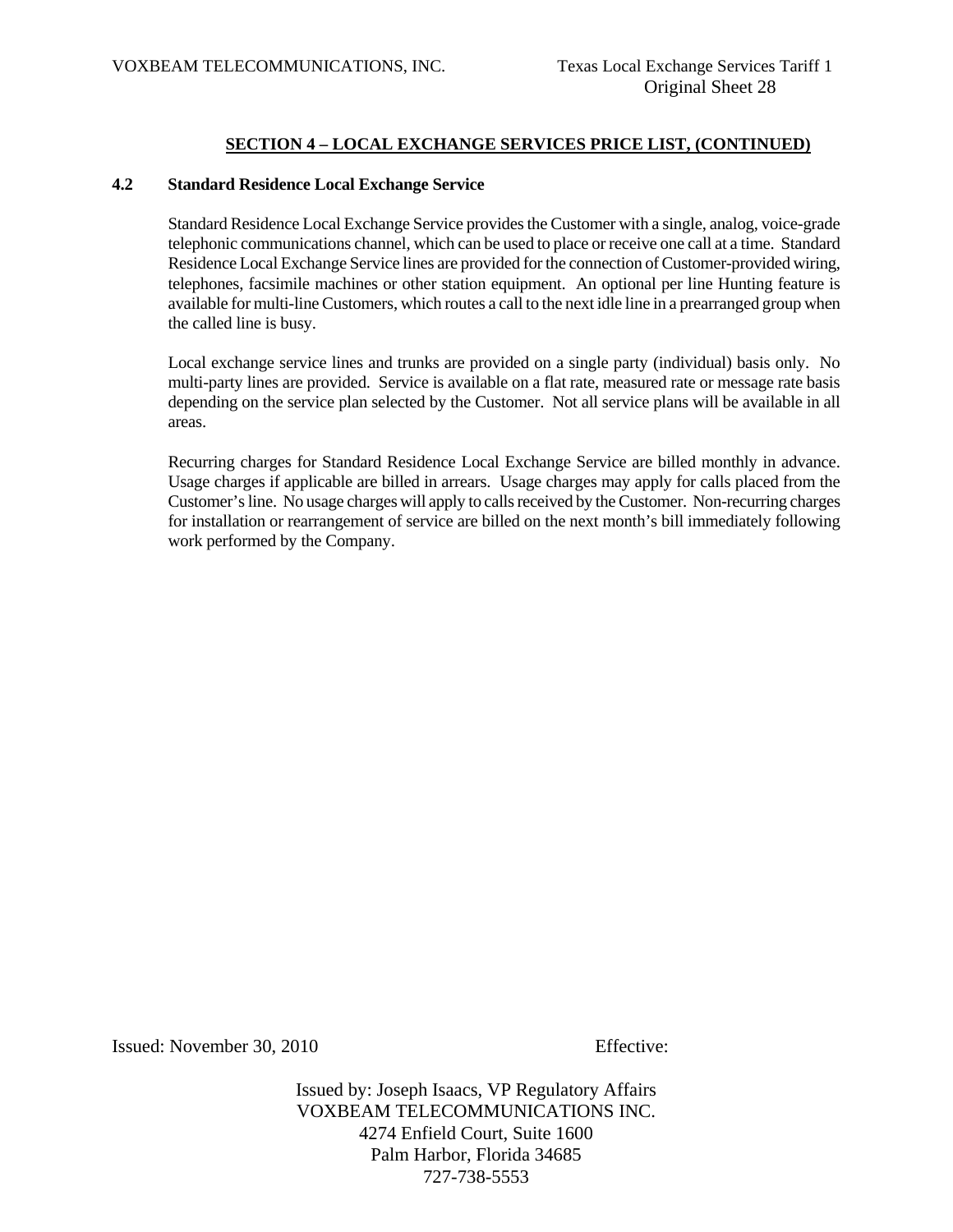# **4.2 Standard Residence Local Exchange Service (Continued)**

# **4.2.1 Monthly Recurring Charges**

 The following charges apply to Standard Residence Local Exchange Service lines per month. Rates and charges include Touch-tone Service for each line. The rates and charges below apply to service provided on a month-to-month basis.

| <b>SERVICE TYPE</b> |                     |
|---------------------|---------------------|
| <b>Flat Rate</b>    | <b>Message Rate</b> |
| \$11.88             | \$6.56              |
| \$13.59             | \$7.41              |
| \$14.11             | \$7.68              |
| \$16.58             | \$8.91              |
|                     |                     |

Issued: November 30, 2010 Effective: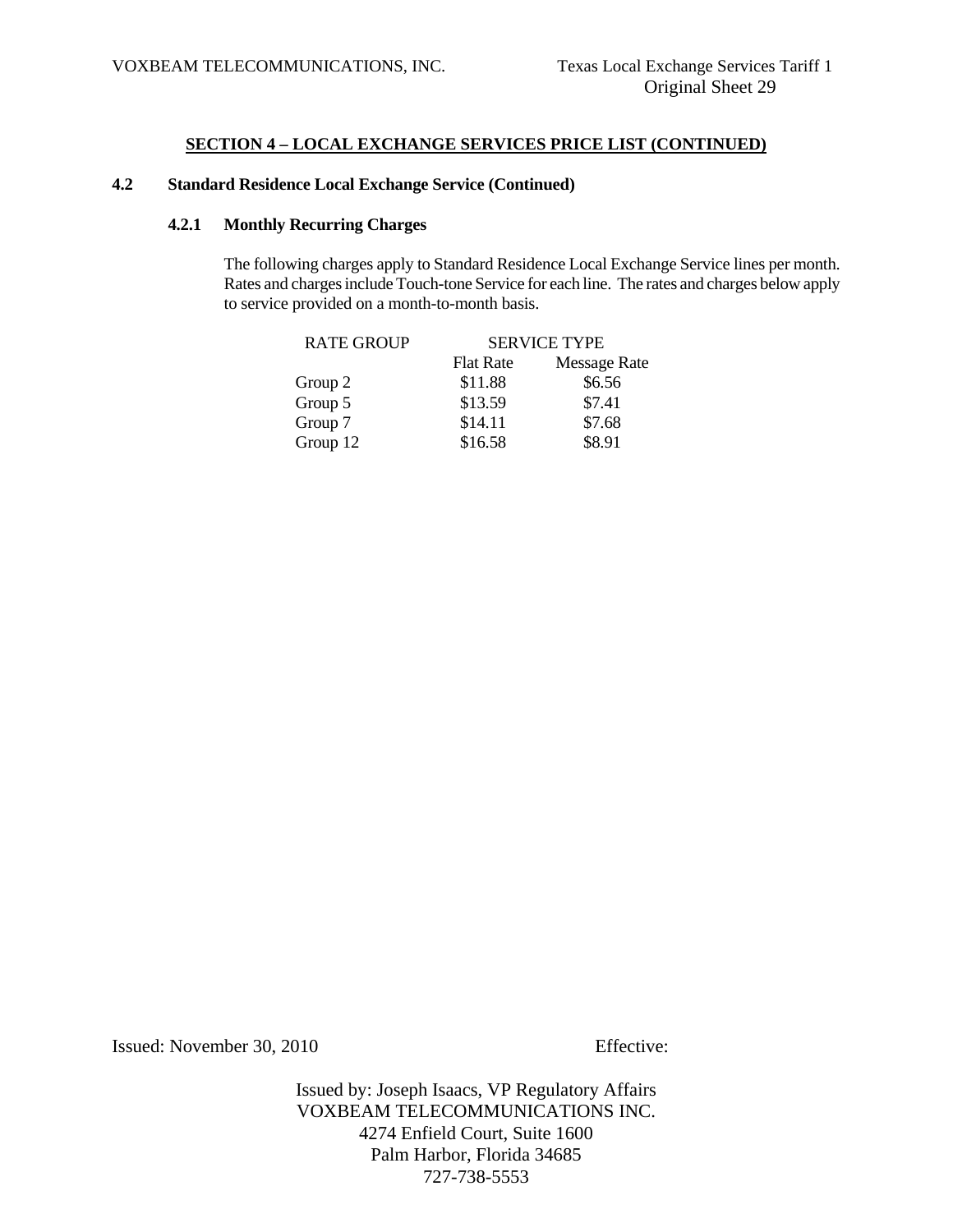## **4.2 Standard Residence Local Exchange Service (Continued)**

#### **4.2.2 Other Monthly Recurring Charges**

## **Hunting (a.k.a. Rotary or Grouping)**

 The following charges apply to Standard Residence Local Exchange lines equipped with Hunting. Rates vary based on Rate Group.

|                  | R                 | <b>HUNTIN</b>       |
|------------------|-------------------|---------------------|
| <b>ATE GROUP</b> | <b>G PER LINE</b> |                     |
|                  | <b>Flat Rate</b>  | <b>Message Rate</b> |
| Rate Groups 2    | \$5.85            | \$2.66              |
| Rate Groups 5    | \$6.79            | \$3.09              |
| Rate Groups 7    | \$7.09            | \$3.22              |
| Rate Groups 12   | \$8.44            | \$3.84              |

# **4.2.3 Usage Sensitive Charges and Allowances**

#### **(A) Flat Rate Service**

 No measured or message charges apply to calls placed or received from Flat Rate service lines. Customers receive unlimited calling within their local calling area.

## **(B) Message Service**

Customers subscribing to Message Service will receive a monthly usage allowance of 30 outgoing calls. This allowance is applied to local calls placed from the Customer's line. Local usage in excess of the allowance will be billed in arrears. Local usage is billed on a per call basis.

> \$0.1140 Per Local Call

Issued: November 30, 2010 Effective: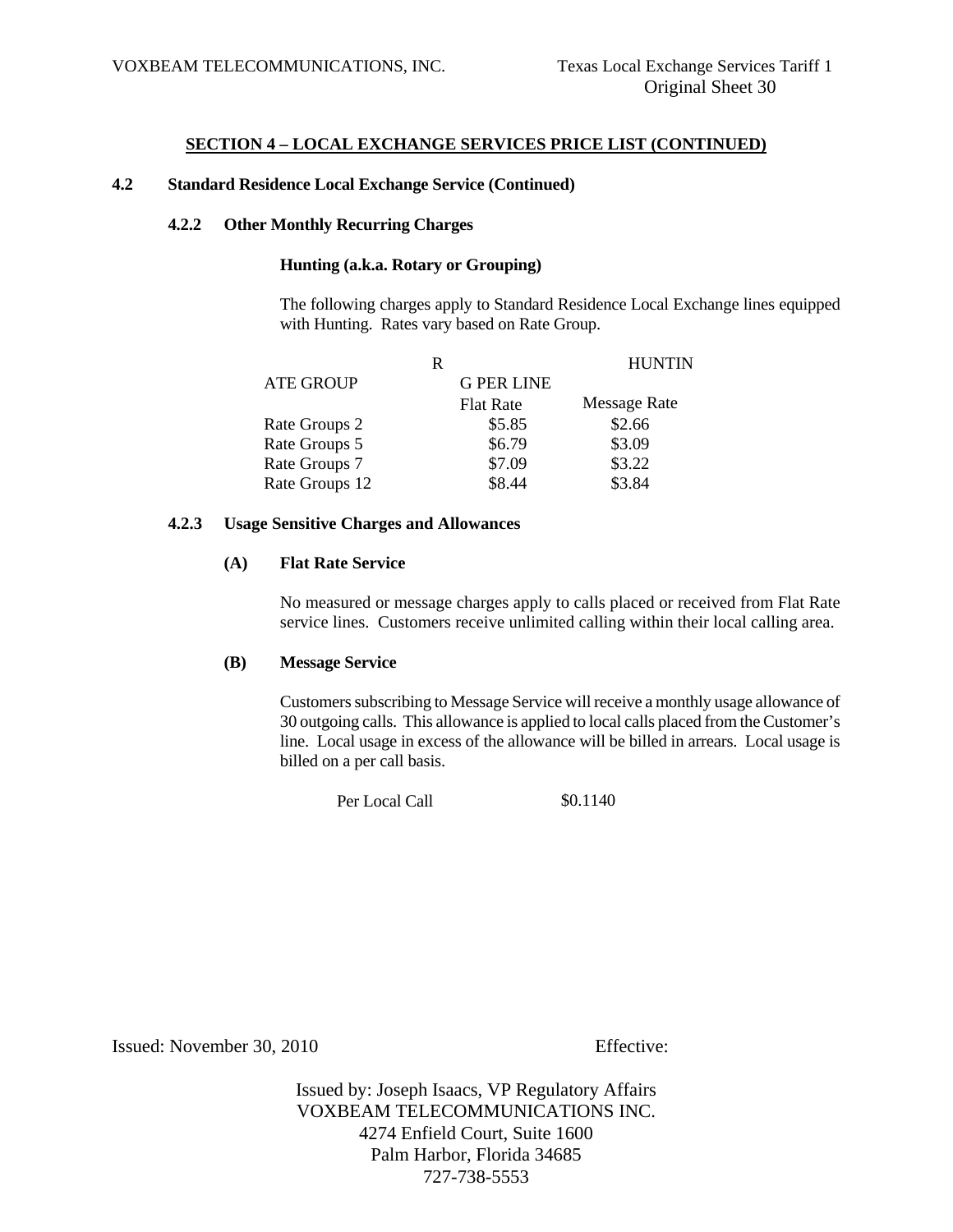## **4.2 Standard Residence Local Exchange Service, (Continued)**

## **4.2.4 Non-Recurring Charges**

 Non-recurring charges apply to each line installed for the Customer. Non-recurring charges are in addition to applicable service order charges contained in Section 4 of this tariff. All such charges will appear on the next bill following installation of the service.

Non-recurring charges for installation of Residential lines are:

| <b>First Line</b>       | \$42.50 |
|-------------------------|---------|
| Each Additional Line(1) | \$16.75 |

#### NOTES:

(1) Additional Line installation charges apply only when 2 or more lines are installed at the same time and at the same Customer Premises.

Issued: November 30, 2010 Effective: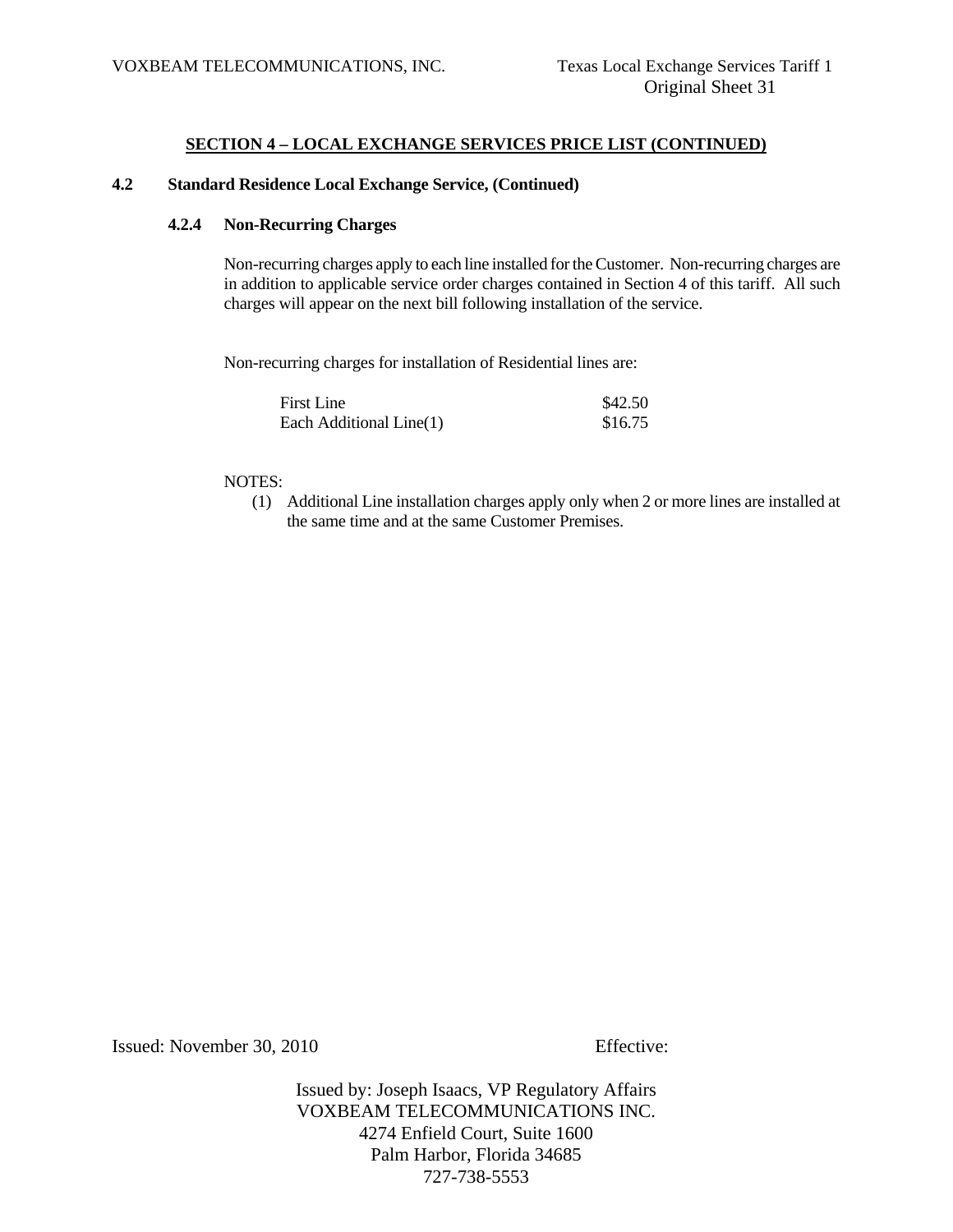## **4.3 Standard Business Local Exchange Service**

 Standard Business Local Exchange Service provides the Customer with a single, analog, voicegrade telephonic communications channel, which can be used to place or receive one call at a time. Standard Business Local Exchange Service lines are provided for the connection of Customerprovided wiring, telephones, facsimile machines or other station equipment. An optional per line Hunting feature is available for multi-line Customers which routes a call to the next idle line in a prearranged group when the called line is busy.

 Local exchange service lines and trunks are provided on a single party (individual) basis only. No multi-party lines are provided. Service is available on a flat rate, measured rate or message rate basis depending on the service plan selected by the Customer. Not all service plans will be available in all areas.

 Recurring charges for Standard Business Local Exchange Service are billed monthly in advance. Usage charges, if applicable are billed in arrears. Usage charges may apply for calls placed from the Customer's line. No usage charges will apply to calls received by the Customer. Non-recurring charges for installation or rearrangement of service are billed on the next month's bill immediately following work performed by the Company.

Issued: November 30, 2010 Effective: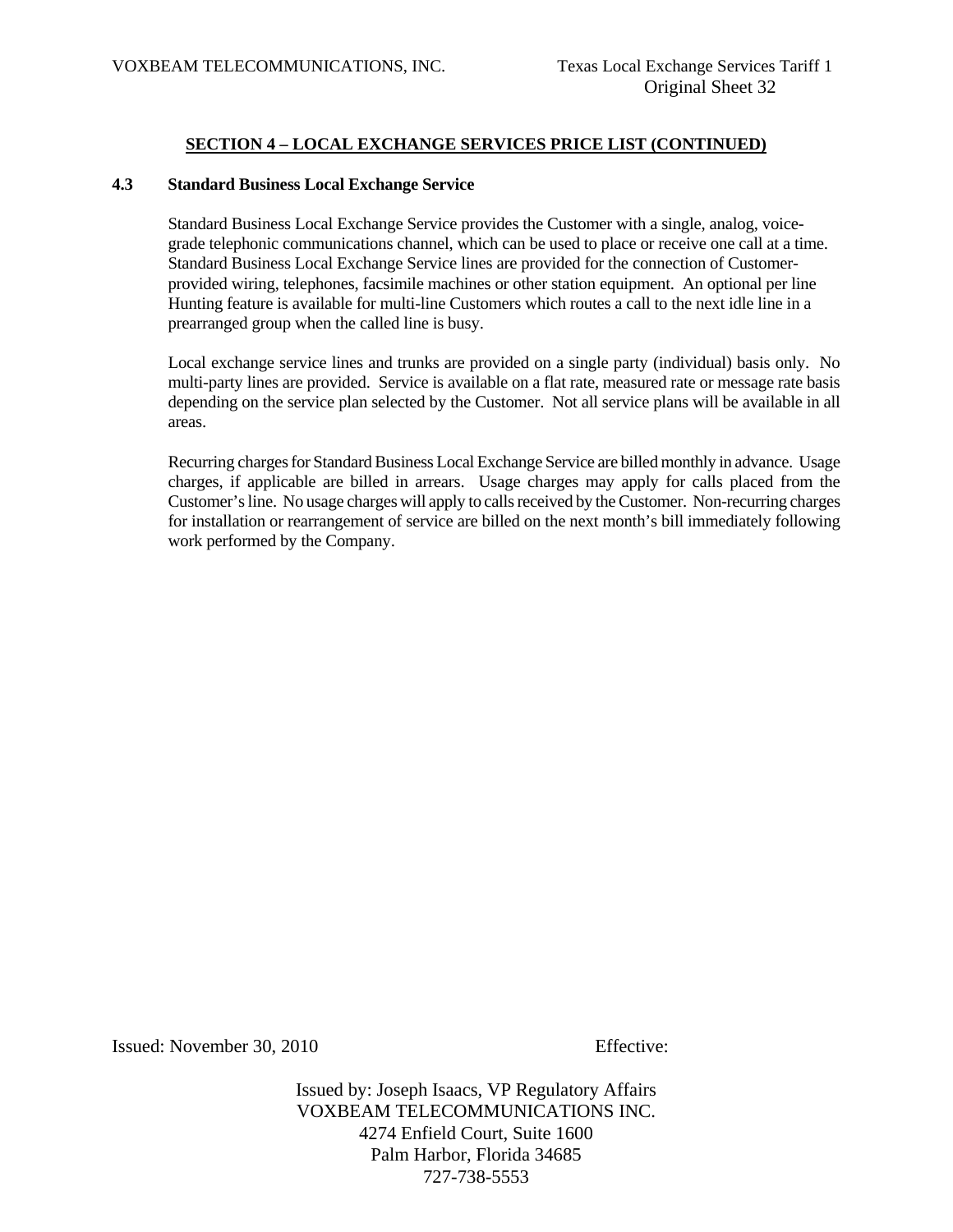# **4.3 Standard Business Local Exchange Service, (Continued)**

# **4.3.1 Monthly Recurring Charges**

 The following charges apply to Standard Business Local Exchange Service lines per month. Rates and charges include Touchtone Service for each line. The rates and charges below apply to service provided on a month-to-month basis.

| <b>RATE GROUP</b> | <b>SERVICE TYPE</b> |                     |  |
|-------------------|---------------------|---------------------|--|
|                   | <b>Flat Rate</b>    | <b>Message Rate</b> |  |
| Group 2           | \$23.66             | \$19.36             |  |
| Group 5           | \$30.21             | \$24.61             |  |
| Group 7           | \$35.44             | \$28.79             |  |
| Group 12          | \$45.89             | \$37.15             |  |
|                   |                     |                     |  |

Issued: November 30, 2010 Effective: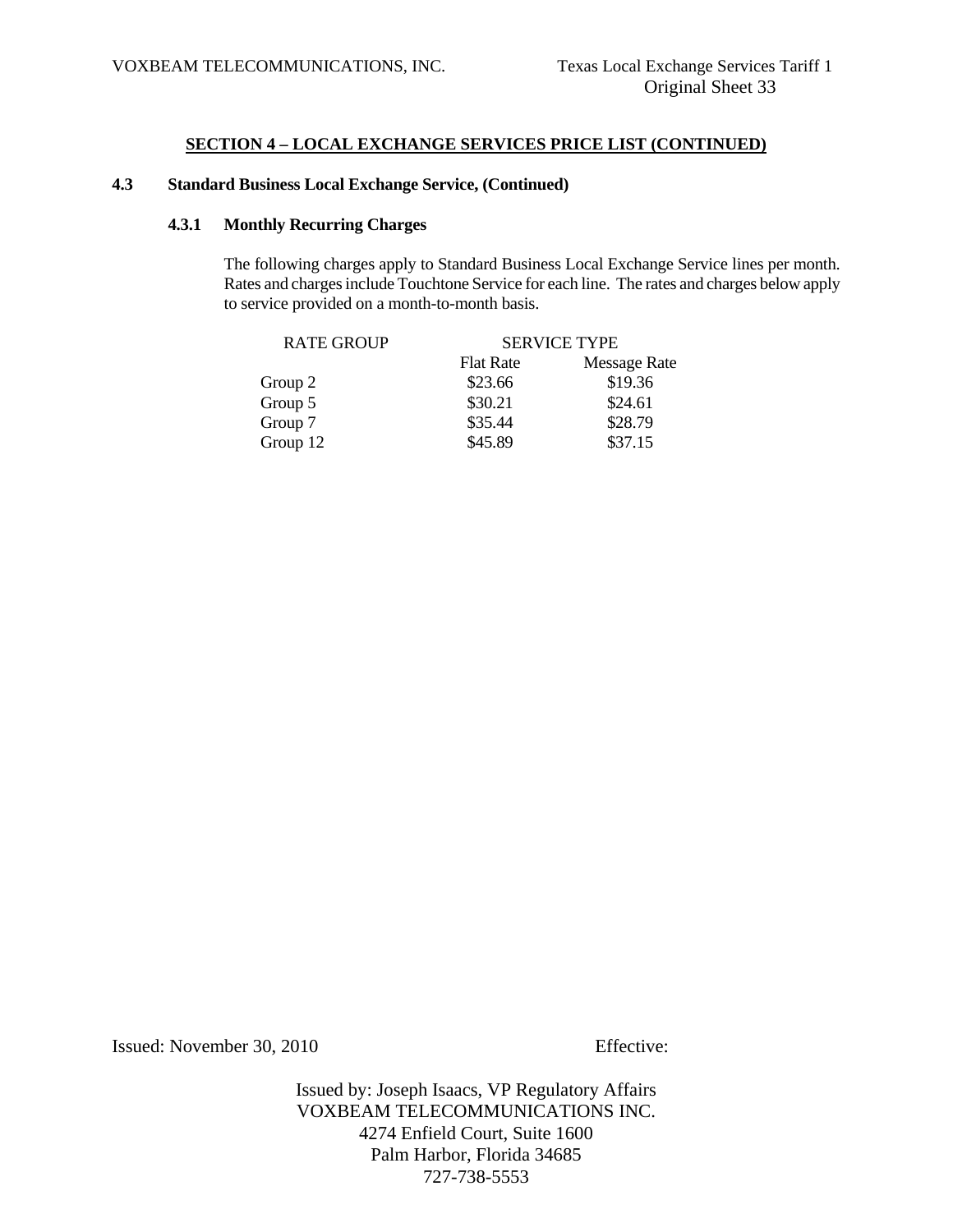## **4.3 Standard Business Local Exchange Service, (Continued)**

#### **4.3.2 Other Monthly Recurring Charges**

# **Hunting (a/k/a Rotary or Grouping)**

The following charges apply to Standard Business Local Exchange lines equipped with Hunting. Rates vary based on Rate Group.

|                | Rat              | Hunting             |
|----------------|------------------|---------------------|
| e Group        | per line         |                     |
|                | <b>Flat Rate</b> | <b>Message Rate</b> |
| Rate Groups 2  | \$11.81          | \$8.59              |
| Rate Groups 5  | \$15.42          | \$11.21             |
| Rate Groups 7  | \$18.29          | \$13.30             |
| Rate Groups 12 | \$24.04          | \$17.48             |

#### **4.3.3 Usage Sensitive Charges and Allowances**

## **(A) Flat Rate Service**

No measured or message charges apply to calls placed or received from Flat Rate service lines. Customers receive unlimited calling within their local calling area.

## **(B) Message Service**

Customers subscribing to Message Service will receive a monthly usage allowance of 75 outgoing calls. This allowance is applied to local calls placed from the Customer's line. Local usage in excess of the allowance will be billed in arrears. Local usage is billed on a per call basis.

Per Local Call  $\qquad$  \$0.1140

Issued: November 30, 2010 Effective: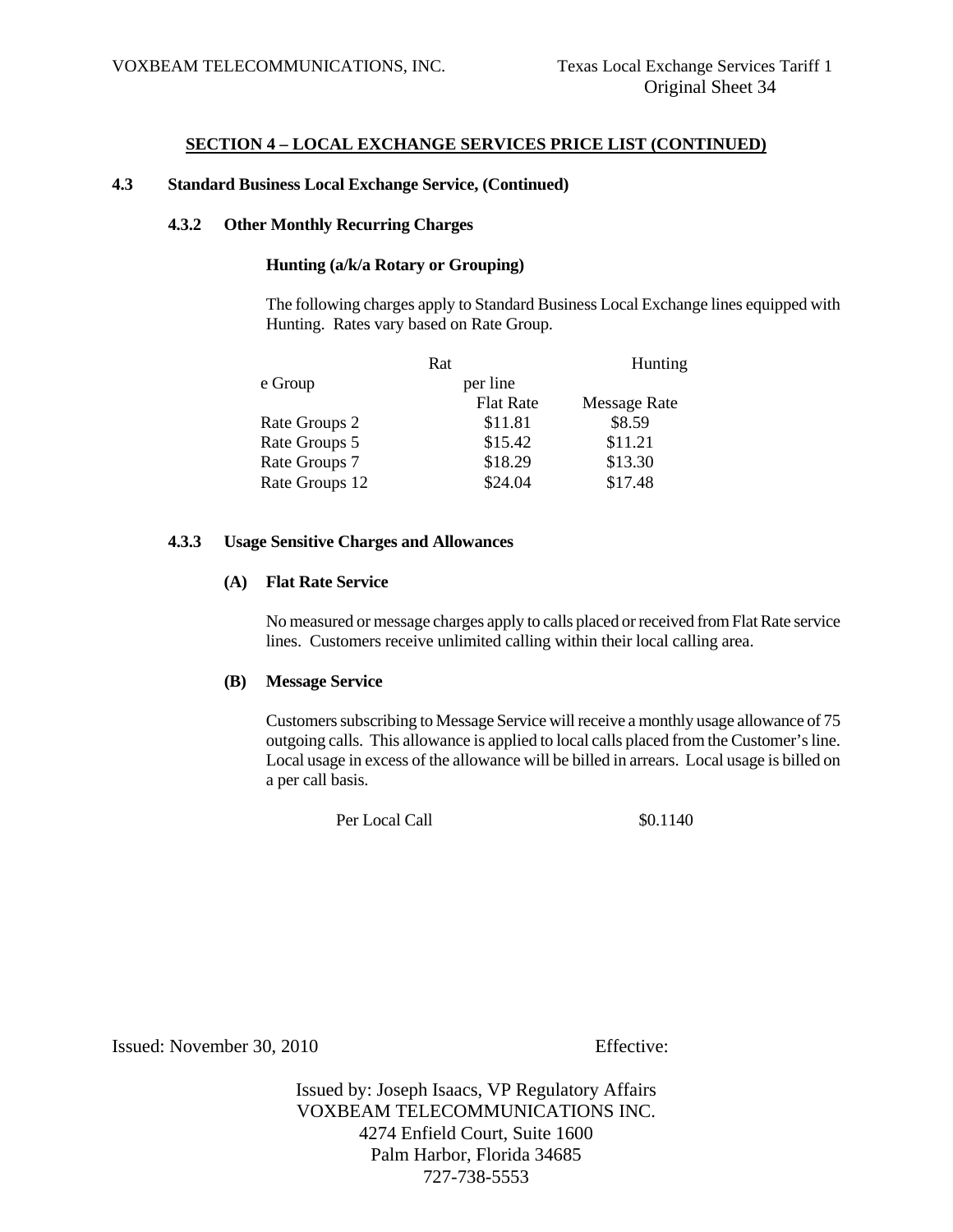## **4.3 Standard Business Local Exchange Service, (Continued)**

#### **4.3.4 Non-Recurring Charges**

 Non-recurring charges apply to each line installed for the Customer. Non-recurring charges are in addition to applicable service order charges contained in Section 4 of this tariff. All such charges will appear on the next bill following installation of the service.

Non-recurring charges for installation of Business lines are:

| First Line              | \$58.25 |
|-------------------------|---------|
| Each Additional Line(1) | \$30.00 |

#### NOTES:

(1) Additional Line installation charges apply only when 2 or more lines are installed at the same time and at the same Customer Premises.

Issued: November 30, 2010 Effective: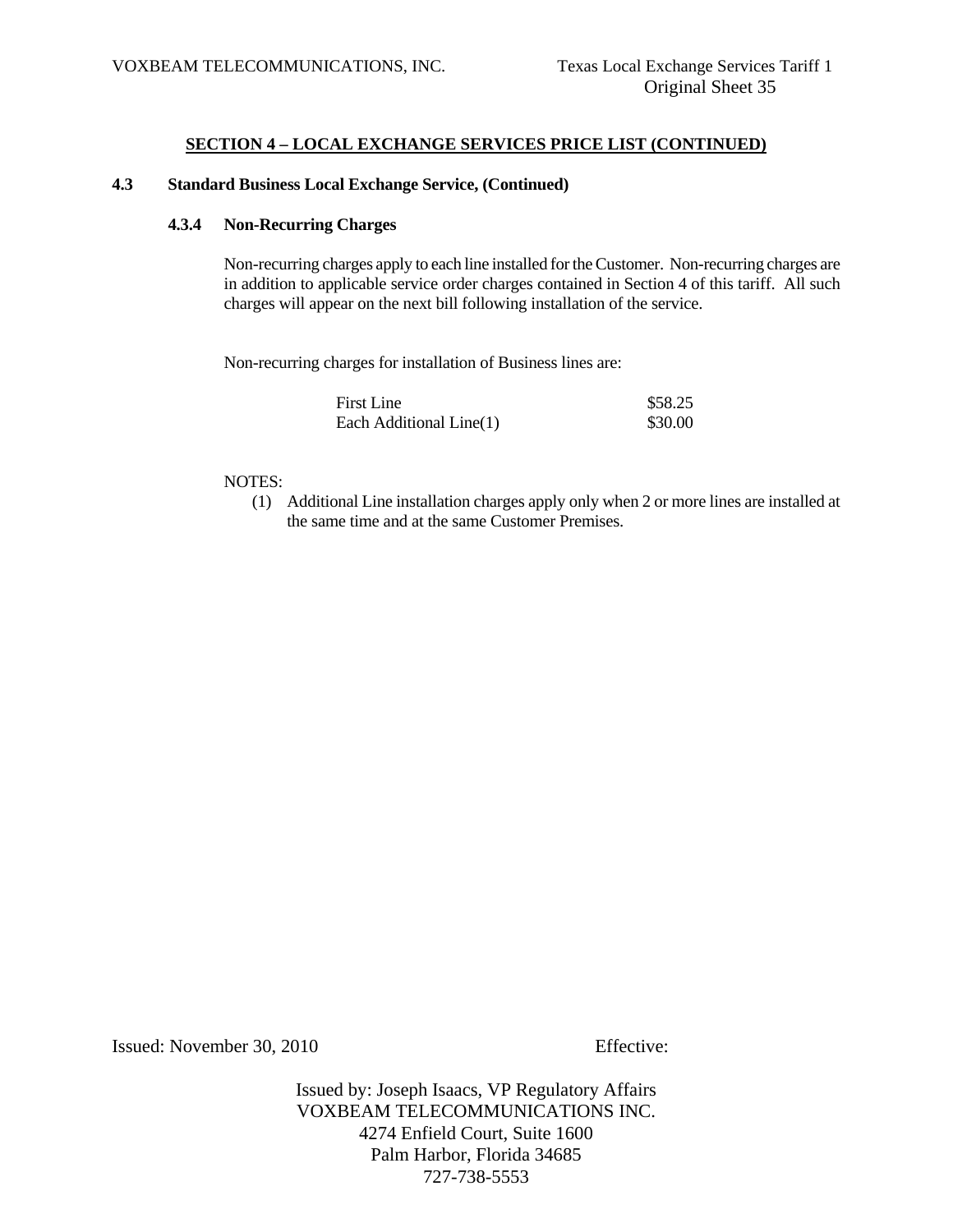## **4.4 Residence and Business PBX Trunk Service**

 PBX Trunk service provides a Customer with a single, voice-grade telephonic communications channel, which can be used to place one call at a time. Trunks are provided for connection of Customer-provided private branch exchanges (PBX) or other station equipment to the public switched telecommunications network.

 PBX Trunks are available to Business and Residence Customers as Inward, Outward or Two-Way combination trunks where services and facilities permit.

 Each PBX Trunk is provided with Touchtone signaling at no additional charge. An optional per trunk Hunting feature is available for Customers which routes a call to the next idle trunk in a prearranged group (see Sections 6.2 and 6.3).

 PBX Trunks may also be equipped with Direct Inward Dialing (DID) capability and DID number blocks for additional charges (see Section 6.5).

|              | <b>SERVICE TYPE PER TRUNK</b> |                 |            |            |            |
|--------------|-------------------------------|-----------------|------------|------------|------------|
| <b>RATE</b>  |                               | <b>Business</b> | <b>PBX</b> | <b>DID</b> |            |
| <b>GROUP</b> |                               | Comb/Outdial    | Inbound    | Inbound    | <b>DID</b> |
|              | Residential                   | Two Way         | Only       | Only       | Two Way    |
| Group 2      | \$20.35                       | \$37.68         | \$34.35    | \$34.35    | \$72.03    |
| Group 5      | \$23.09                       | \$48.17         | \$44.84    | \$44.84    | \$93.01    |
| Group 7      | \$23.92                       | \$56.53         | \$53.20    | \$53.20    | \$109.73   |
| Group 12     | \$27.87                       | \$73.25         | \$69.92    | \$69.92    | \$143.17   |
| 4.4.2        | <b>Message Rate Service</b>   |                 |            |            |            |
|              | <b>SERVICE TYPE PER TRUNK</b> |                 |            |            |            |
|              | <b>RATE</b>                   |                 |            |            |            |
|              | <b>GROUP</b>                  |                 |            |            |            |
|              |                               | <b>Business</b> | PBX        | <b>DID</b> |            |
|              |                               | Comb/Outdial    | Inbound    | Inbound    |            |
|              |                               | Two Way         | Only       | Only       |            |
|              | Group 2                       | \$25.14         | \$34.35    | \$34.35    |            |
|              | Group 5                       | \$31.80         | \$44.84    | \$44.84    |            |
|              | Group 7                       | \$37.11         | \$53.20    | \$53.20    |            |
|              | Group 12                      | \$47.73         | \$69.92    | \$69.92    |            |
|              |                               |                 |            |            |            |

#### **4.4.1 Flat Rate Service**

Issued: November 30, 2010 Effective: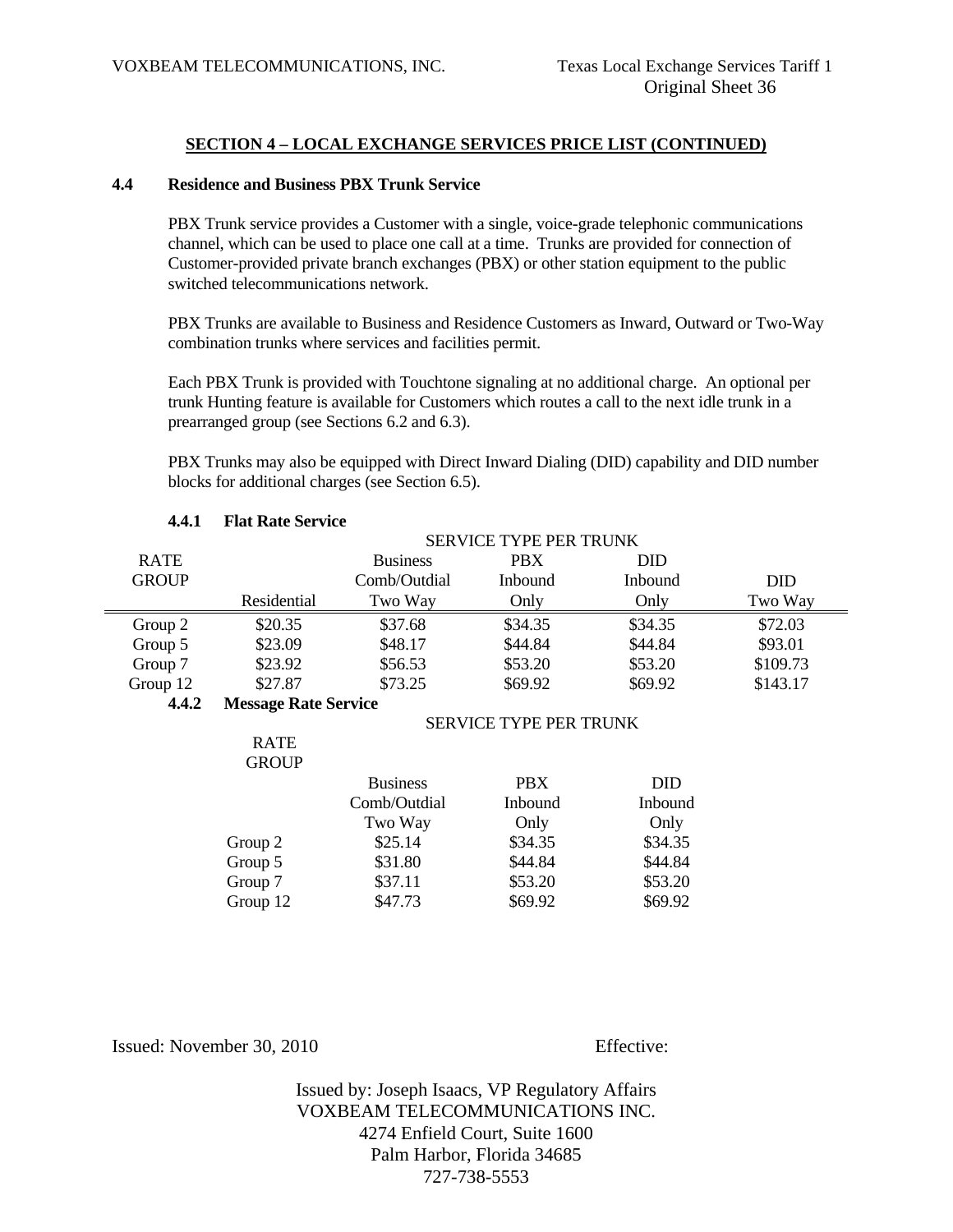#### **4.5 Direct Inward Dialing (DID) Service**

 Direct Inward Dialing ("DID") permits calls incoming to a PBX system or other Customer Premises Equipment to be routed to a specific station without the assistance of an attendant. DID calls are routed directly to the station associated with the called number. DID service as offered by the Company provides the necessary trunks, telephone numbers, and out-pulsing of digits to enable DID service at a Customer's location. DID service requires special PBX software and hardware not provided by the Company. Such hardware and software is the responsibility of the Customer.

 The following charges apply to Customers subscribing to DID service provided by the Company. These charges are in addition to recurring and non-recurring charges for PBX Trunks as shown in Section 6.5 of this tariff. The Customer will be charged for the number of DID numbers utilized out of the available 20 numbers.

|                                                       | Installatio<br>n Charge | Monthly<br>Recurring |
|-------------------------------------------------------|-------------------------|----------------------|
| <b>Establish Trunk Group and Provide</b>              |                         |                      |
| 1 <sup>st</sup> Block of 20 DID Numbers               | \$915.00                | \$3.80               |
| Each Additional Block of 20 DID Numbers               | \$15.00                 | \$3.80               |
| <b>DID Trunk Termination:</b>                         | \$90.00                 | \$38.00              |
| Per Inward Only Trunk                                 | \$250.00                | \$42.75              |
| Per Combination Trunk with Call Transfer              |                         |                      |
| Dual Tone Multifrequency Pulsing Option, Per<br>Trunk | N/A                     | \$7.13               |
| Automatic Intercept Service, Per Number Referred      | \$16.00                 | N/A                  |

Issued: November 30, 2010 Effective: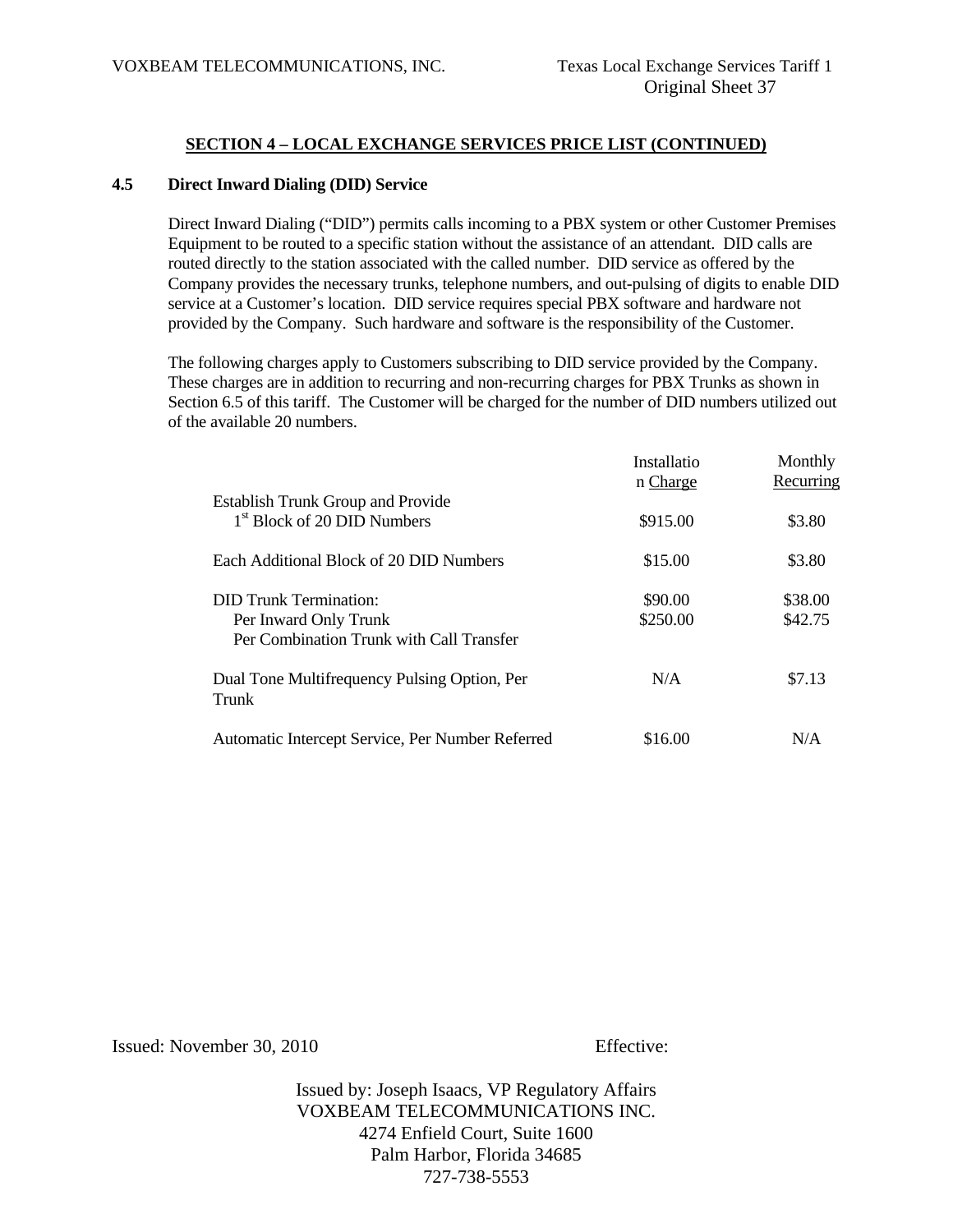## **4.6 Optional Calling Features**

 The features in this section are made available on an individual basis or as part of multiple feature packages. All features are provided subject to availability. Certain features may not be available with all classes of service. Transmission levels for calls forwarded or calls placed or received using optional calling features may not be acceptable for all some uses in some cases.

#### **4.6.1 Features Offered on a Usage Sensitive Basis**

 The following features are available to all local exchange Business and Residence line Customers where facilities and services permit. Customers may utilize each feature by dialing the appropriate access code. The Customer will be billed the Per Feature Activation Charge shown in the following table each time a feature is used by the Customer. Customers may subscribe to these features on a monthly basis at their option to obtain unlimited use of these features for a fixed monthly charge.

| <b>Optional Calling Features</b>           | Resid  | Busin  |
|--------------------------------------------|--------|--------|
|                                            | ence   | ess    |
| Three-Way Calling                          | \$0.72 | \$0.72 |
| Call Return                                | \$0.72 | \$0.72 |
| <b>Repeat Dialing</b>                      | \$0.72 | \$0.72 |
| Calling Number Delivery Blocking, Per Call | \$0.72 | \$0.72 |

 Denial of per call activation for Three-Way Calling, Call Return and Repeat Dialing from any line or trunk is available to Customers upon request at no additional charge.

Issued: November 30, 2010 Effective: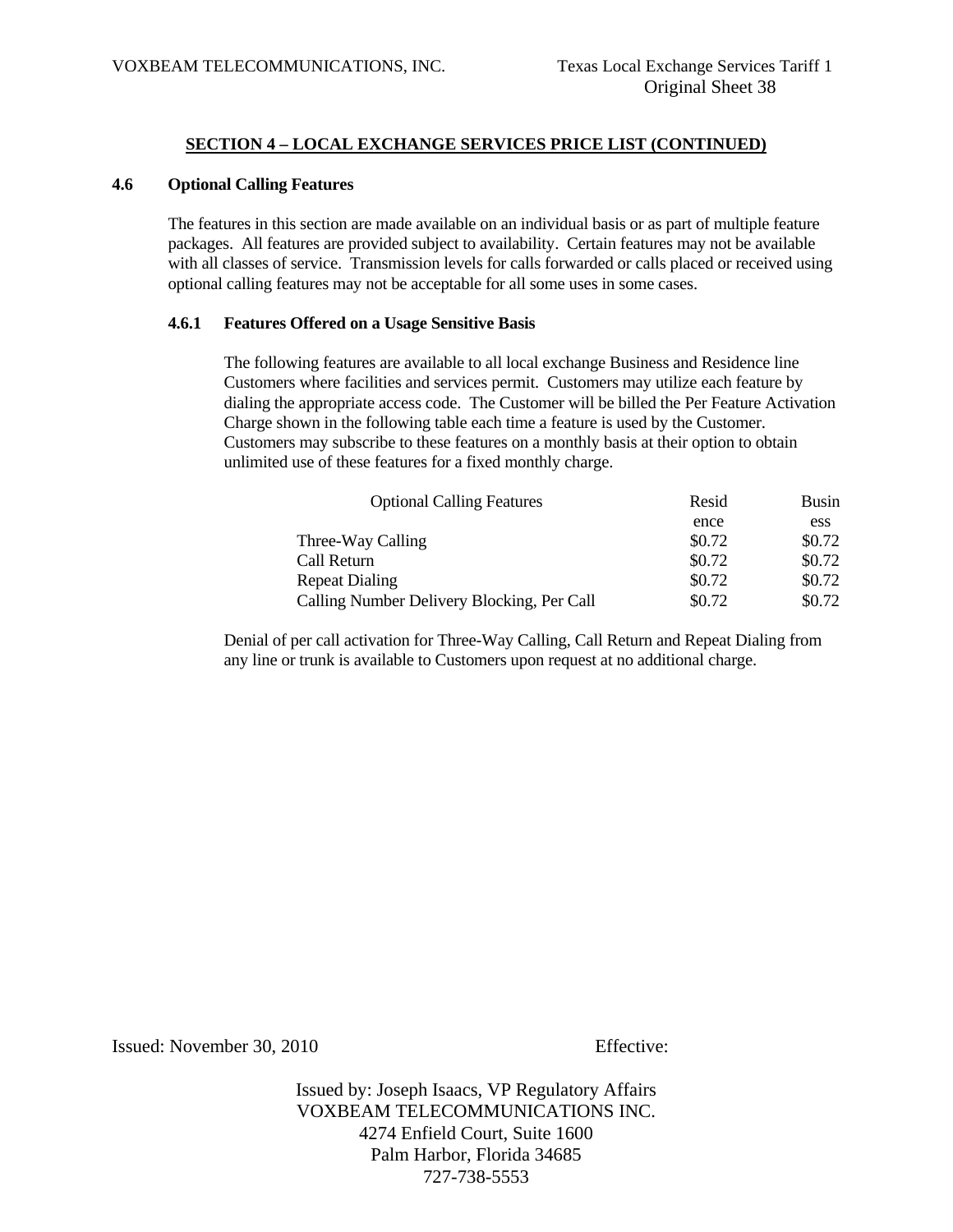## **4.7 Optional Calling Features, (Continued)**

# **4.7.2 Features Offered on a Monthly Basis**

 The following optional calling features are offered to Customers on a monthly basis. Customers are allowed unlimited use of each feature. No usage sensitive charges apply. Multiline Customers must order the appropriate number of features based on the number of lines which will have access to the feature.

| <b>Optional Calling Feature</b>         | <b>Reside</b> | <b>Busine</b> |
|-----------------------------------------|---------------|---------------|
|                                         | nce           | <b>SS</b>     |
|                                         |               |               |
| <b>Flexible Call Forwarding</b>         | \$4.75        | \$8.55        |
| <b>Flexible Call Forwarding</b>         | \$6.65        | \$10.45       |
| with Audio Calling Name                 |               |               |
| <b>Flexible Call Forwarding Plus</b>    | \$6.65        | N/A           |
| <b>Flexible Call Forwarding Plus</b>    | \$8.55        | N/A           |
| with Audio Calling Name                 |               |               |
|                                         |               |               |
| <b>Call Forwarding Variable</b>         | \$2.85        | \$3.75        |
| <b>Call Forwarding Variable</b>         | \$4.75        | \$8.50        |
| with Remote Access                      |               |               |
|                                         |               |               |
| Call Forwarding Don't Answer – Basic    | \$0.95        | \$2.80        |
| Call Forwarding Don't Answer            | \$0.95        | \$2.80        |
| w/Ring Control                          |               |               |
| Call Forwarding Don't Answer            | \$2.85        | \$5.94        |
| w/Customer Control                      |               |               |
| Call Forwarding Busy Line – Basic       | \$0.95        | \$2.95        |
| Call Forwarding Busy Line               | \$1.90        | \$6.25        |
| w/Customer Control                      |               |               |
|                                         |               |               |
| Call Waiting – Basic                    | \$4.28        | \$5.65        |
| Call Waiting - Deluxe                   | \$5.70        | N/A           |
| Call Waiting – Deluxe with Conferencing | \$5.70        | N/A           |

Issued: November 30, 2010 Effective: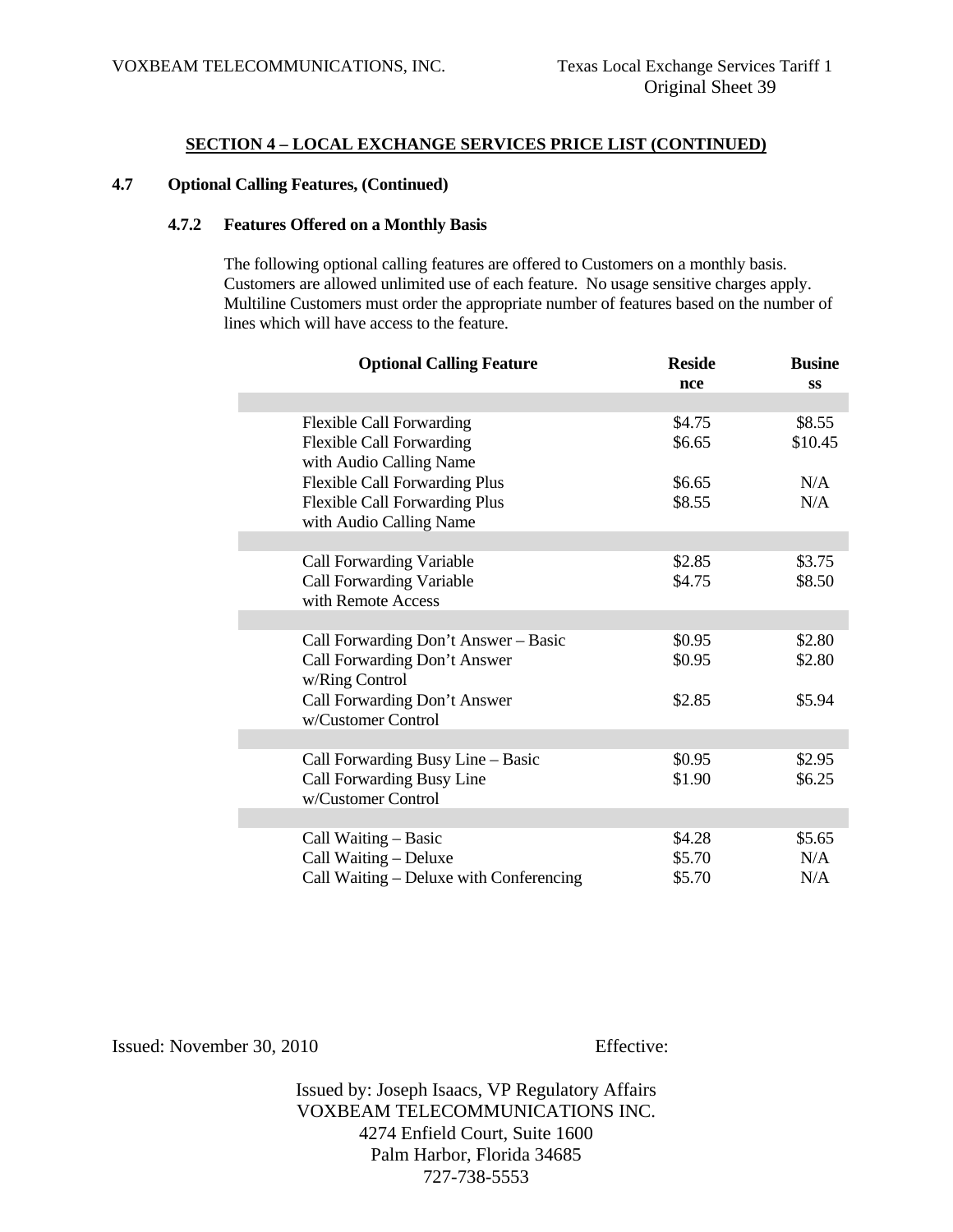# **4.7 Optional Calling Features, (Continued)**

## **4.7.2 Features Offered on a Monthly Basis**

| <b>Optional Calling Feature (cont'd)</b> | <b>Reside</b> | <b>Busine</b> |
|------------------------------------------|---------------|---------------|
|                                          | nce           | <b>SS</b>     |
|                                          |               |               |
| Caller ID - Basic                        | \$6.65        | \$9.03        |
| Caller ID - Deluxe                       | \$7.13        | \$9.45        |
| Caller ID - Deluxe                       | \$7.13        | \$9.45        |
| W/Anonymous Call Rejection               |               |               |
|                                          |               |               |
| Anonymous Call Rejection                 | \$1.90        | \$3.33        |
| Call Block                               | \$3.80        | \$4.28        |
| Call Return                              | \$3.80        | \$4.70        |
| Call Selector                            | \$3.33        | \$4.28        |
| Call Tracing                             | \$3.80        | \$4.70        |
| <b>Calling Number Delivery Blocking</b>  | \$0.00        | \$0.00        |
| (per line equipped)                      |               |               |
| Message Waiting Indication - Audible     | \$0.48        | \$0.71        |
| Message Waiting Indication – Audible     | \$0.48        | \$0.71        |
| and Visual                               |               |               |
| Multiple Directory Number Distinctive    | \$4.75        | \$7.55        |
| Ringing – First DN                       |               |               |
| Multiple Directory Number Distinctive    | \$5.65        | \$9.45        |
| Ringing – Second DN                      |               |               |
| Preferred Call Forwarding                | \$3.33        | \$4.70        |
| <b>Repeat Dialing</b>                    | \$3.56        | \$4.28        |
| Speed Calling (30 codes)                 | \$2.85        | \$5.23        |
| Speed Calling (8 codes)                  | \$1.90        | \$2.80        |
| Three Way Calling                        | \$3.80        | \$4.28        |
|                                          |               |               |

Issued: November 30, 2010 Effective: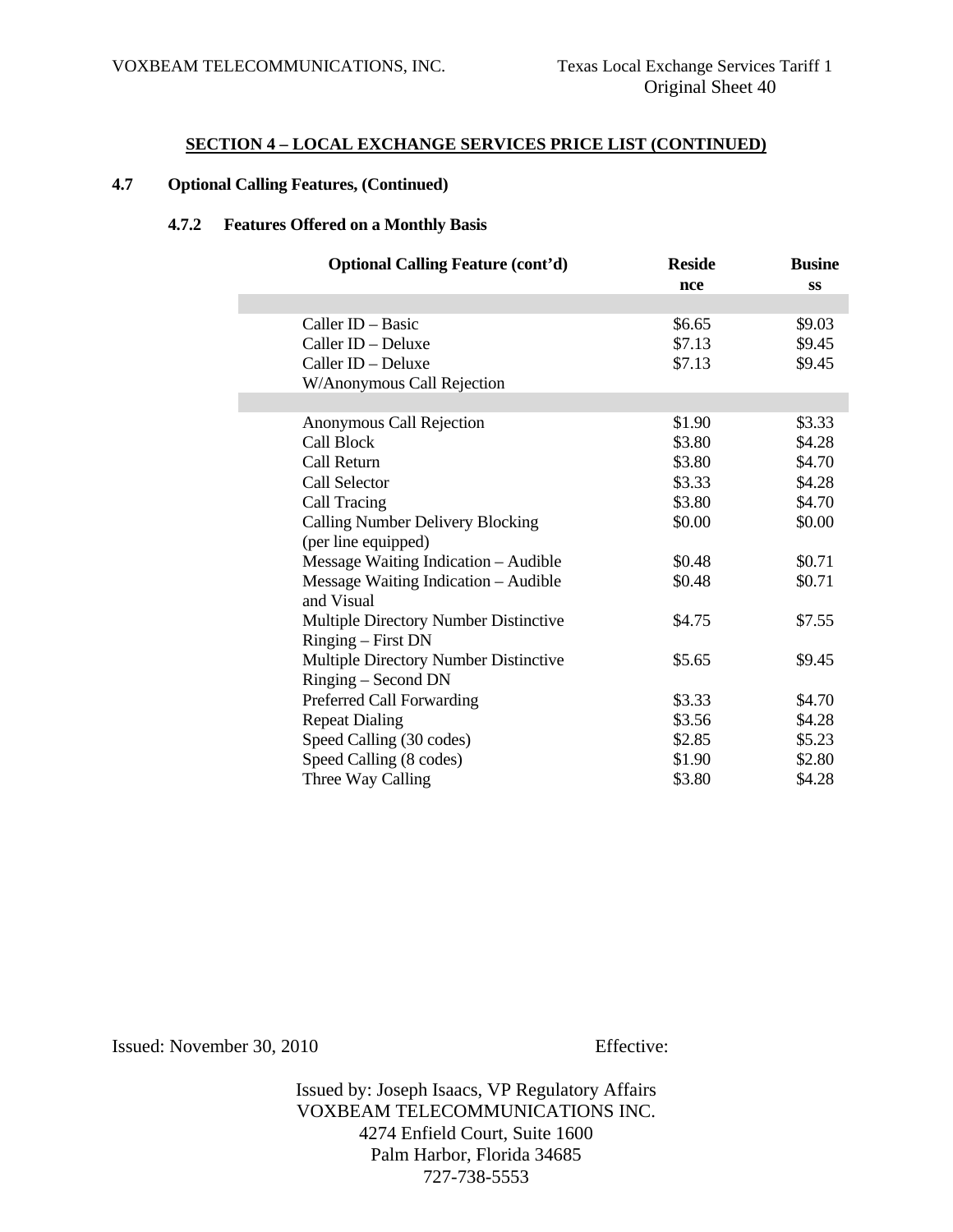# **SECTION 5 – DIRECTORY ASSISTANCE AND LISTING SERVICES**

# **5.1 Directory Listings**

#### **5.1.1 General**

 The following rules apply to standard listings in light face type in the white pages (alphabetical section) of the telephone directory and to the Directory Assistance records of the Company.

 Only information necessary to identify the Customer is included in these listings. The Company uses abbreviations in listings. The Company may reject a residence listing, which is judged to be advertising. It may also reject a listing it judges to be objectionable. A name made up by adding a term such as Company, Shop, Agency, Works, etc. to the name of a commodity or service will not be accepted as a listing unless the subscriber is legally doing business under that name.

 A name may be repeated in the white pages only when a different address or telephone number is used.

Issued: November 30, 2010 Effective: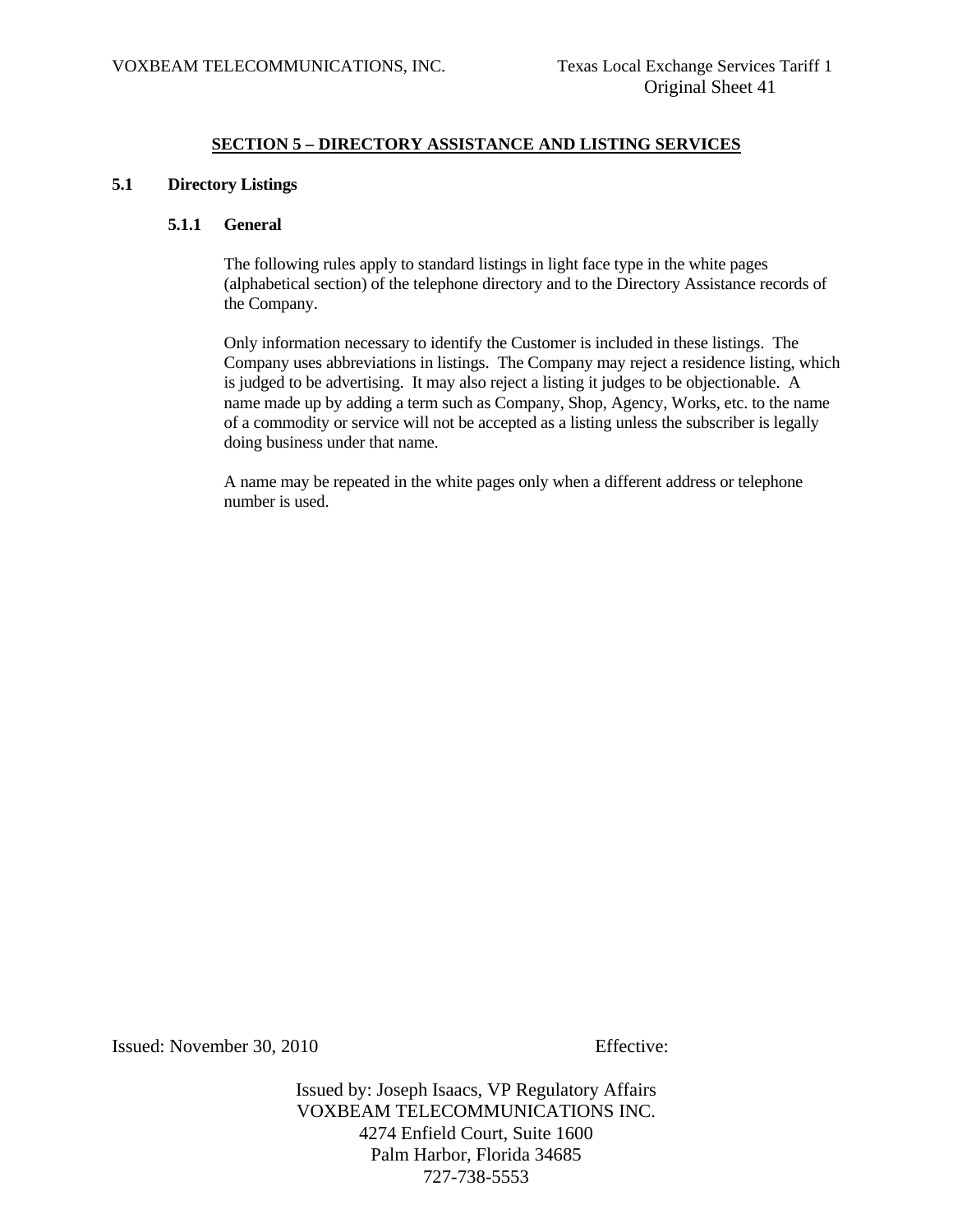# **SECTION 5– DIRECTORY ASSISTANCE AND LISTING SERVICES**

## **51 Directory Listings, (Continued)**

#### **5.1.2 Composition of Listings**

## **(A) Names**

The following names may be included in business service listings:

- (1) The name of subscriber or joint user.
- (2) The name of each business enterprise, which the subscriber or joint user conducts.
- (3) The name by which the business of a subscriber or joint user is known to the public. Only one such name representing the same general line of business will be accepted.
- (4) The name of any person associated with the subscriber or joint user in the same business.
- (5) The name of any person, firm or organization which subscriber or joint user is authorized to represent, or the name of an authorized representative of the subscriber or joint user.
- (6) Alternative spelling of an individual name or alternative arrangement of a business name, provided the listing in the judgment of the Company, is not for advertising purposes. The name of a publication issued periodically by the subscriber or joint user.
- (7) The name of an inactive business organization in a cross-reference listing when authorized by such business or organization.
- (8) The name of a member of subscriber's domestic establishment when business service is furnished in the subscriber's residence.
- (9) The name of a corporation which is the parent or a subsidiary of the subscriber.
- (10) The name of a resident of a hotel, apartment house, boarding house or club which is furnished PBX service, may be included in a residence type listing with the telephone number of the PBX service.
- (11) The name of the subscriber to a sharing arrangement.

Issued: November 30, 2010 Effective: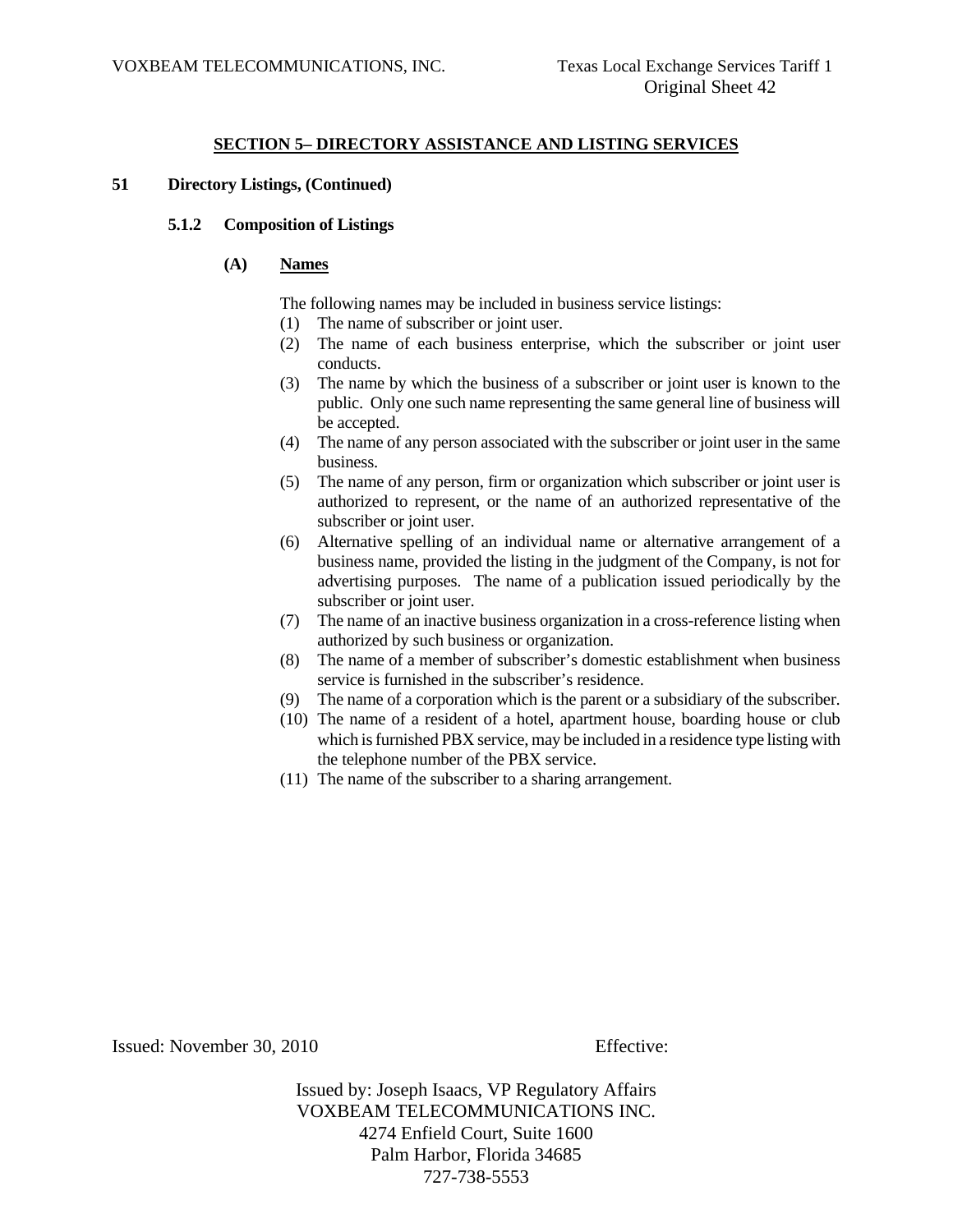## **5.1 Directory Listings, (Continued)**

# **5.1.2 Composition of Listings, (Continued)**

# **(B) Designation**

 The purpose of a business designation is to identify the listed party and not to advertise the business. No designation of the nature of the business is included if this is sufficiently indicated by the name. Where a listed party is engaged in more than one general line of business, one additional business designation may be included in the listing when necessary to identify the listed party. When a listed party has two or more listed telephone number or two or more business addresses, designations indicating the branches of the organization may be included where necessary to assist the public in calling.

 A designation may include a title to indicate a listed party's official position, but not the name of the firm or corporation with which the individual is connected. Individual names or titles are not shown following the name of a firm or corporation. A term such as "renting agent" may be included in a listing indented under the name of a building, provided the agent maintains a renting office in such a building.

 A designation is not ordinarily provided in a residence type listing except for residential service as permitted under the terms of this tariff. A professional designation is permitted on residence service in the case of a physician, surgeon, dentist, osteopath, chiropodist, podiatrist, optometrist, chiropractor, physiotherapist, Christian Science practitioner, veterinary surgeon, registered nurse or licensed practical nurse, provided that the same name and designation is also listed on business service of that subscriber or another subscriber in the same or different directory.

 The listing of service in the residence of a clergyman may include the designation "parsonage," "rectory," "parish house," or "manse," and any such listing may be indented under a listing in the name of the church. Where residence service is furnished in a church study, the listing may include the designation "study."

Issued: November 30, 2010 Effective: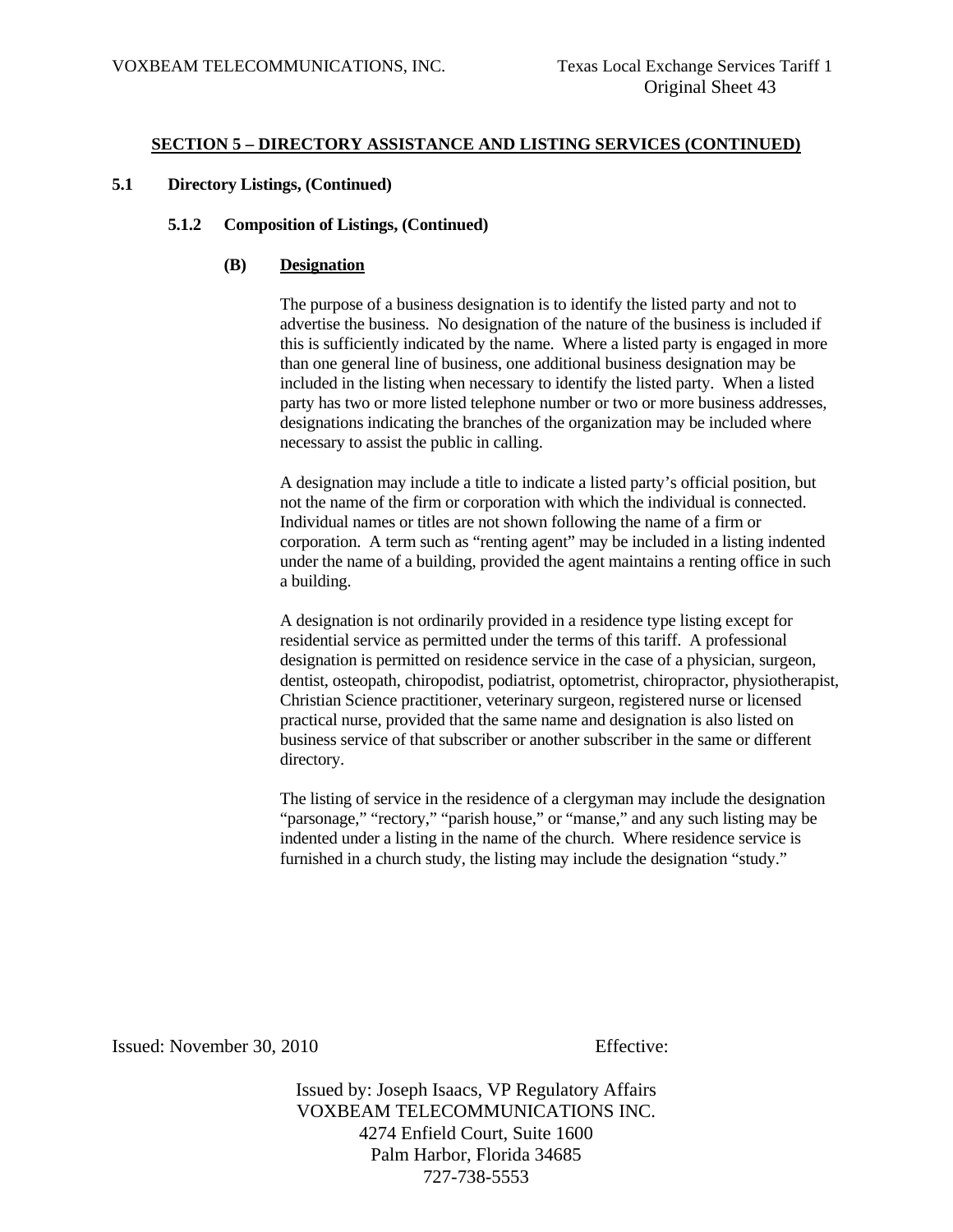# **5.1 Directory Listings, (Continued)**

## **5.1.2 Composition of Listings, (Continued)**

# **(C) Address**

 Each residence or non-profit listing may, but does not have to, include the house number and street name of the residence where the telephone service is provided. Other information, such as a building name or a locality designation, may be included to help identify the Customer.

## **(D) Telephone Number**

 Each listing may include only one telephone number, except in an alternate telephone number listing where each number listed is considered a line for rate purposes.

 A listing may include only the telephone number of the first line of a PBX system or incoming service group, except that a trunk not included in the incoming service group of a PBX system, or the first trunk of a separate incoming service group of a PBX system may be listed to meet special conditions where a corporation and its subsidiaries use the same PBX system.

Issued: November 30, 2010 Effective: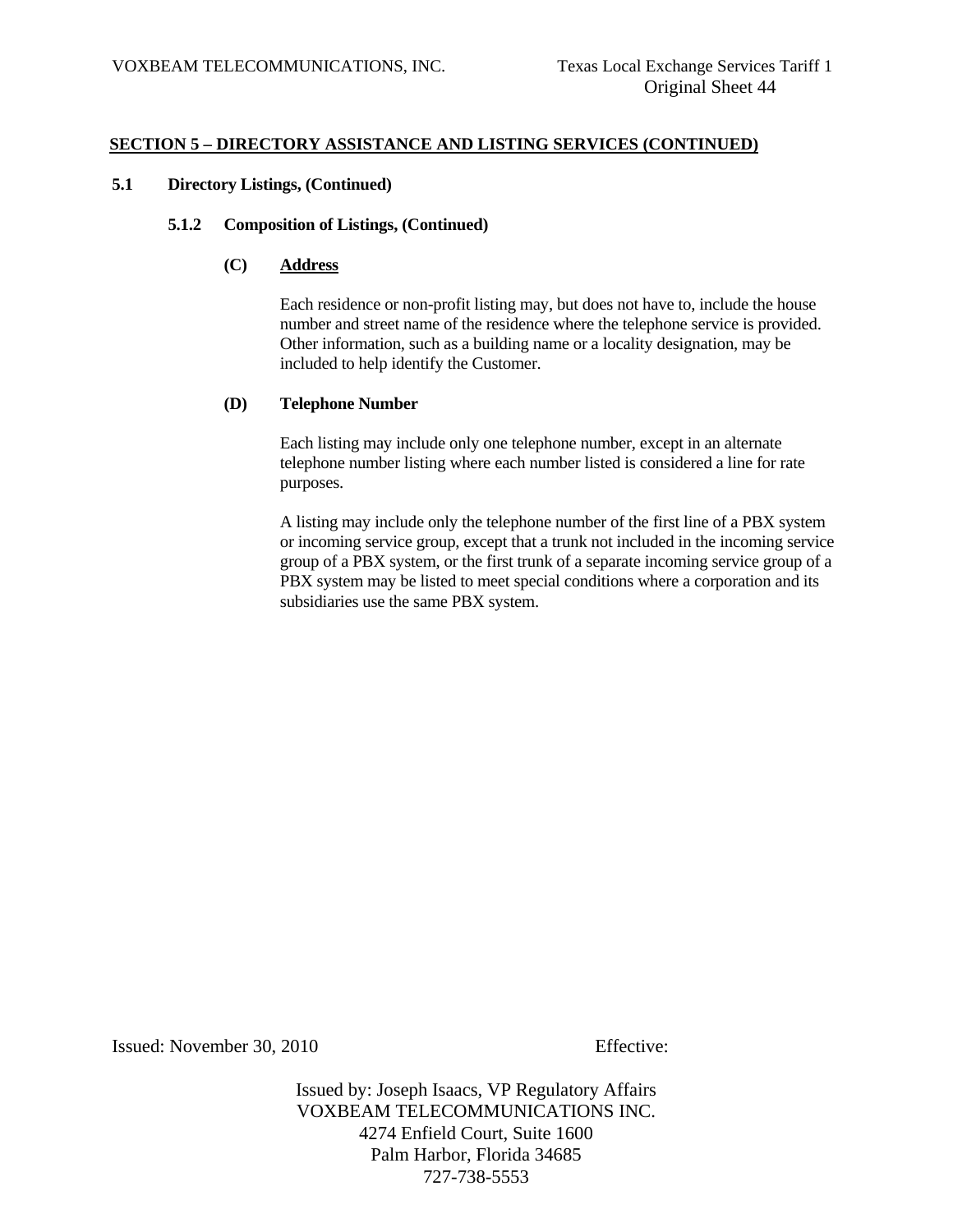# **5.1 Directory Listings, (Continued)**

# **5.1.3 Types of Listings**

# **(A) Standard Listing**

 A standard listing includes a name, designation, address and telephone number of the Customer. It appears in the White Pages of the telephone directory and in the Company's Directory Assistance records. The designation in the listing will be provided according to the rules in paragraph 5.13.2.2 above.

## **(B) Indented Listing**

 An indented listing appears under a standard listing and may include only a designation, address and telephone number. An indented listing is allowed only when a Customer is entitled to two or more listings of the same name with different addresses or different telephone numbers. For example:

| Smith, John MD      |          |
|---------------------|----------|
| Office 125 Portland | 555-4180 |
| Residence 9 Glenway | 555-8345 |

 Such listing may be furnished as an indented listing or as a sub-caption. The telephone number in such a listing may be that of another service furnished the same subscriber or one of the subscriber's PBX trunks not included in the incoming service group, or the service furnished a different subscriber.

Issued: November 30, 2010 Effective: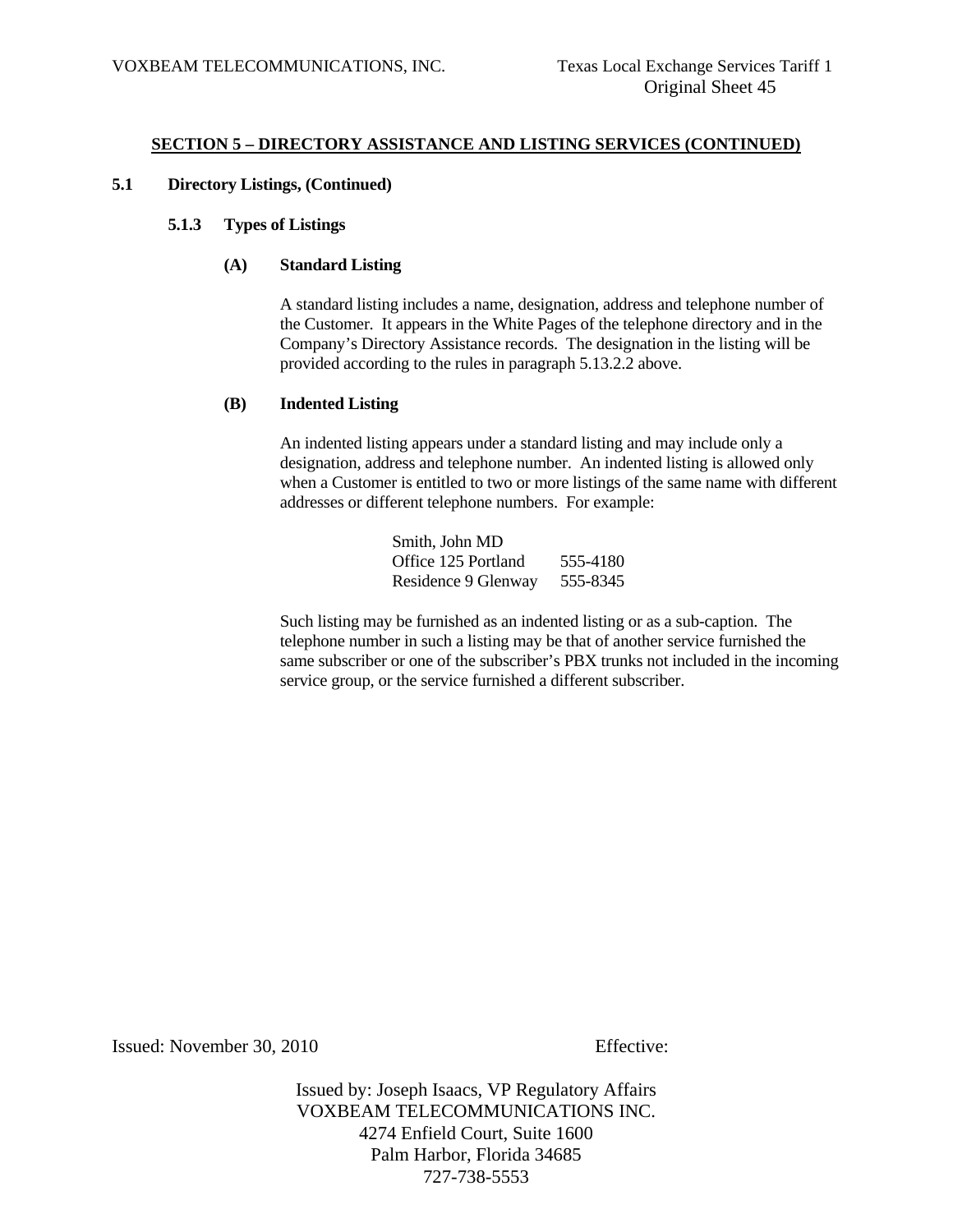# **5.1 Directory Listings, (Continued)**

# **5.1.3 Types of Listings, (Continued)**

## **(C) Alternate Telephone Number Listing and Night Listing**

 Any listed party who has made the necessary arrangements for receiving telephone calls during his or her absence may have an alternate telephone number listing or a night listing, such as the following.

 If no answer call (telephone number) Night calls (telephone number) Night calls after PM (telephone number) Nights, Sundays and holidays (telephone number) 5PM to 9AM weekdays, Saturday until 9AM, Monday and holidays (telephone number)

 Such listing may be furnished as an indented listing or as a sub-caption. The telephone number in such a listing may be that of another service furnished the same subscriber or one of the subscriber's PBX trunks not included in the incoming service group, or the service furnished a different subscriber.

#### **(D) Duplicate Listing**

 Any listing may be duplicated in a different directory or under a separate geographical heading in the same directory. Such listing may be duplicated in indented form.

## **(E) Reference Listing**

 A subscriber having exchange services listed under different geographical headings may have an indented listing in reference form in lieu of a duplicate listing.

## **(F) Cross Reference Listing**

 A cross reference listing may be furnished in the same alphabetical group with the related listing when required for identification of the listed party and not designated for advertising purposes.

Issued: November 30, 2010 Effective: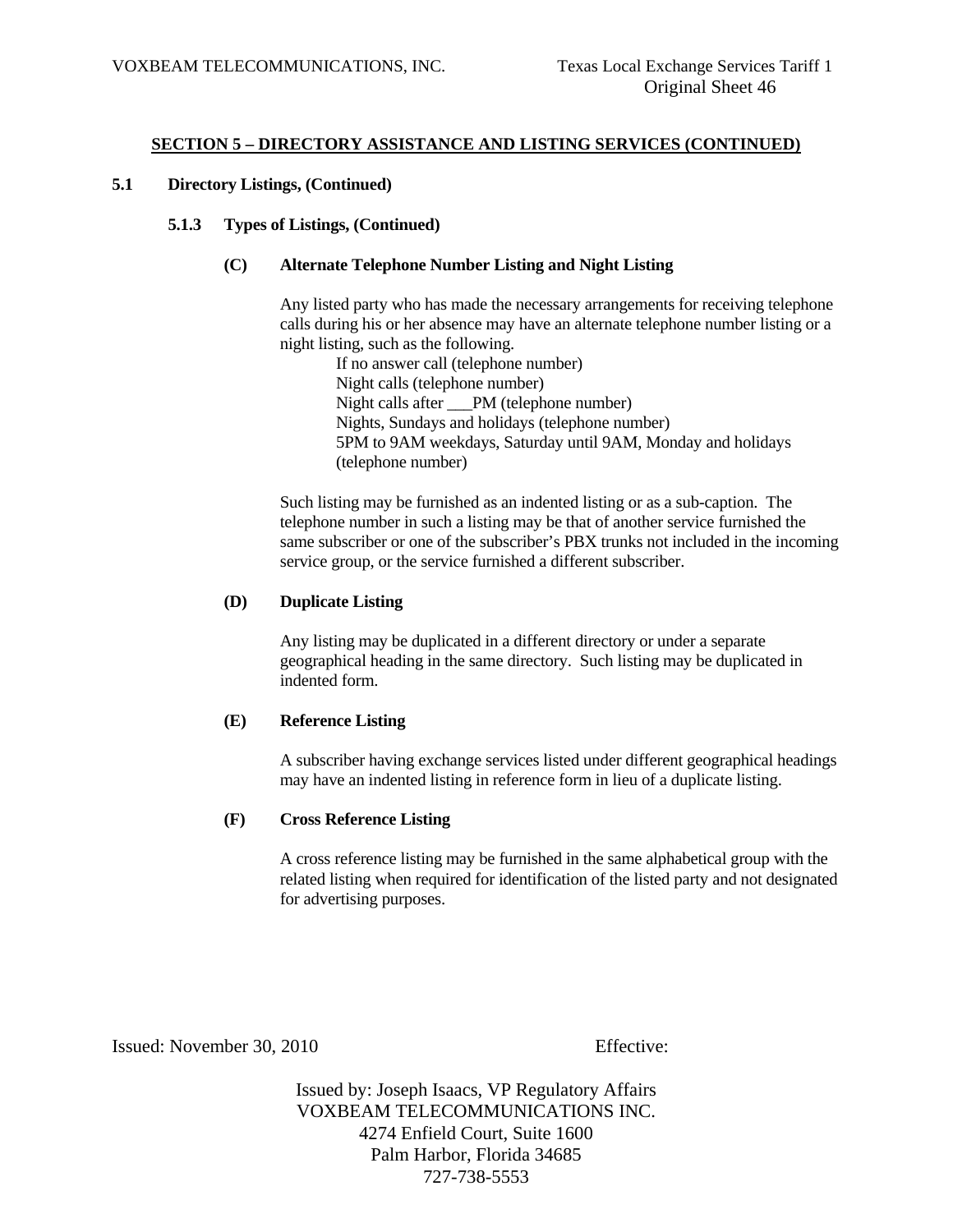# **5.1 Directory Listings, (Cont'd.)**

# **5.1.4 Free Listings**

 The following listings are provided at no additional charge to the Customer: one listing for each individual line service, auxiliary line or PBX system.

## **5.1.5 Rates for Additional Listings - Business Customers**

 The following rates and charges apply to additional listings requested by the Customer over and above those free listings provided for in Section 8.1.4.

| Type of Listing                           | <b>Residential Charge</b> | <b>Business Charge</b> |
|-------------------------------------------|---------------------------|------------------------|
| Reference/Cross Reference:                |                           |                        |
| - Each Listing                            | \$0.90                    | \$1.14                 |
| Alternate Telephone Number/Night Listing: |                           |                        |
| - Night, Sundays & Holidays               | \$1.14                    | \$1.14                 |
| - First Line                              | \$1.14                    | \$1.14                 |
| <b>Additional Listing</b>                 | \$0.90                    | \$1.14                 |
| Foreign Listing                           | \$0.90                    | \$1.14                 |
|                                           |                           |                        |
| Dual Name Liking - Non Recurring          | \$5.50                    | \$5.50                 |

Issued: November 30, 2010 Effective: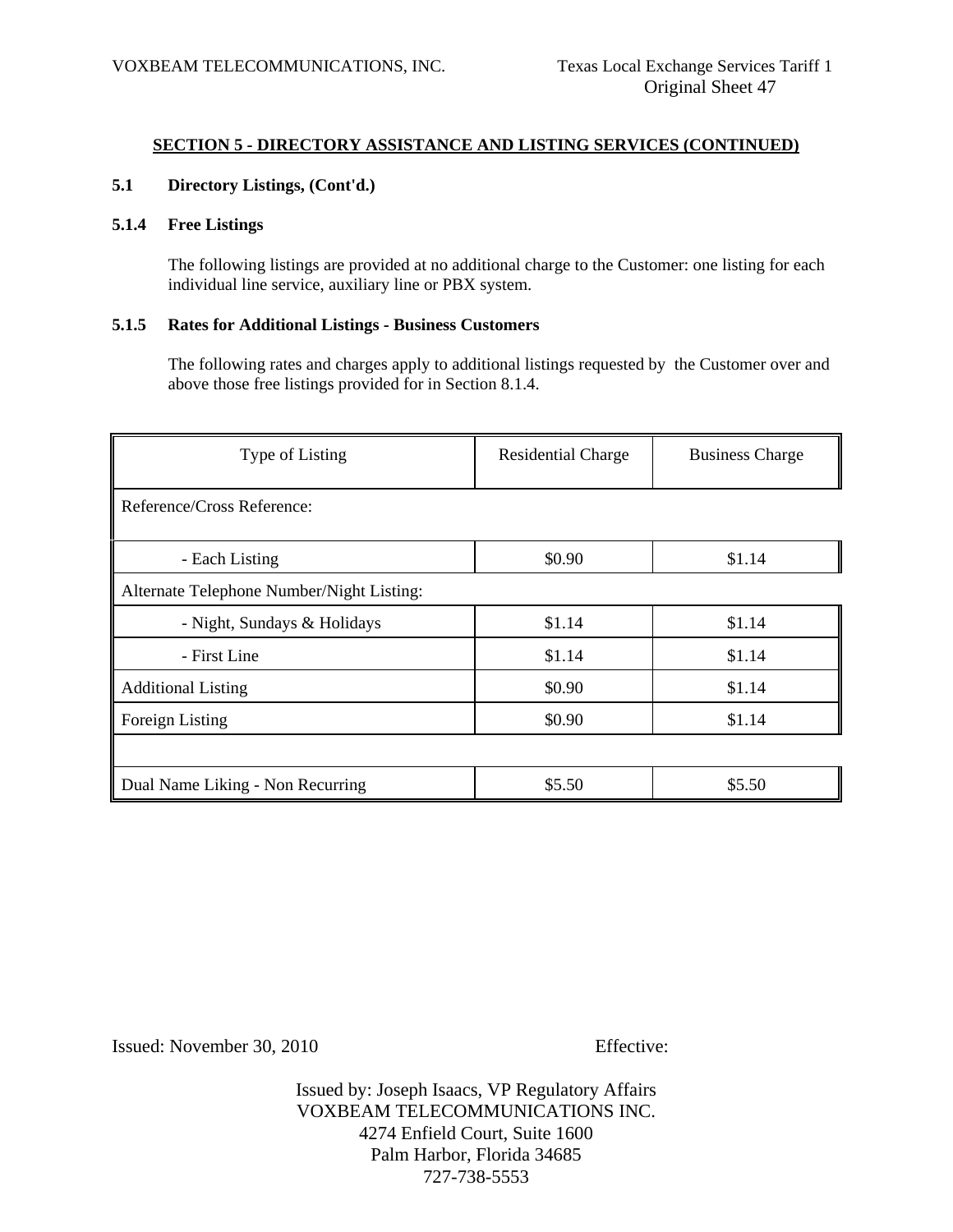#### **5.2 Non-Published Service**

#### **5.2.1 General**

 Non-published service means that the Customer's telephone number is not listed in the directory, not does it appear in the Company's Directory Assistance Records.

#### **5.2.2 Regulations**

This service is subject to the rules and regulations for E911 service, where applicable.

 The Company will complete calls to a non-published number only when the caller dials direct or gives the operator number. No exceptions will be made, even if the caller says it is an emergency.

 When the Company agrees to keep a number unlisted, it does so without any obligation. Except for cases of gross negligence or willful misconduct, the Company is not liable for any damages that might arise from publishing a non-published number in the directory or disclosing it to some. If, in error, the telephone number is published in the directory, the Company's only obligation is to credit or refund any monthly charges the Customer paid for non-published service.

 The subscriber indemnifies (i.e., promises to reimburse the Company for any amount the Company must pay as a result of) and save the Company harmless against any and all claims for damages caused or claimed to have been caused, directly or indirectly, by the publication of a non-published service or the disclosing of said number to any person.

## **5.2.3 Rates and Charges**

 There is a monthly charge for each non-published service. This charge does not apply is the Customer has other listed service at the same location; if the Customer lives in a hotel, boarding house or club with listed service; or if the service is installed for a temporary period.

Non-published service charge, per month \$2.61

Issued: November 30, 2010 Effective: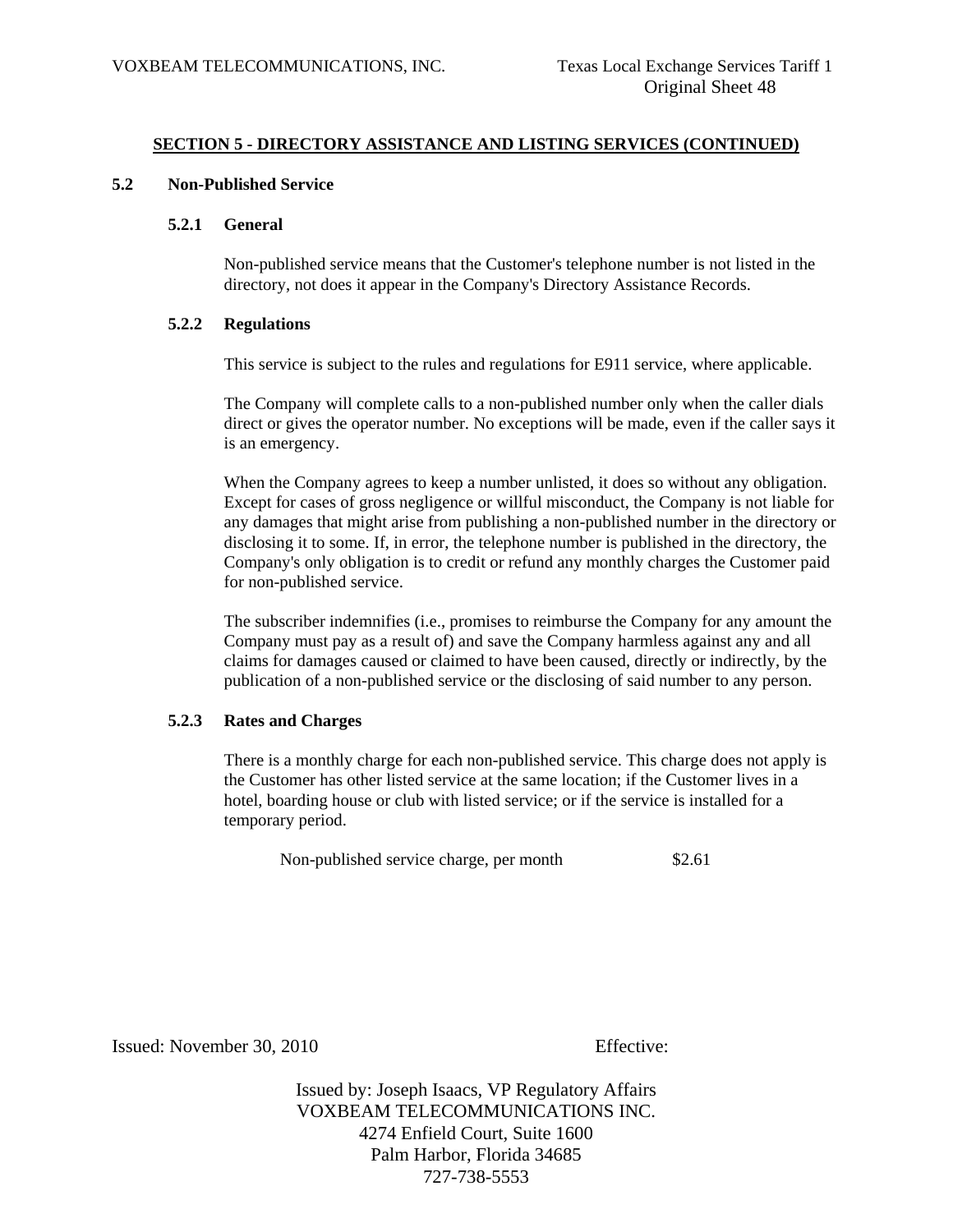## **5.3 Non-Listed Service**

#### **5.3.1 General**

 Non-listed service means that the Customer's telephone number is not listed in the directory, but does it appear in the Company's Directory Assistance Records.

## **5.3.2 Regulations**

This service is subject to the rules and regulations for E911 service, where applicable.

The Company will complete calls to a non-listed number.

When the Company agrees to keep a number unlisted, it does so without any obligation. Except for cases of gross negligence or willful misconduct, the Company is not liable for any damages that might arise from publishing a non-listed number in the directory or disclosing it ti some. If, in error, the telephone number is listed in the directory, the Company's only obligation is to credit or refund any monthly charges the Customer paid for non-listed service.

 The subscriber indemnifies (i.e., promises to reimburse the Company for any amount the Company must pay as a result of) and save the Company harmless against any and all claims for damages caused or claimed to have been caused, directly or indirectly, by the publication of a non-listed service or the disclosing of said number to any person.

## **5.3.3 Rates and Charges**

 There is a monthly charge for each non-listed service. This charge applies if the Customer has other listed service at the same location; if the Customer lives in a hotel, boarding house or club with listed service; or in the service is installed for a temporary period.

Non-listed service charge, per month: \$1.42

Issued: November 30, 2010 Effective: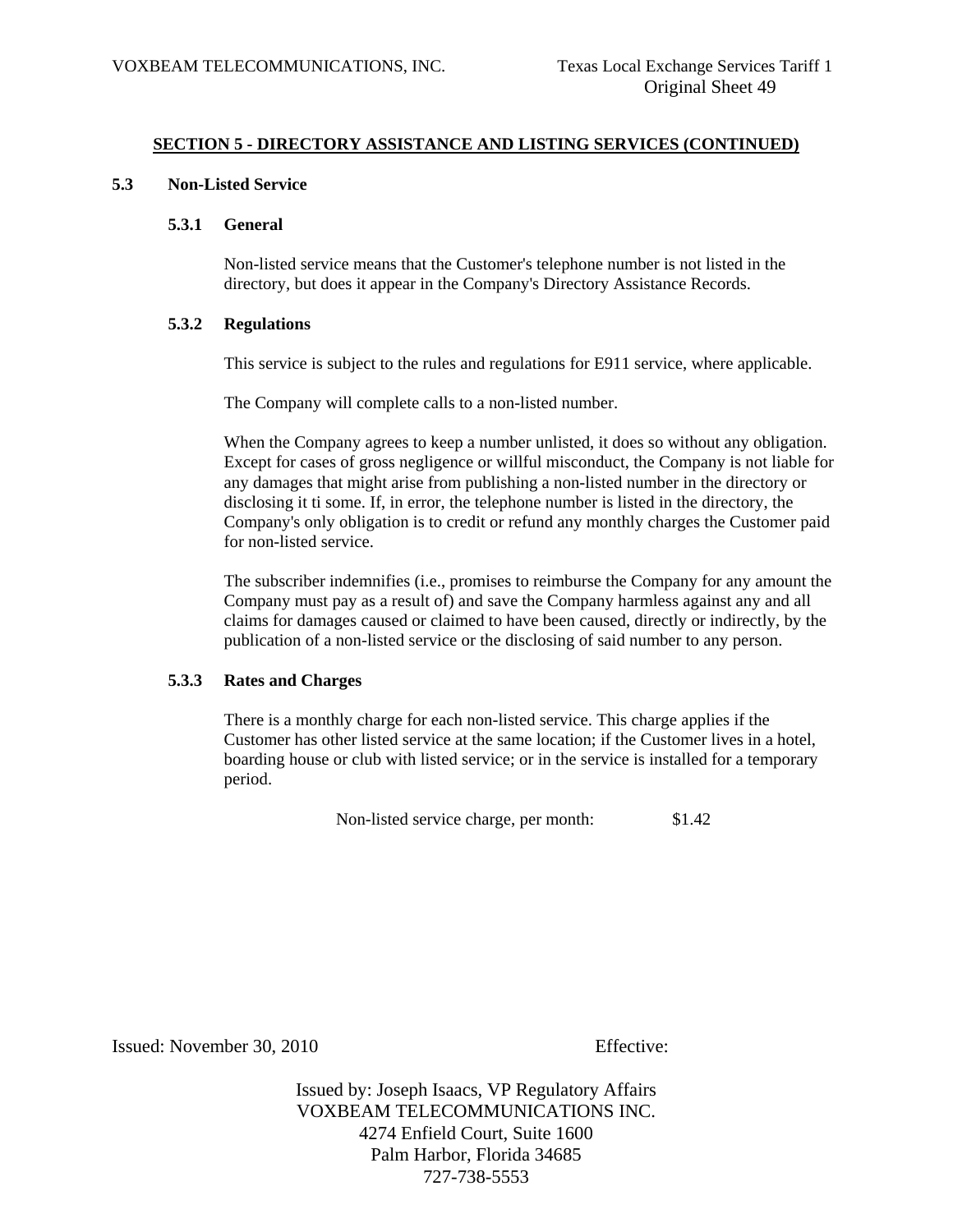#### **5.4 Directory Assistance Services**

#### **5.4.1 Directory Assistance**

 A Directory Assistance charge applies per local directory assistance call. The Customer may make two (2) requests for a telephone number per call. The Directory Assistance Charge applies regardless of whether the Directory Assistance operator is able to supply the requested number. No charge applies for the first call per month per residence line.

Each Local Directory Assistance Call  $$0.50$ 

Issued: November 30, 2010 Effective: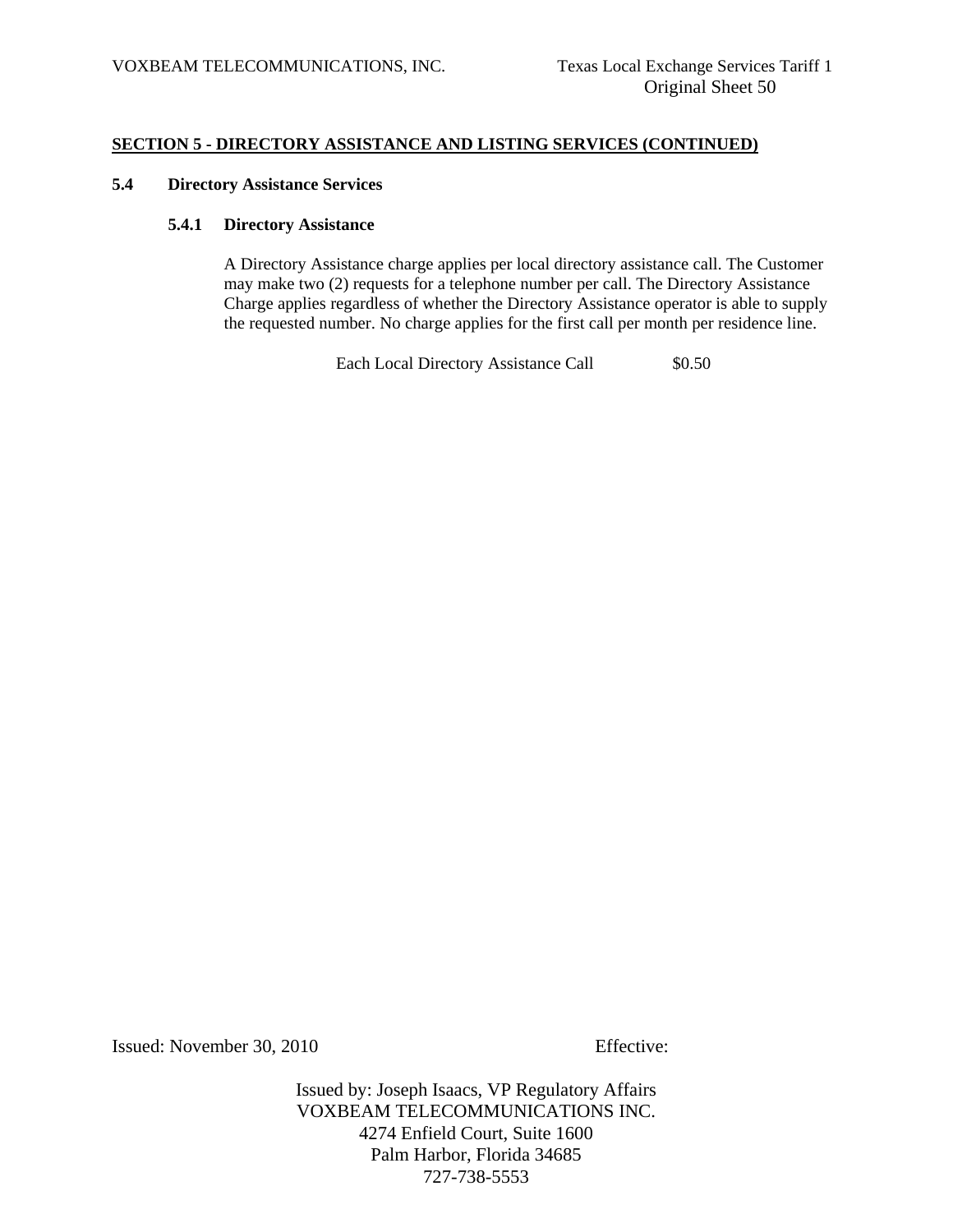# **SECTION 6 - LOW-INCOME ASSISTANCE PROGRAMS**

## **6.0 Low-Income Assistance Programs**

Low-Income Assistance Programs consist of two programs, Lifeline Assistance and Lifeline Connection Assistance. These programs were developed to reduce rates for low income customers. The Company participates in both of these assistance programs to increase the availability of telecommunications services to all consumers in its serving areas. The structure of each program is outlined in the following paragraphs.

## **6.1 Lifeline Assistance**

#### **(A) General**

Lifeline Assistance reduces an eligible customer's monthly rates for local service. An eligible customer receives credit for the Federal Subscriber Line Charge as well as a credit towards the residential access line rates.

#### **(B) Regulations**

- (1) Lifeline Assistance is available to all residential customers who meet the following eligibility requirements:
	- (a) Customers must participate in one of the following programs:

Medicaid, food stamps, Supplemental Security Income (SSI), federal public housing assistance or Section 8 (a Federal Housing Assistance Program administered by the Dept. of Urban Development), or Low Income Home Energy Assistance Program (LIHEAP).

- (b) Customers must not be a dependent for federal income tax purposes, unless they are more than 60 years of age.
- (c) To receive benefits, customers must sign a document certifying under penalty of perjury that they are receiving benefits from one of the programs listed in Paragraph (B)(1) above. The document will identify the program or programs from which the customer receives benefits and specify that the customer will notify the Company if he/she ceases to participate in such program or programs.

Issued: November 30, 2010 Effective: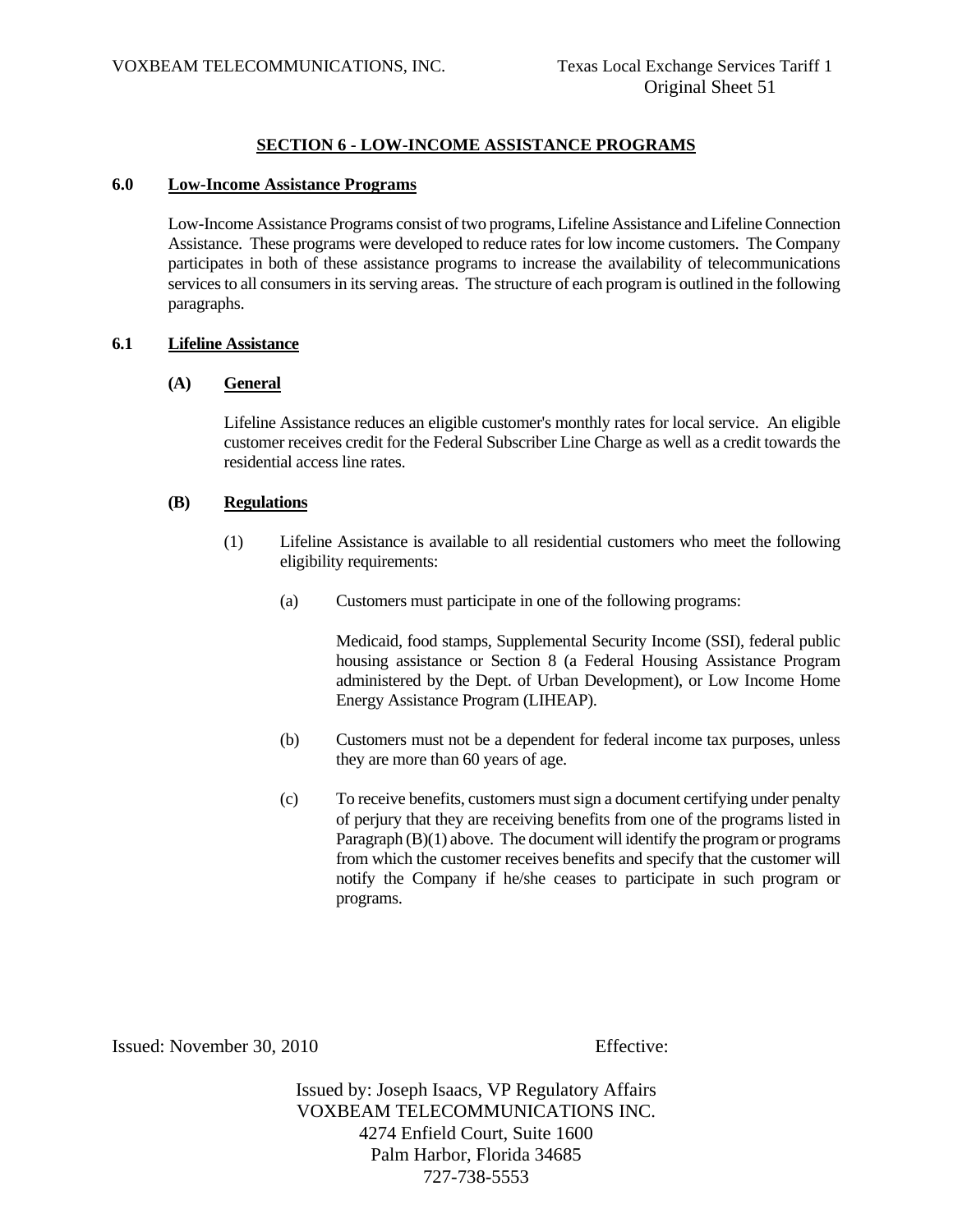# **SECTION 6- LOW-INCOME ASSISTANCE PROGRAMS (CONTINUED)**

#### **6.1 Lifeline Assistance (cont'd.)**

## **(B) Regulations (cont'd)**

- (2) As a participant in Lifeline Assistance, customers are eligible to receive Toll Restriction Service at no charge. This service will only be provided at the customer's request.
- (3) Local service deposit requirements will be waived for customers who voluntarily receive Toll Restriction Service.
- (4) Participants in Lifeline Assistance shall not be disconnected from Local Service for non-payment of toll charges. In addition, the Company will not deny re-establishment of local service to customers who are eligible for Lifeline Assistance and have previously been disconnected for non-payment of toll charges. Lifeline Assistance will not be connected if an outstanding balance is owed by the customer for local service.
- (5) Partial payments that are received from Lifeline customers will first be applied to local service charges and then to any outstanding toll charges.

## **(C) Credits**

The following credits\* will apply for each customer eligible for Lifeline Assistance:

|     |                                                   | Monthly<br>$Credit*$ |
|-----|---------------------------------------------------|----------------------|
| (1) | Federal Subscriber Line Charge Credit             | (1)                  |
| (2) | Initial Federal Credit to Residential Access Line | \$1.75               |

\* Credit amount will not exceed the total of the Subscriber Line Charge and the Residential Local Exchange rate.

Issued: November 30, 2010 Effective:

<sup>(1)</sup> Authorized FCC rate.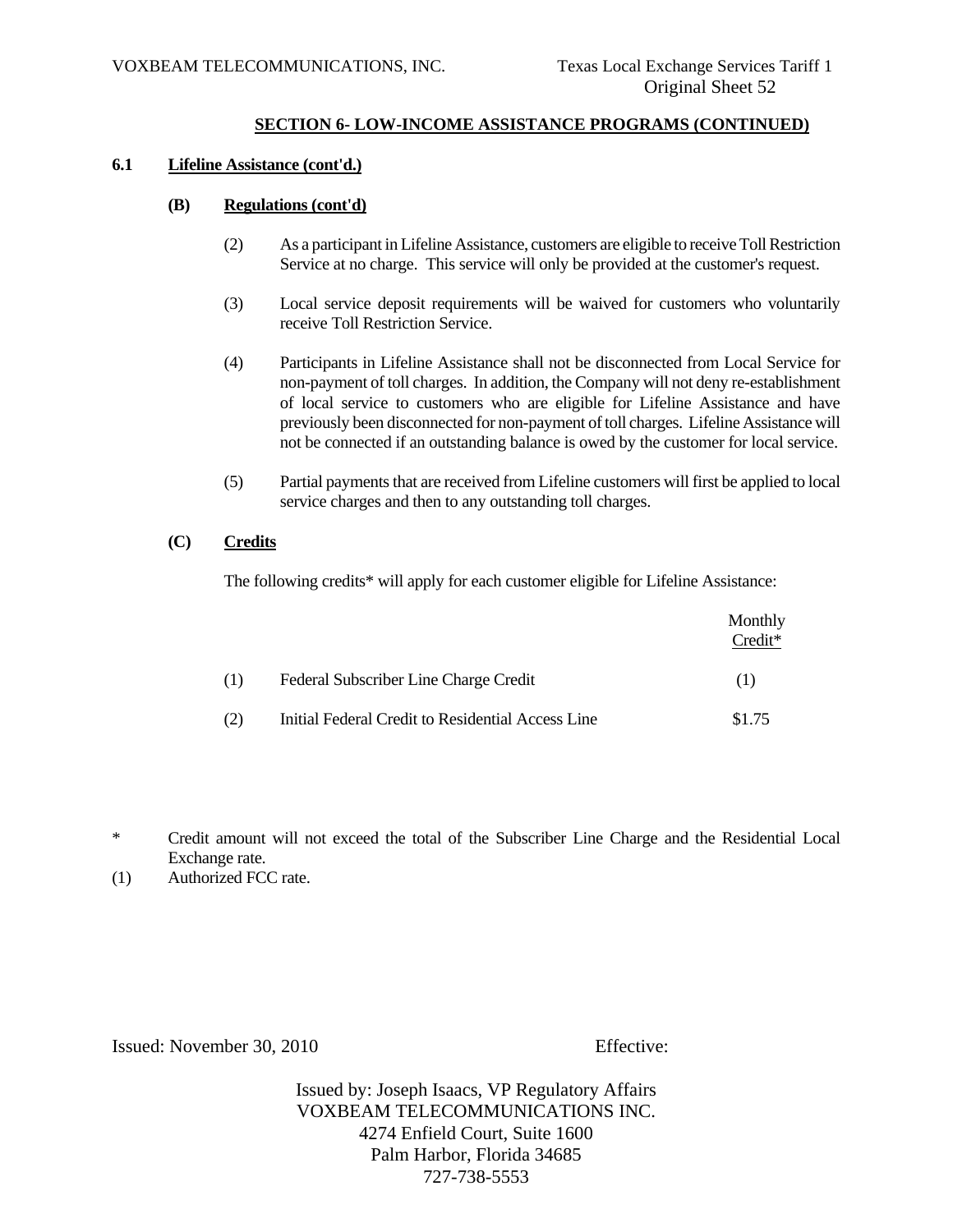# **SECTION 6 - LOW-INCOME ASSISTANCE PROGRAMS (CONTINUED)**

## **6.2 Lifeline Connection Assistance (Link-Up)**

## **(A) General**

Link-Up reduces an eligible customer's service connection charges. All eligible customers receive a credit for half of the service connection charges up to \$30.00.

#### **(B) Regulations**

- (1) The same eligibility requirements as outlined in Section 9.1, Paragraph (B)(1) above will apply for Link-Up.
- (2) This credit is only available on the installation of a single residential access line to the principal residence of the eligible customer.
- (3) This credit will only apply a second or subsequent time for a principal place of residence with a different address from the previous address at which Link-Up was provided.
- (4) A deferred schedule for payment of the remaining service connection charges will be offered to Link-Up customers. The customer is not required to pay interest on the first \$200 of service connection charges that are deferred up to a year.

## **(C) Credit**

(1) Half of Service Connection Charges or \$30.00, whichever is less.

Issued: November 30, 2010 Effective: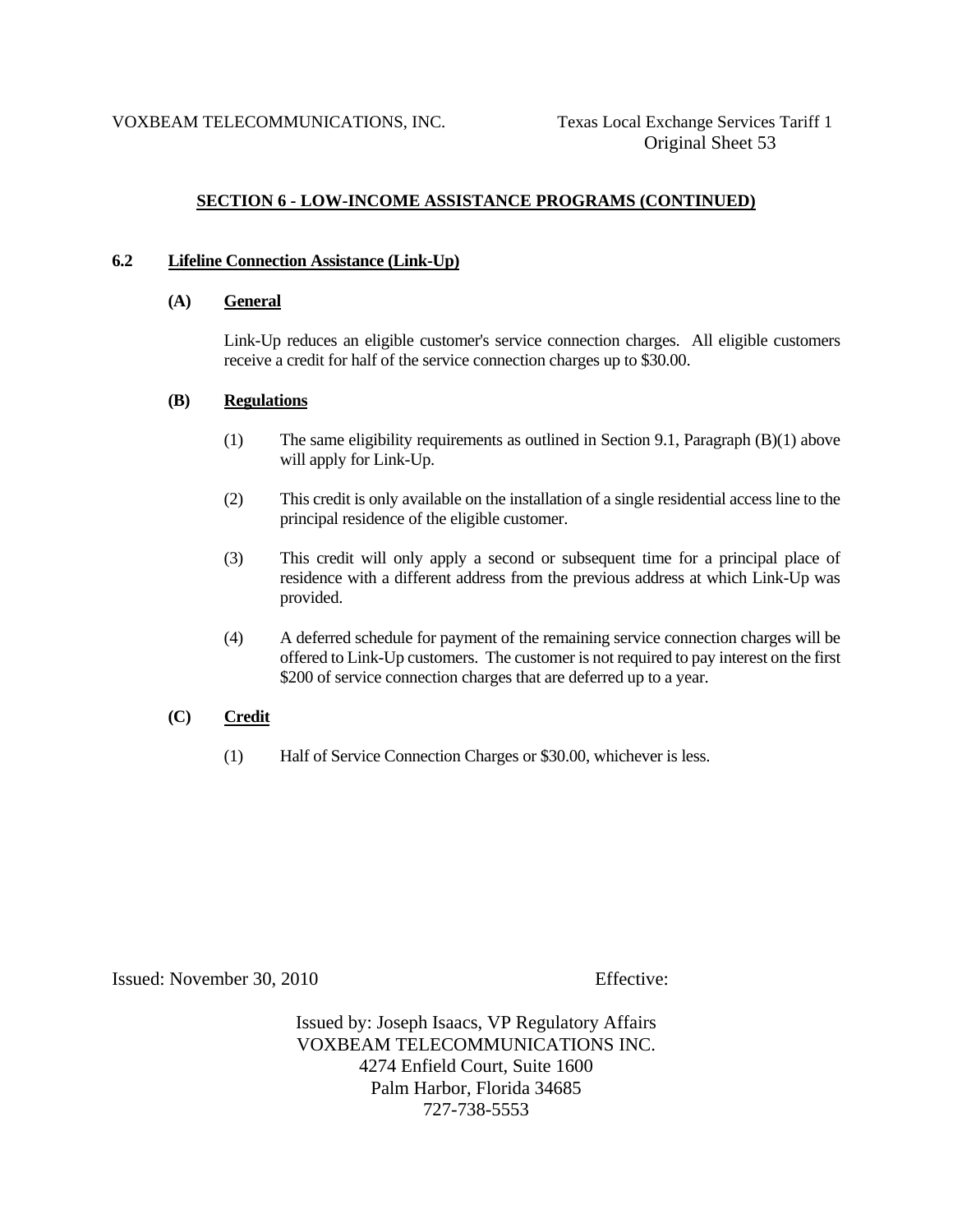# **SECTION 7 - OPERATOR SERVICES**

#### **7.1 Operator Services**

## **7.1 Operator Services**

Provides for live or automated operator treatment when a Customer dials "0". Operator Services can be used to assist the Customer in routing or billing for a call. Billing options include, but are not limited to, bill to originating telephone number, calling card, collect or to a third party

# **7.2 Local and IntraLATA Operator Service**

The Company's operator services, available to presubscribed Customers, are accessible on a twentyfour (24) hour per day seven (7) days per week basis. In addition to the per call service charge, usage rates apply.

The types of calls handled are as follows:

- **A. Customer Dialed Calling/Credit Card Call** This charge applies in addition to usage charges for station to station calls billed to an authorized Calling Card or Commercial Credit Card. The Customer must dial the destination telephone number where the capability exists for the Customer to do so. A separate rate applies in the event operator assistance is requested for entering the Customer's card number for billing purposes.
- **B.** Operator Dialed Calling/Credit Card Call This charge applies in addition to usage charges for station to station calls billed to an authorized telephone Calling Card or Commercial Credit Card and the operator dials the destination telephone number at the request of the Customer.
- **C. Operator Station** These charges apply in addition to usage charges for non-Person-to-Person calls placed using the assistance of a Company operator and billed Collect, to a Third Party, by deposit of coins in Pay Telephones, or via some method other than a Calling Card or Commercial Credit Card.

Issued: November 30, 2010 Effective: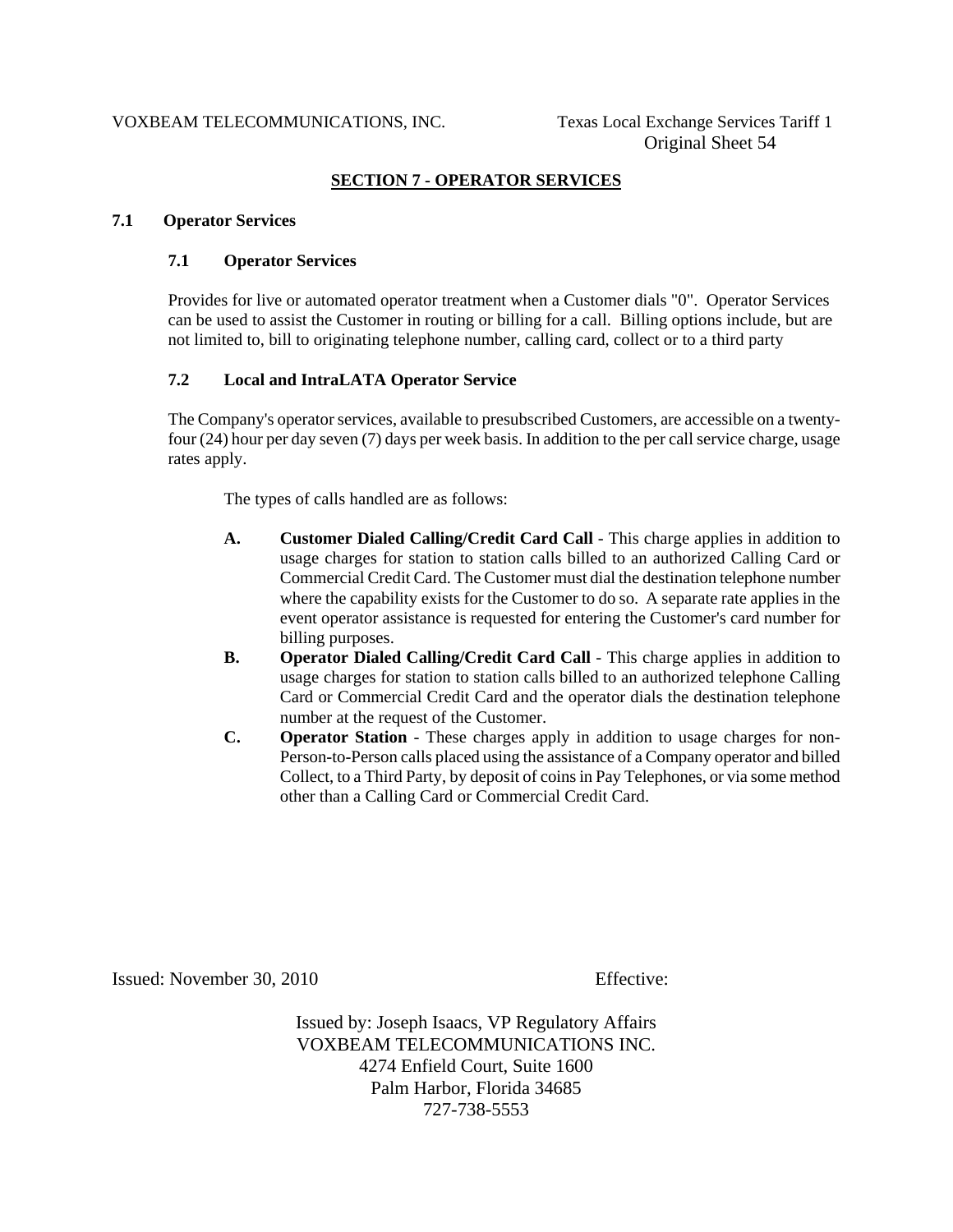#### VOXBEAM TELECOMMUNICATIONS, INC. Texas Local Exchange Services Tariff 1

## **SECTION 7 - OPERATOR SERVICES (CONTINUED)**

**D. Person-to-Person** - This charge applies in addition to usage charges for calls placed with the assistance of a Company operator to a particular party at the destination number. This charge applies regardless of billing method, including but not limited to billing to a Calling Card, Commercial Credit Card, Collect, by deposit of coins in Pay Telephones, or to a Third Party. Charges do not apply unless the specified party or an acceptable substitute is available.

Usage charges for local operator assisted calls are those usage charges that would normally apply to the calling party's service. In addition to usage charges, an operator assistance charge applies to each call.

## **7.2 Local and IntraLATA Per Call Service Charges:**

|                                      | Per Call |
|--------------------------------------|----------|
| <b>Station-to-Station Automated:</b> | \$3.00   |
| Person-to-Person, Operator Assisted: | \$8.95   |

Issued: November 30, 2010 Effective: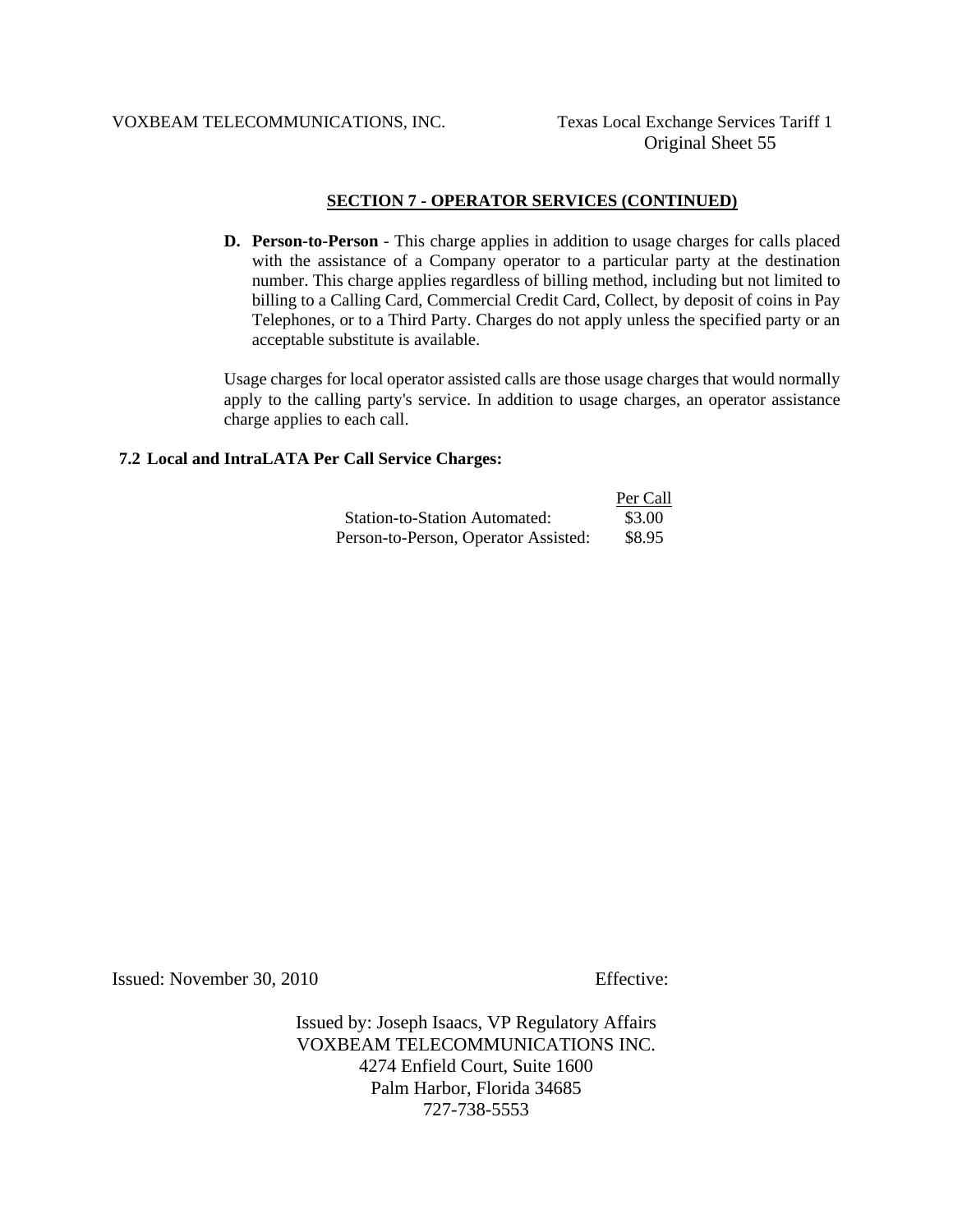#### VOXBEAM TELECOMMUNICATIONS, INC. Texas Local Exchange Services Tariff 1

#### **SECTION 8 - MISCELLANEOUS SERVICES**

#### **8.1 Carrier Presubscription**

#### **8.1.1 General**

 Carrier Presubscription is a procedure whereby a Customer designates to the Company the carrier which the Customer wishes to be the carrier of choice for intraLATA and interLATA toll calls, Such calls are automatically directed to the designated carrier, without the need to use carrier access codes or additional dialing to direct the call to the designated carrier. Presubscription does not prevent a Customer who has presubscribed to an IntraLATA or InterLATA toll carrier from using carrier access codes or additional dialing to direct calls to an alternative long distance carrier on a per call basis.

 **8.1.2 Presubscription Options** - Customers may select the same carrier or separate carriers for intraLATA and interLATA long distance. The following options for long distance Presubscription are available:

| <b>Option A:</b> | Customer selects the Company as the presubscribed carrier for IntraLATA and<br>InterLATA toll calls subject to presubscription.                                                                                                                                                        |
|------------------|----------------------------------------------------------------------------------------------------------------------------------------------------------------------------------------------------------------------------------------------------------------------------------------|
| <b>Option B:</b> | Customer may select the Company as the presubscribed carrier for IntraLATA<br>calls subject to presubscription and some other carrier as the presubscribed<br>carrier for interLATA toll calls subject to presubscription.                                                             |
| <b>Option C:</b> | Customer may select a carrier other than the Company for intraLATA toll calls<br>subject to presubscription and the Company for interLATA toll calls subject to<br>presubscription.                                                                                                    |
| <b>Option D:</b> | Customer may select the carrier other than the Company for both intraLATA and<br>interLATA toll calls subject to presubscription.                                                                                                                                                      |
| <b>Option E:</b> | Customer may select two different carriers, neither being the Company for<br>intraLATA and interLATA toll calls. One carrier to be the Customers' primary<br>intraLATA interexchange carrier. The other carrier to be the Customer's primary<br>interLATA interexchange carrier.       |
| <b>Option F:</b> | Customer may select a carrier other than the Company for no presubscribed<br>carrier for intraLATA toll calls subject to presubscription which will require the<br>Customer to dial a carrier access code to route all intraLATA toll calls to the<br>carrier of choice for each call. |

Issued: November 30, 2010 Effective: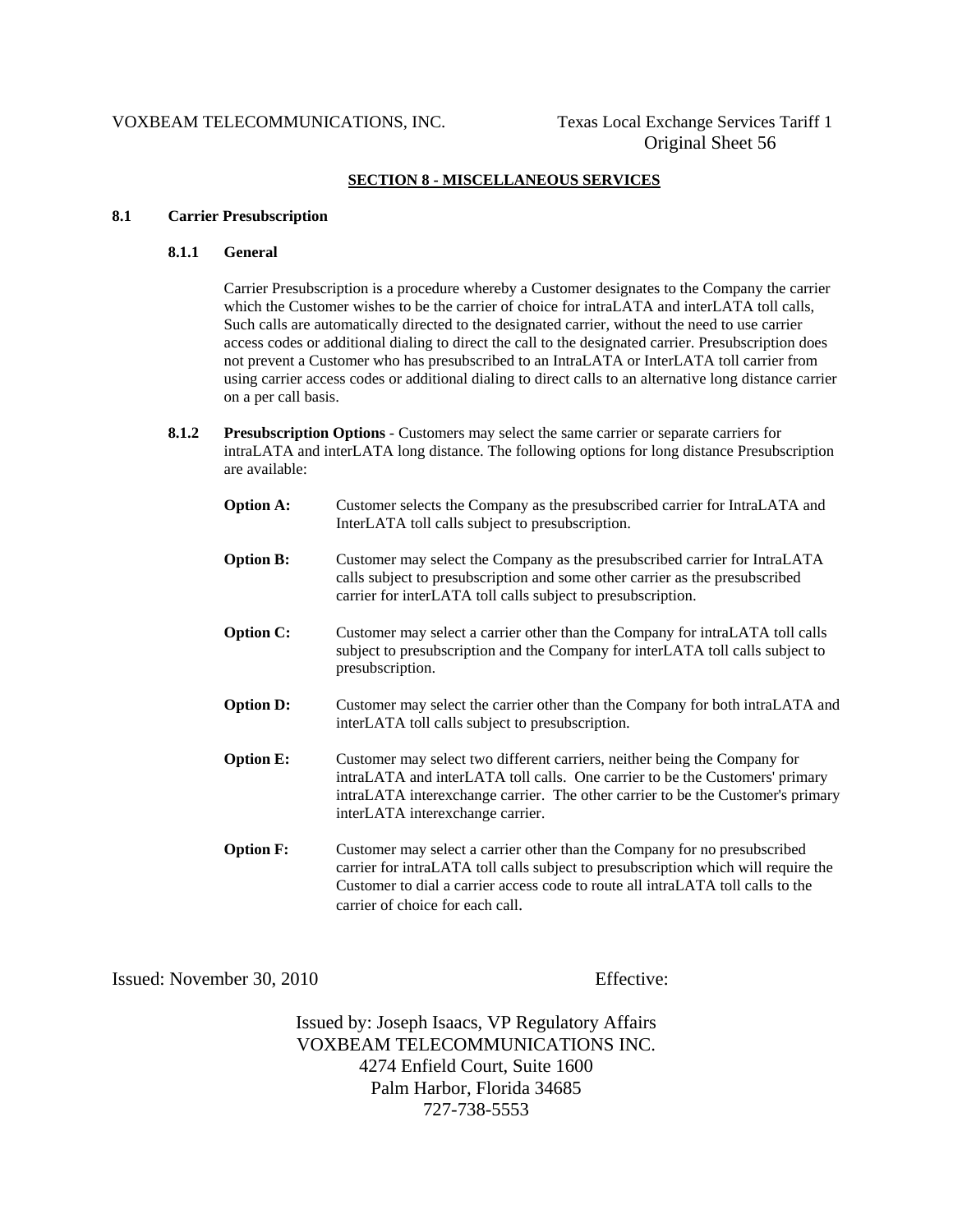#### **SECTION 8 - MISCELLANEOUS SERVICES**

#### **9.1 Carrier Presubscription, (Continued)**

#### **9.1.3 Rules and Regulations**

 Customers of record will retain their primary interexchange carrier(s) until they request that their dialing arrangements be changed.

 Customers of record or new Customers may select either Options A, B, C, D, E or F for intraLATA Presubscription.

 Customers may change their selected Option and/or presubscribed toll carrier at any time subject to charges specified in 11.4.5 below:

#### **9.1.4 Presubscription Procedures**

 A new Customer will be asked to select intraLATA and interLATA toll carriers at the time the Customer places an order to establish local exchange service with the Company. The Company will process the Customer's order for service. All new Customers initial requests for intraLATA toll service presubscription shall be provided free of charge.

 If a new Customer is unable to make selection at the time the new Customer places an order to establish local exchange service, the Company will read a random listing of all available intraLATA and interLATA carriers to aid the Customer in selection. If selection is still not possible, the Company will inform the Customer that he/she will be given 90 calendar days in which to inform the Company of his/her choice for primary toll carrier(s) free of charge. Until the Customer informs the Company of his/her choice of primary toll carrier, the Customer will not have access to long distance services on a presubscribed basis, but rather will be required to dial a carrier access code to route all toll calls to the carrier(s) of choice. Customers who inform the Company of a choice for toll carrier presubscription within the 90-day period will not be assessed a service charge for the initial Customer request.

 Customers of record may initiate a intraLATA or interLATA presubscription change at any time, subject to the charges specified in 11.4.5 below. If a Customer of record inquires of the Company of the carriers available for toll presubscription, the Company will read a random listing of all available intraLATA carriers to aid the Customer in selection.

Issued: November 30, 2010 Effective: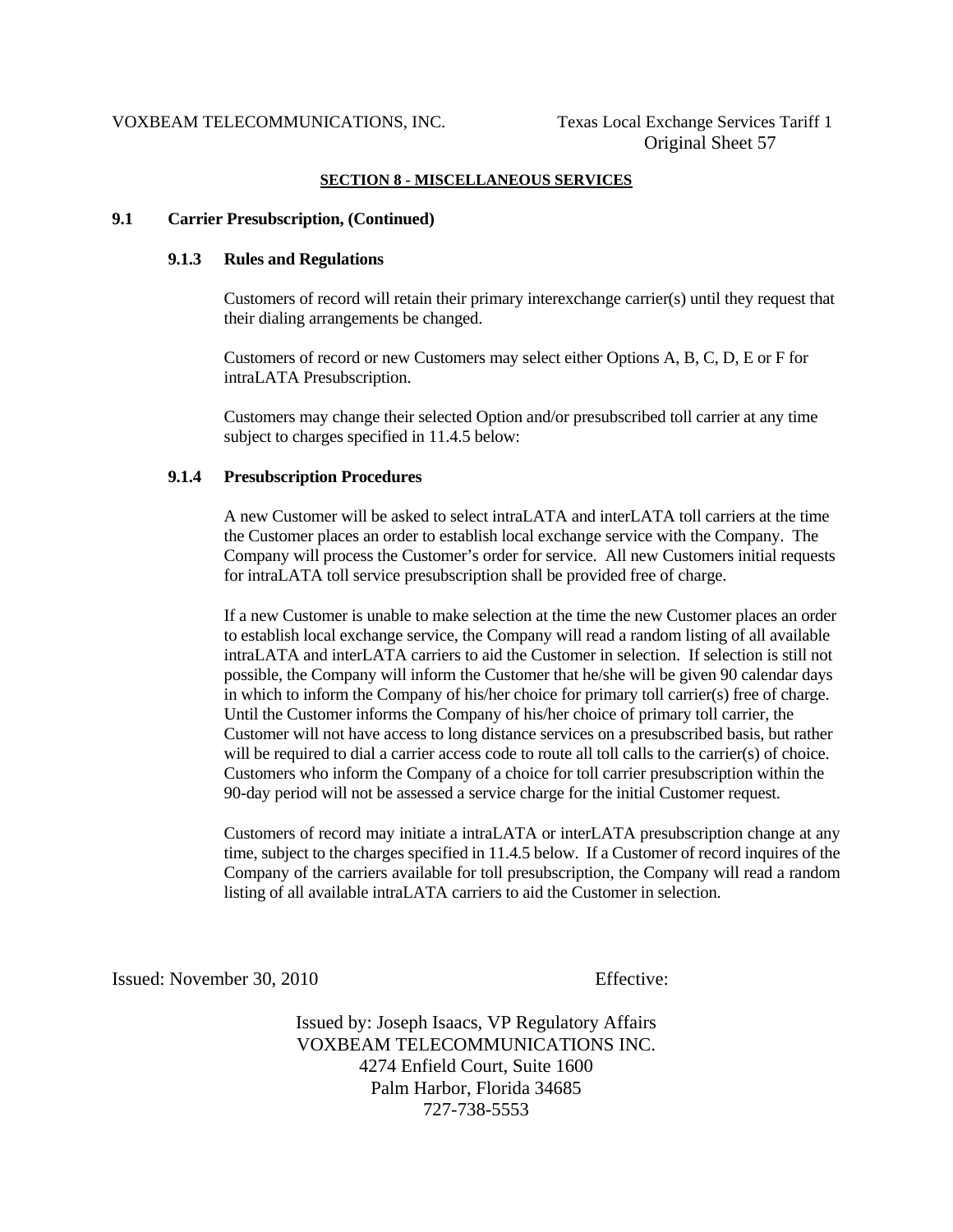#### **SECTION 9– MISCELLANEOUS SERVICES (CONTINUED)**

#### **9.1 Carrier Presubscription, (Continued)**

## **9.1.5 Presubscription Charges**

#### **(A) Application of Charges**

 After a Customer's initial selection for a presubscribed toll carrier and as detailed in Paragraph 12.4.4 above, for any change thereafter, a Presubscription Change Charge, as set forth below will apply. Customers who request a change in intraLATA and interLATA carriers with the same order will be assessed a single charge per line.

#### **(B) Nonrecurring Charges**

Per business or residence line, trunk, or port

| Initial Line, or Trunk or Port | \$1.49 |
|--------------------------------|--------|
| Additional Line, Trunk or Port | \$1.49 |

Issued: November 30, 2010 Effective: